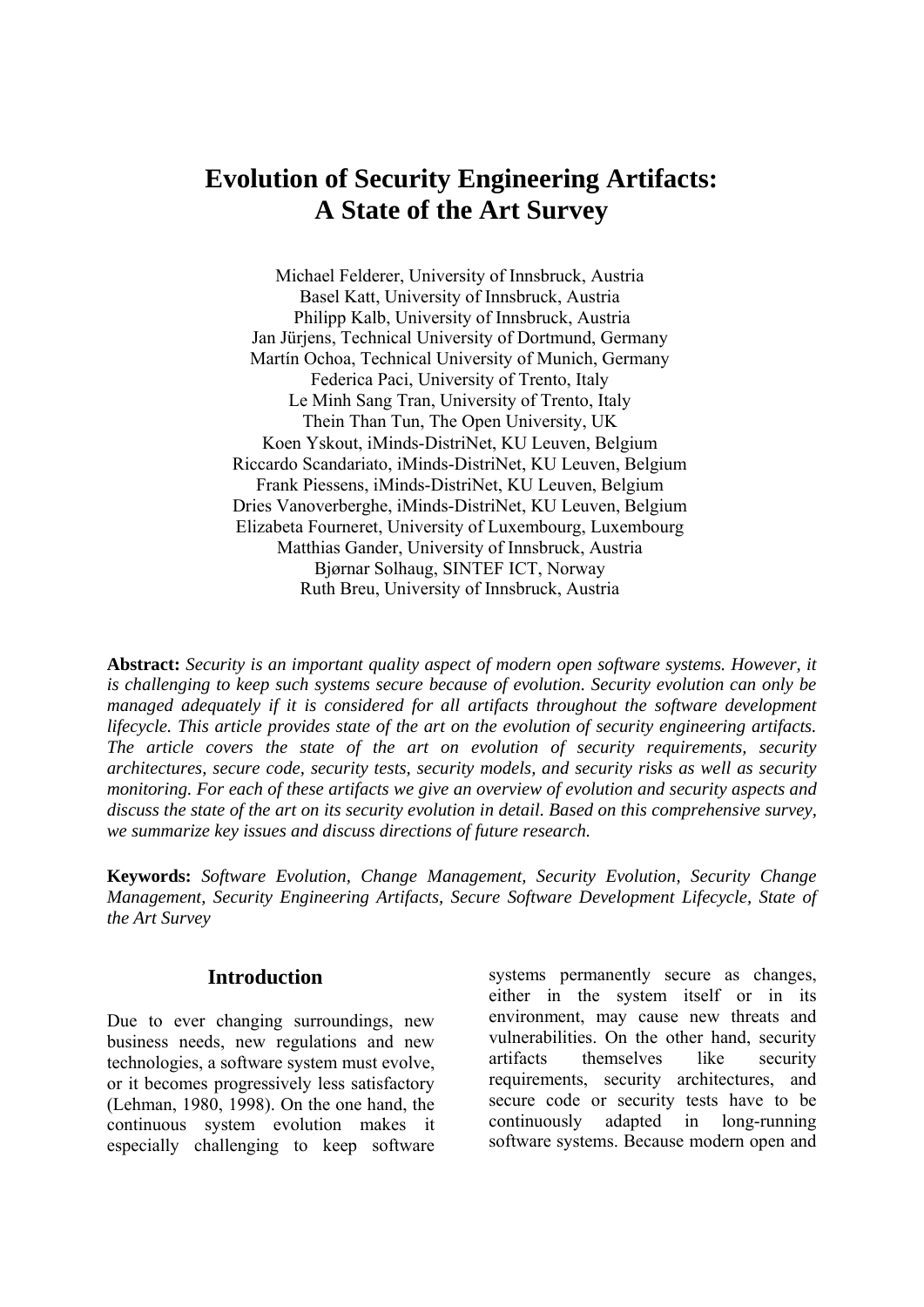dynamically-changing software systems like service-oriented architectures or cloud deployments determine business process implementations and deal with critical data, managing the evolution of their security artifacts in all phases of the software development lifecycle (SDLC) is of high importance.

The main phases of the SDLC are *analysis, design, implementation, testing*, as well as *deployment* and *operation* (Braude & Bernstein, 2011). In each phase, specific artifacts are created or adapted, i.e., requirements in the analysis phase, the architecture in the design phase, source code in the implementation phase, tests in the testing phase, as well as the running system in the deployment and operation phase. All these artifacts are subject to changes which is one of the main difficulties of software evolution (Mens & Demeyer, 2008) with high impact on security engineering.

*Security engineering* focuses on security aspects in the software development lifecycle. Security aims at protecting information and systems from unauthorized access, use, disclosure, disruption, modification, perusal, inspection, recording or destruction. The main objective of security is to guarantee confidentiality, integrity and availability of information and systems. To be most effective, security must be integrated into the software development lifecycle from the very beginning (Kissel et al., 2008).

*Risk management* in general is the process allowing organizations to identify what assets need to be protected, what threats prevail and with what probability and severity losses could occur. As such it is an indispensable activity in security engineering to identifying and to manage threats and vulnerabilities to information as well as systems.

*Model engineering* involves the systematic use of models as essential artifacts throughout the software development process (Schmidt, 2006). It has recently been applied in security engineering to provide security models for all phases of the software development lifecycle to manage the evolution of security engineering artifacts.

Figure 1 gives an overview of the security engineering activities and the assigned artifacts in the secure software development lifecycle. In each iteration, the activities analysis, design, implementation, development as well as deployment are performed consecutively. Additionally, risk management and model engineering accompany these activities. As the system and its environment evolve, all these activities are executed iteratively which is represented by the surrounding border. Each phase handles specific artifacts, i.e., requirements, architecture, code, tests, running system, models and risks.

Each of these artifacts corresponds to sections in this article with respect to its security-specific evolution aspects. Managing the evolution of security engineering artifacts is an important task that needs specific approaches to continuously guarantee security.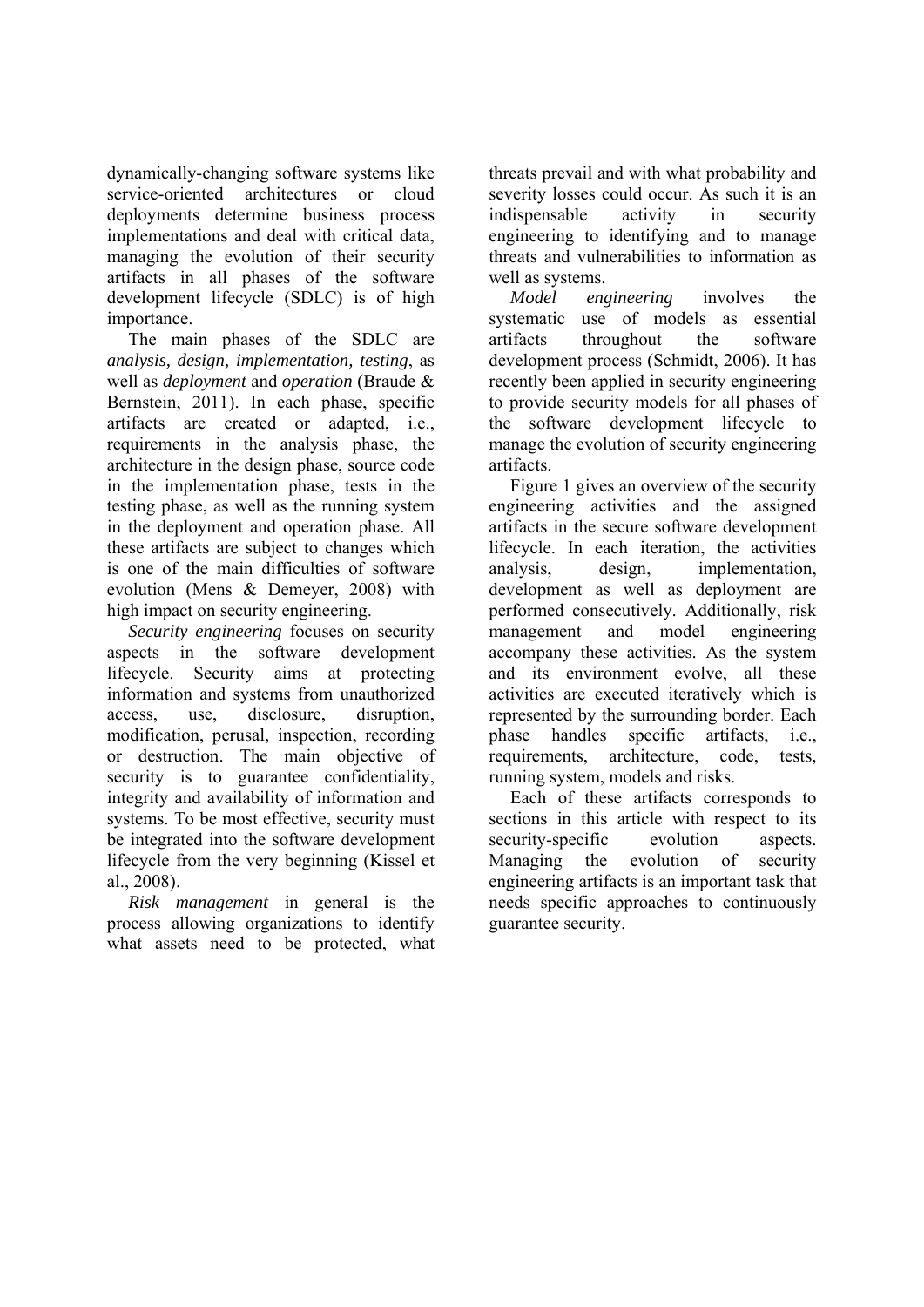

*Figure 1. Security Engineering Activities, Security Artifacts and Section Overview*

This article reviews the state of the art of evolution management of security engineering artifacts and draws conclusions for future research. Section *Security Model Evolution* discusses security model evolution, and Section *Security Requirements Evolution* covers evolution of security requirements. Section *Security Architecture Evolution* discusses security architecture evolution, while Section *Secure Code Evolution* analyzes evolution of secure code. Then, Section *Security Test Evolution* discusses evolution aspects of testing. Section *Security Monitoring Evolution*  explains methods to control security monitoring of a running system. Section *Security Risk*s shows approaches for security risk evolution. Finally, we summarize the state of the art and sketch future directions of research. Each section follows a similar structure. After a short introduction to key aspects of the respective artifact, we discuss its security engineering and evolution. Finally, we combine these two aspects and discuss the state of the art of its security evolution in detail. Each section was written by proven experts in the respective area the article has therefore overall 16 authors who compiled the literature for the particular artifacts based on their in-depth knowledge and experience. This state of the art survey on evolution of security engineering artifacts is partially based on a previous state of the art survey (Felderer, Kalb, et al., 2011).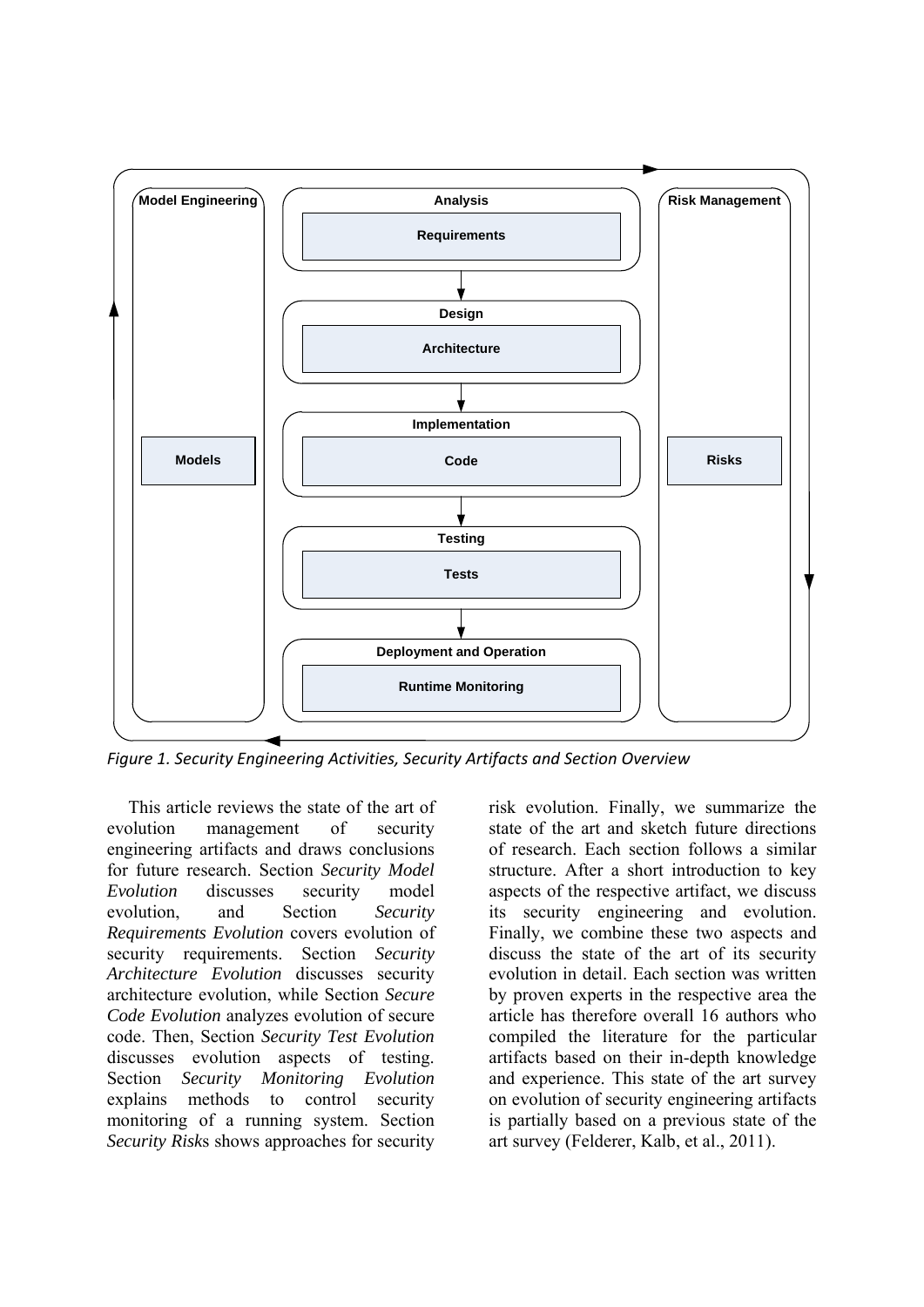# **Security Model Evolution**

Modern software and security engineering, uses models to define software systems and their components on a high level of abstraction. The de-facto industrial standard for modeling both structural and behavioral aspects of IT systems is the Unified Modeling Language (UML). In this section, we therefore focus on UML models. As modern IT systems are under continuous change, also the models change and evolve over time. As an implication of using models for security aspects, evolution has to be considered also for security concepts and methodologies. In the context of security there are at least two different dimensions of model evolution, i.e., target and granularity of evolution.

The first dimension, i.e., *target of evolution*, can be classified into two categories, i.e., *security properties* and *artifact* evolution. On the one hand, the security properties linked to an artifact can change, which cannot be avoided for lifelong systems. This can have multiple reasons such as changes in the business security objectives and standards or the identification of new threats. One the other hand, the opposite may happen as well, if an artifact changes while its security properties remain untouched. In the context of this survey, we will consider evolution as changes made to an artifact.

The second dimension, i.e., *granularity of evolution*, has two categories as well, i.e., *fine-grained* evolution and *coarse-grained*.

*Fine grained evolution* is used to cope up with changes in systems (for example, new or extended functionality). Several generalpurpose evolution specification or model transformation approaches exist for instance, (Heckel, 1998; Andries et al., 1999). Jürjens et al. (2011) discuss the use of stereotypes for annotating several future change possibilities in UML. The changes can be coordinated by constraints in first

order logic. France & Bieman (2001) discuss a multi-view approach supporting cyclic evolution of object-oriented UML models. Breu et al. (2010) show how state machines are defined that control the lifecycle of specific model elements where changes to the state of a model element may propagate further stage changes on other model elements with the purpose of coordinating the tasks of various stakeholders in the maintenance process of complex models.

*Coarse-grained evolution* is a similar context with a different level of abstraction which deals with evolving architectures. Garlan et al. (Garlan, Barnes, Schmerl, & Celiku, 2009a) discuss different evolution styles for high-level architectural views of the system. It also discusses the possibility of having more than one evolution path and describes tool support for choosing the "correct" paths with respect to properties described in temporal logic.

In the course of this section we will continue by analyzing the current state of the art of security engineering using UML models in context of the previously defined security notions. This is followed by modern approaches to include model evolution in security considerations.

# **Security Engineering with UML**

Models can be very useful to improve the quality of systems at early development stages. In particular, security issues associated with design can be spotted already in models. There exist several lines of research towards using UML for security systems development discussed in the following paragraphs.

*UMLsec. UMLsec* (Jürjens, 2005) is a comprehensive approach covering the aforementioned core of UML diagrams with respect to different security properties. UMLsec is a light-weight extension of UML using stereotypes, tags, and constraints, to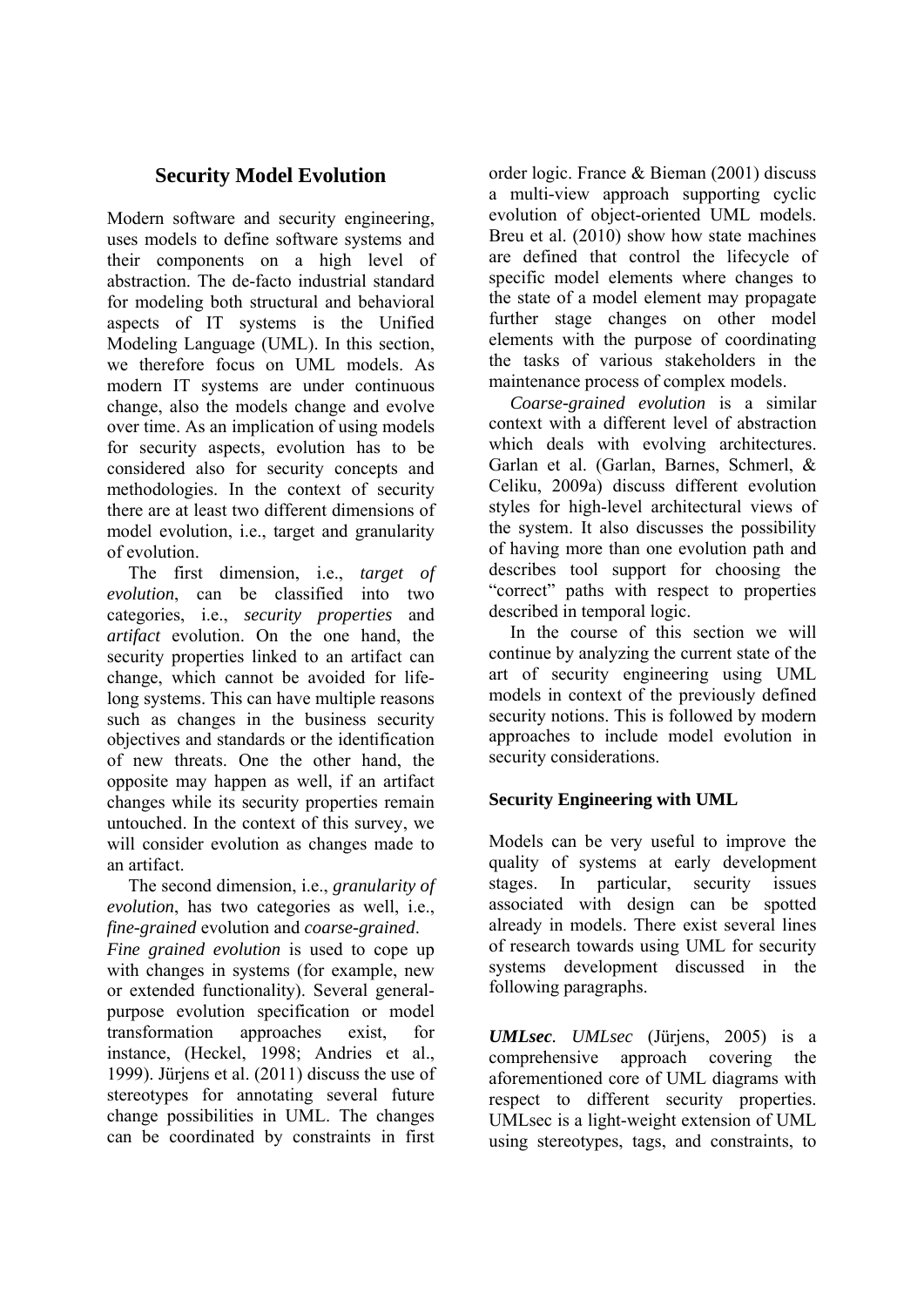specify typical security requirements such as secrecy, integrity, or authenticity, and attacker models. Together with a formal semantics for a core of UML, it is possible to reason about Dolev-Yao secrecy in protocols specified using sequence diagrams or information flow in state charts. It therefore falls in almost all categories of our classification, availability being the less studied aspect in the context of UMLsec.

*Access Control.* Most of the work on security and UML focuses on access control mechanisms. SecureUML (Basin, Doser, & Lodderstedt, 2003; Basin, Doser, & Lodderstedt, 2006) shows how UML can be used to specify access control in an application and how one can then generate access control mechanisms from the specifications. The approach is based on role-based access control and gives additional support for specifying authorization constraints. Hawkins and Fernandez (1997) extend use cases and interaction diagrams to support distributed system architecture requirements. Brose et al. (2002) demonstrate how to deal with access control policies in UML. The specification of access control policies is integrated into UML. A graph-based formal semantics for the UML access control specification permits one to reason about the coherence of the access control specification.

*Georg et al.* (Georg, France, & Ray, 2002) demonstrate how to use UML for aspect-oriented development of securitycritical systems. Design-level aspects are used to encapsulate security concerns that can be woven into the models. In Georg et al. (2003), authentication mechanism models are considered in an abstract aspect model and more detailed models are created from these. The models can be composed with primary decomposition models, allowing system architects to analyze different mechanisms to realize a particular concern, such as authentication.

Ray et al. (2003) propose to use aspectoriented modeling for addressing access control concerns. Functionality that addresses a pervasive access control concern is defined in an aspect. The remaining functionality is specified in a so-called primary model. Composing access control aspects with a primary model then gives a system model that addresses access control concerns. Kim et al. (2004) use a variant of UML to model Role Based Access Control and Mandatory Access Control to compose access control policy frameworks.

Alghathbar and Wijesekera (2003) suggest a method for specifying access control policies with UML use cases and propose a methodology to resolve some issues of consistency and completeness of access control specifications.

*Information Flow control.* Heldal and Hultin (2003) provide support for the use of UML with secrecy annotations so that the code produced from the UML models can be validated by the Java information flow language-based checker. Ochoa et al. (2012) present an approximation to non-interference on UMLsec state charts. Ruhroth and Jürjens (2012) present a modular security analysis for supporting evolution using UMLsec is done based on possibilistic information flow properties as defined by Mantel (Mantel, 2002).

*Availability.* Availability is among the less studied aspects of security in the context of UML. Leangsuksun et al (2003) present an UML profile for general reliability that given specifications of failure rate and repair rates for components constructs a statistical model to calculate the system's reliability. Similarly Bernardi et al. (2007) describe an UML profile for dependability and analysis for real-time system. Trujillo et al. (2009) propose a UML 2.0 profile to define security requirements for Data Warehouses. Salehi et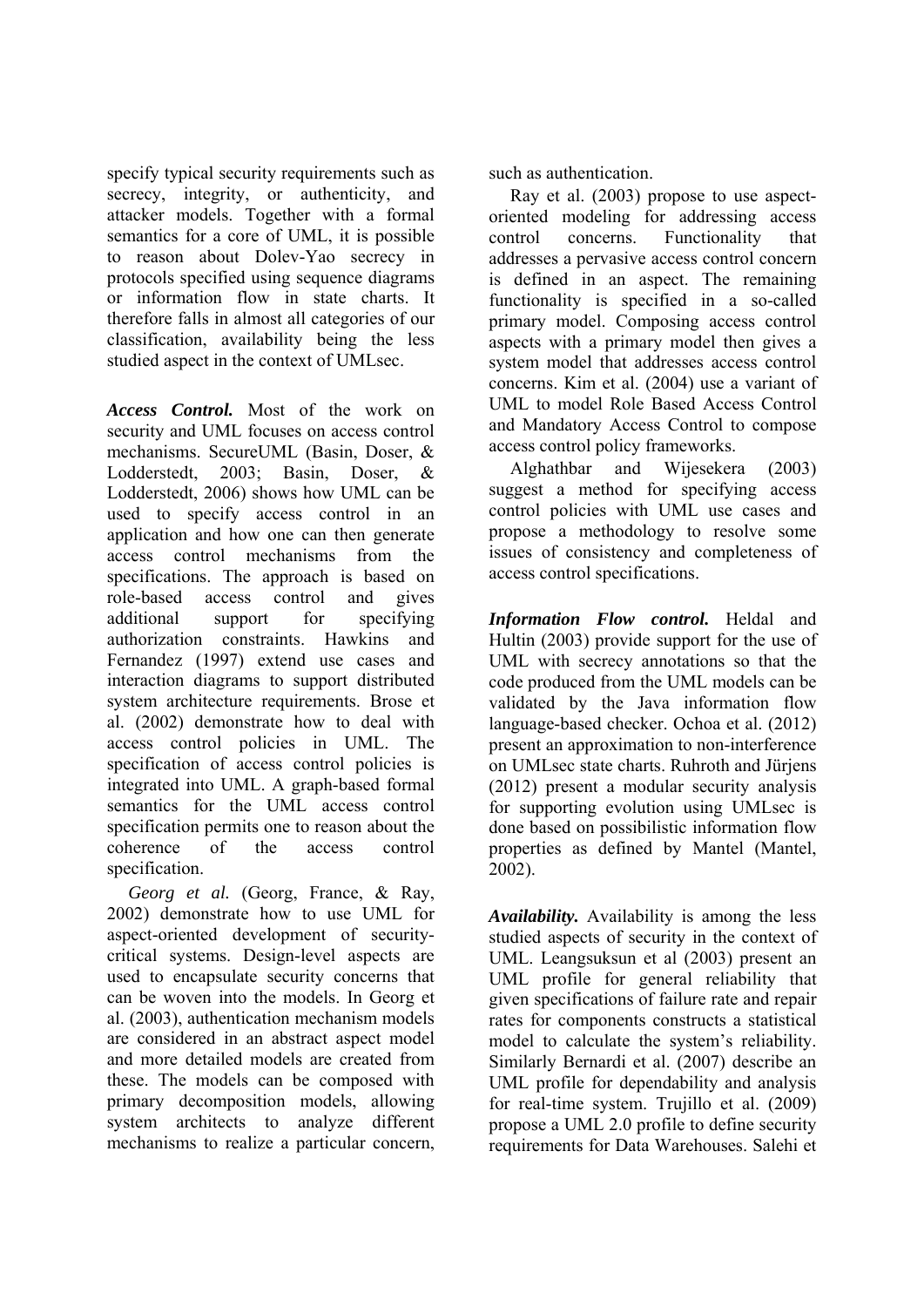al. (2010) discuss an UML-based domain specific language that allows specifying system configurations for an availability framework.

*Authenticity and Secrecy against man-inthe-middle attackers.* Apart from UMLsec, where the analysis of security protocols modelled with sequence diagrams plays an important role, Moebius et al. (2009) study an model-driven development approach for smart-cards that also focuses on man-in-themiddle attackers on the Dolev-Yao symbolic model.

*Other aspects.* Houmb and Hansen (2003) present SecurityAssessmentUML, a UML profile for security assessments, as well as a security assessment process with its associated documentation framework. The main objective is to support documentation of output based on risk identification and analysis in a security assessment. Blobel (2002) uses UML for modeling securitycritical systems in the health sector.

#### **Security Evolution and UML Models**

Changes in models might have a tremendous impact on security because newly introduced functionality might inadvertently conflict with security requirements of the system. On the other hand, changes on security policies might render formerly secure systems insecure. However, to the best of our knowledge little research has been done on the impact of evolution on the security of UML models. In general, there are at least two change dimensions that are interesting in this context: the evolution of the security properties for a fixed model and, vice-versa, the evolution of models for fixed security properties. On the other hand, there are at least two interesting notions of evolution in models: incremental changes on models (for example adding, removing or substituting classes and attributes in class diagrams or transitions in state charts) and coarse grained changes (addition, deletion and substitution of components).

*Evolution of access control policies.* Rolebased Access Control is one of the most studied security mechanisms in the context of UML. Montrieux et al. (2011) review the state of the art of the evolution of RBAC policies which are specified on the basis of UML models, and discusses some open challenges. On the one hand, it would be desirable that when incremental changes are made to the specification, an efficient reverification of consistency takes place (as opposed to a trivial re-checking of the complete model). On the other hand, merging (composing) two specifications is challenging because potential discrepancies could have a security impact (for example when a role with the same name exists in both specifications). Goncalves and Poniszewska-Maranda (2008) discuss the evolution of role-based access control policies and propose an algorithm to detect potential inconsistencies when new components are added to the system. Koch et al. (2001) present algorithms for coping with the transformation and integration of Labeled Based Access Control (LBAC) and Discretionary Access Control (DAC) policies specified using graphs. Although this formalism is close to UML, to the best of our knowledge these results have not been used or extended for UML access control specifications nor for the more popular RBAC policies.

*Fine-grained evolution of security properties*. For models annotated with the UMLsec profile, there exists work on studying the impact of model change for fixed security properties. The UMLseCh (Jürjens et al., 2011) approach discusses sufficient conditions for the preservation of the consistency of selected UMLsec security requirements when models are incrementally transformed and presents a general strategy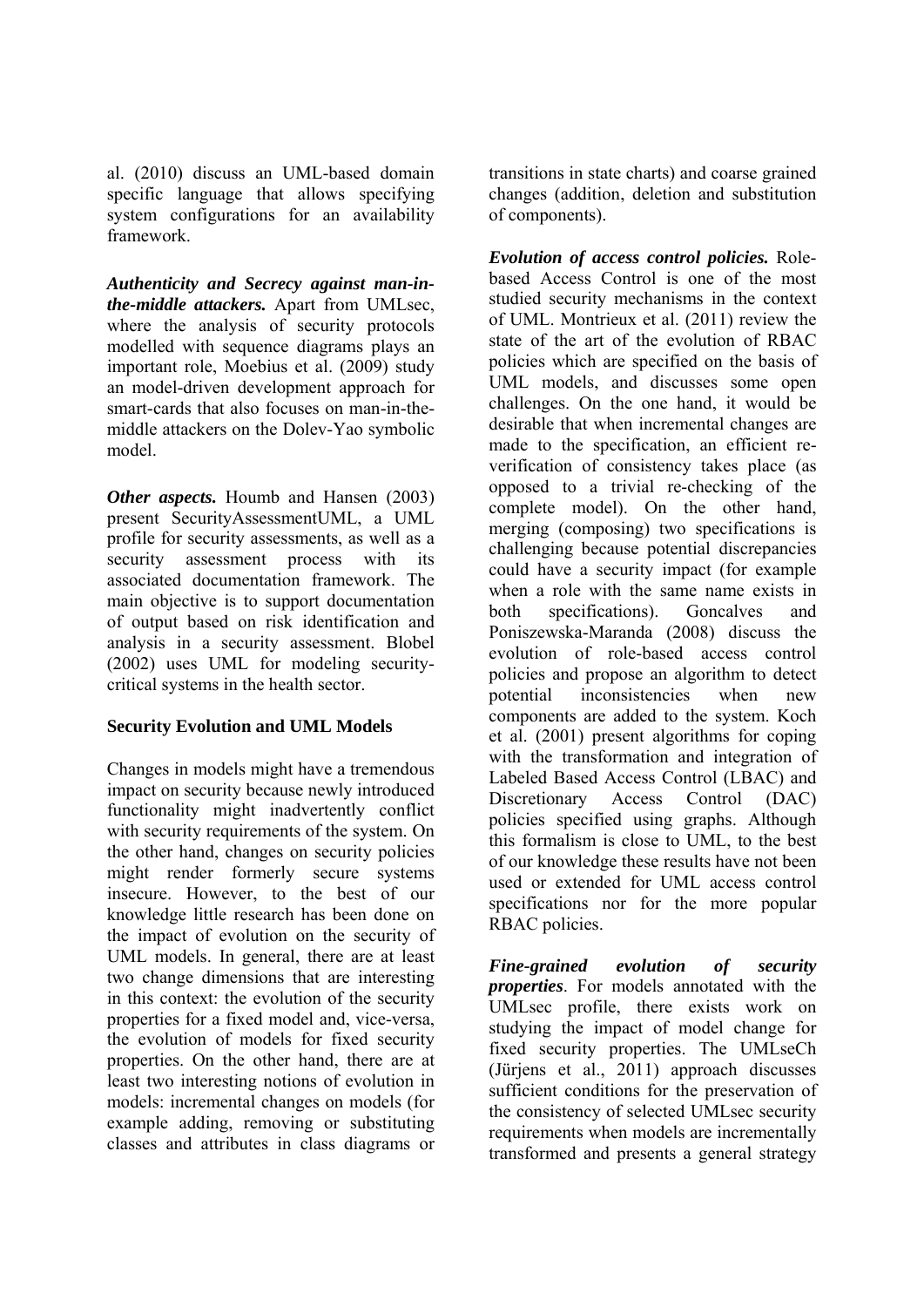for proving soundness of those conditions using inductive reasoning. The approach is illustrated with the *secure dependencies* stereotype of UMLsec that requires consistency of security annotations on communicating classes. The efficiency of the approach is quantified empirically by comparing the running time of the proposed methodology against complete reverification. This approach is *fine-grained* and focuses on confidentiality and integrity requirements for further analysis in the context of man-in-the-middle or/and noninterference.

*Coarse-grained evolution of security properties.* Ochoa et al. (2012) discuss a sound decision procedure for the compositionality of Dolev-Yao secrecy in UMLsec diagrams. Here the behavior is specified using sequence diagrams. Ochoa et al. (2012) also present a compositionality theorem for Non-interference on UMLsec state charts that is valid for a particular notion of composition (that does not allow callbacks). Ruhroth and Jürjens (2012) present a modular security analysis for supporting evolution using UMLsec is done based on possibilistic information flow properties as defined by Mantel (2002).

# **Security Requirements Evolution**

The need of considering security in the early stages of the software development lifecycle is well recognized. A major role in addressing this need is played by Security Requirement Engineering (SRE) which comprises processes, techniques and tools to elicit, model and analyze security requirements. A challenging aspect in the security requirement engineering realm is evolution. Evolution is the phenomenon where changes are introduced in a requirement model or specification to respond to changes in stakeholders' needs, in the environment where a system operates, or because new regulations and standards are introduced.

Much of the existing research has been on requirements evolution and analysis of security requirements. As such, we organize this section accordingly. In the next section, we first give a brief overview of the security requirements engineering methods existing in literature. Then, we discuss the approaches related to requirements evolution in Section *Requirements Evolution*. We conclude by presenting the works specific to security requirements evolution management in Section *Security Requirements Evolution*.

# **Security Requirements**

Several requirements engineering approaches have been proposed and they have been surveyed in (Nhlabatsi, Nuseibeh, & Yu, 2009). We categorize them in goaloriented, problem-based and risk-based security requirements methods. In addition, also classical modeling techniques like UML (see Section *Security Model Evolution*) can be applied.

*Goal-Oriented SRE Methods.* Among goaloriented approaches, van Lamsweerde extends KAOS by introducing the notions of *obstacle* (Van Lamsweerde & Letier, 2000) and *anti-goal* (van Lamsweerde, 2004) to analyze the security concerns of a system.

Liu et al. (2003) propose an extension of the i\* framework to identify attackers, and analyze vulnerabilities through actors dependency links. In this framework, all actors are considered as potential attackers, and therefore their capabilities are analyzed and possible damages caused by actors are assessed. Li et al. (Li, Liu, & Bryant, 2010) propose a formal framework to support the attacker analysis. Similarly, Elahi et al. (2009) propose extensions to i\* to model and analyze the vulnerabilities affecting system requirements. Massacci et al. (2010) design SI\*, a modeling framework extending the i\*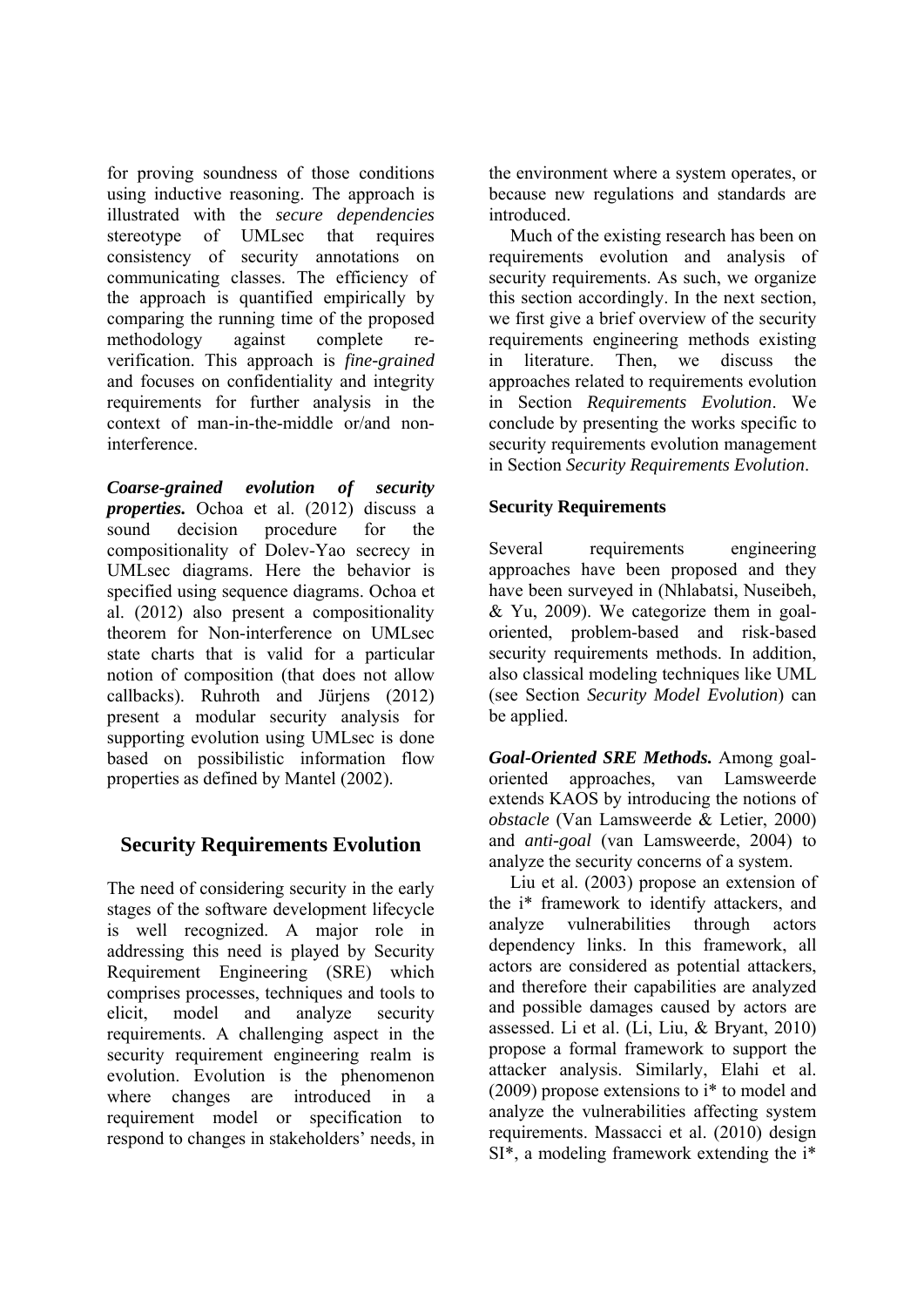framework, which aims at modeling and analyzing organizational settings and their security and dependability requirements. Similarly, Mouratidis et al. (2003) extend the Tropos methodology to include security related concepts.

*Problem-based SRE Methods*. Jackson (2001) has introduced the notion of Problem Frames as a way to describe the structure of recurring software problems. Extending this framework, there are lines of research that examine the security issues at requirements level. Abuse Frames (Lin, Nuseibeh, Ince, & Jackson, 2004) describe patterns of software problems viewed from an attacker's perspective. It describes the attacker's requirement, together with the software and the context in which the software might be attacked. A central idea in the Problem Frames approach is the notion of adequacy argument. This is an argument showing, that the specification, together with the descriptions of the domain properties, satisfies the requirement. Haley et al. (2008) extend and apply the notion of arguments to security requirements. Extending the work of Haley et al. (2008), Franqueira et al. (2011) suggest that, when it is prohibitive to draw on expert knowledge about security risks, some of the arguments can be based on security catalogues that are publicly available.

*Risk-Based SRE Methods.* Mead et al. (2005) propose SQUARE, a Security Quality Requirements Engineering (SQUARE) Methodology which considers security in the early phases of the software development lifecycle. The SQUARE process consists of nine steps. First, the requirements engineering team and project stakeholders agree on technical definitions that serve as a baseline for all future communication. Next, business and security goals are outlined. Third, artifacts and documentation are created. A risk assessment is conducted to determine the

likelihood and impact of possible threats to the system. Then, the requirements engineering team selects a method for eliciting an initial set of security requirements, which are then categorized and prioritized. Finally, an inspection stage is included to ensure the consistency and accuracy of the security requirements that have been generated. A similar process to elicit security requirements has been proposed by Mellado et al. (2008). The authors introduce the Security Requirements Engineering Process (SREP), which is an asset-based and risk-driven security requirements engineering method.

#### **Requirements Evolution**

Recent works on requirements evolution aim at understanding the nature of the problem and to model it, or focus on methods and tools to assess and manage the impact of change.

As a way to understand how requirements evolve, research in the PROTEUS project (Project PROTEUS, 1996) classifies requirements into *stable* and *changing*, and further refines changing requirements into five types, which are related to the development environment, stakeholder, development processes, requirement understanding and requirement relation. In addition, the project proposes a formal representation for requirements evolution that is based on *goal-structure framework*. Later, Lam and Loomes (1998) present the EVE framework which supports a metamodel for requirements evolution. Other notable approaches include (Brier, Rapanotti, & Hall, 2006; Felici, 2004; Stark, Oman, Skillicorn, & Ameele, 1999). Brier et al. (2006) propose a problem frames based approach to help in the analysis of changes which impact an organization, in the identification and codification of recurrent change scenarios, and in the application of codified wisdom to new change problems. Felici et al. (2004) empirically investigate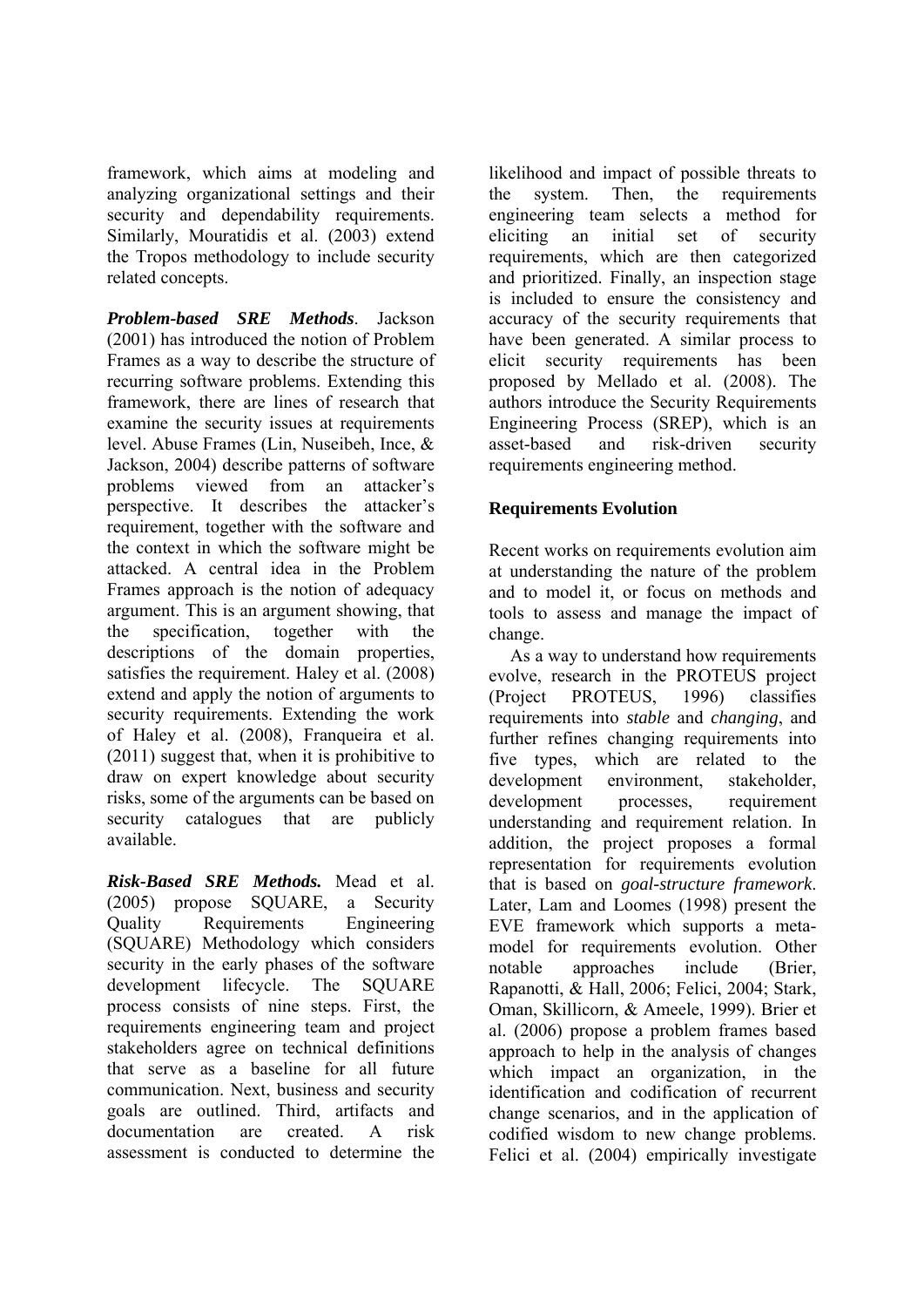the requirements evolution problem by conducting two case studies on avionics systems and smart cards. Stark et al. (Stark et al., 1999) study how change occurs in the software system and attempt to produce a prediction model of changes.

*Inconsistencies Checking.* Zowghi and Offen (1997) work at meta-level logic to capture intuitive aspects of managing changes to requirement models. Their approach is based on theory construction, which commences with the development of a requirements model seen as a theory of some non-monotonic logic. Requirements evolution then involves the mapping of one such theory to another. Exploiting the deductive power of the theory of belief, revision and non-monotonic reasoning, the authors develop a formal description of this mapping, as well as the requirements engineering process. Russo et al. (1999) propose an analysis and revision approach to restructure requirements to detect inconsistency and manage changes. The main idea is to allow evolutionary changes to occur first and then, in the next step, verify their impact on requirement satisfaction. Based on the same idea, d'Avila Garcez et al. (2003) target the preservation of goals and requirements during evolution. They propose an analysis which checks if a specification satisfies a given requirement. If it does not, diagnosis information is generated to guide the modification of specification in order to satisfy the requirement. Similar to d'Avila Garcez et al., Ghose's framework (Ghose, 1999) proposes an approach for handling inconsistencies due to the introduction of new requirements. The approach is based on formal default reasoning and belief revision, and it is tool supported (Ghose, 2000). Another work related to inconsistencies handling, is the one by Fabbrinni et al. (2007). They deal with controlling consistency requirements evolution expressed in natural language based on

formal concept analysis.

*Change Impact Analysis.* Other approaches focus on analyzing the impact of requirements evolution. Chechik et al. (2009) propose a model-based approach to propagate changes between requirements and design models that utilize the relationship between the models to automatically propagate changes. Hassine et al. (2005) present an approach to change impact analysis that applies both slicing and dependency analysis at the Use Case Map specification level to identify the potential impact of requirement changes on the overall system. Lin et al. (2009) propose capturing requirement changes as a series of atomic changes in specifications and using algorithms to relate changes in requirements to corresponding changes in specifications. Label propagation has been used in goaloriented requirements engineering to handle change (Giorgini, Massacci, & Zannone, 2005).

*Evolution Management.* In addition to the approaches mentioned before, there exists a number of approaches aiming to identify optimal design solutions to support requirements evolution (Bryl, Giorgini, & Mylopoulos, 2009; Heaven & Letier, 2011; Souza, Lapouchnian, & Mylopoulos, 2011; Tran & Massacci, 2011; Ernst, Borgida, & Jureta, 2011; Letier & van Lamsweerde, 2004). These approaches address requirements evolution using *adaptation* or *mutation* mechanisms. The adaptation mechanism refers to the case that system changes its behavior at runtime in order to continue to meet its requirements in response to feedback. The success (or failure) of a behavior depends on *control variables* and *indicators*. The former determine respective resource allocation for fulfilling requirements and the latter measure the quality of satisfaction or performance. As result, it raises a problem, namely Control Variables and Indicators (CV&I),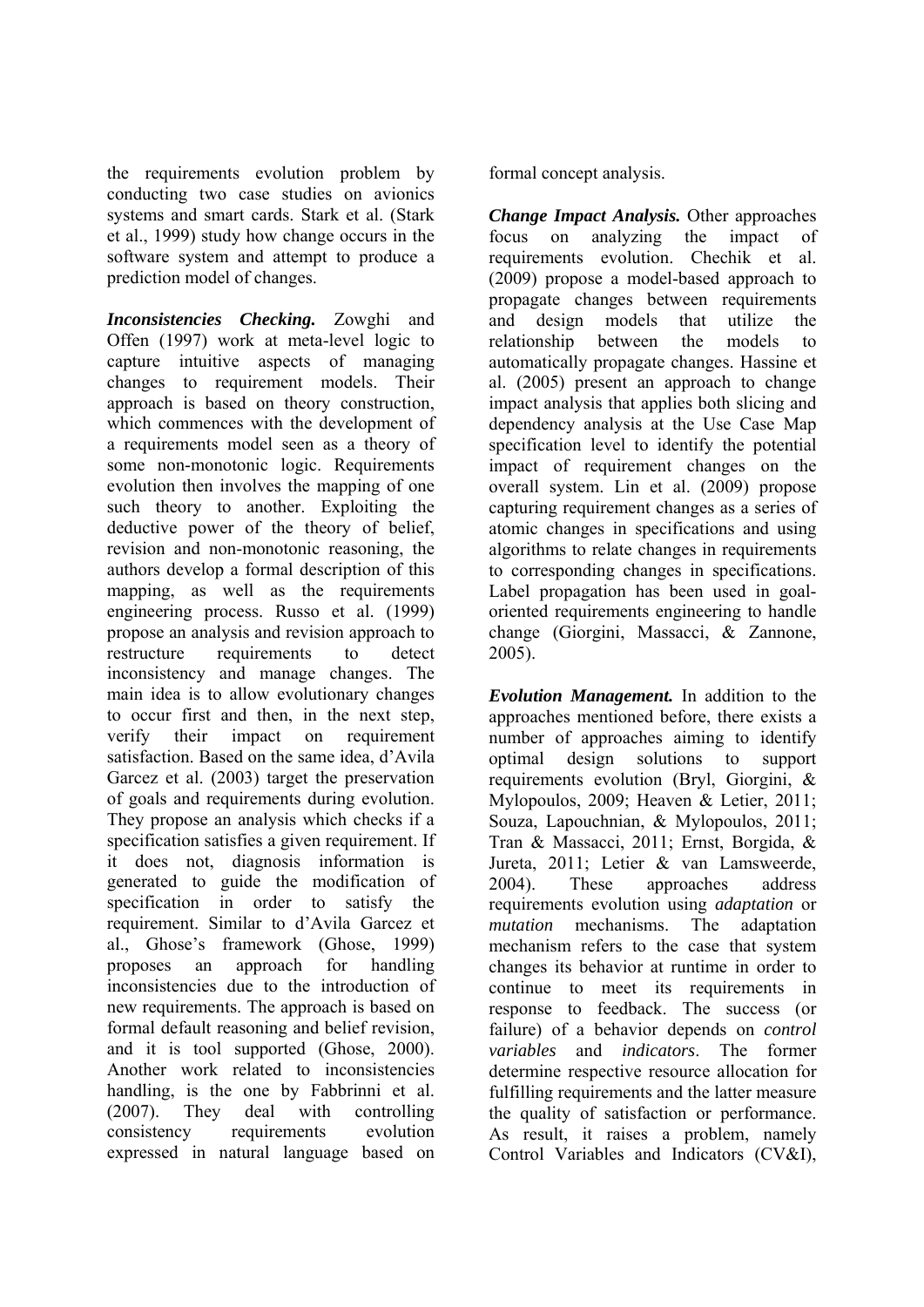that consists of finding a design solution that is good enough with respect to one or multiple indicators. Studies in this realm include (Bryl et al., 2009; Heaven & Letier, 2011; Souza et al., 2011). Bryl et al. (2009) propose an approach that generates and evaluates multiple requirement models that can meet the stakeholders' desire to find a right trade-off between the technical and social dimensions. Letier et al. (2004) develop the *quantitative goal model* that extends the KAOS (van Lamsweerde, 2009) framework by annotating goals with quantitative attributes. On this basis, the same authors (Heaven & Letier, 2011) developed techniques that automate the evaluation of requirements satisfaction of different alternative system designs in quantitative goal models. In another work, Souza et al. (2011) propose a systematic system identification method for adaptive software system. In this approach, the dynamic behavior of the system is governed by a set of (in)equations, called *qualitative differential constraints*.

The mutation mechanism is the case that the system changes in response to changes to its requirements. At runtime, the requirements of a system might change and some old requirements are obsolete. Mutation thus comprises two classes of requirements changes: *known unknown* and *unknown*. The known unknown class includes changes that are anticipated (the known), but it is not sure whether these changes will actually happen (the unknown). Tran and Massacci (Tran & Massacci, 2011) proposed an approach to handle known unknown changes. The approach captures requirements evolution in terms of evolution rules, including controllable evolution rule and observable evolution rule. The approach also supports a reasoning to measure the level of usefulness of different design solutions based on two metrics, *i.e.*, MaxBelief and ResidualRisk. MaxBelief measures the maximum evolution probability that a solution is still useful after

evolution occurs. ResidualRisk is the probability that a solution becomes useless after evolution. Ernst et al. (2011) instead propose an approach to handle unknown changes, that are unanticipated changes and, thus, they cannot be modeled. They present algorithms to find new solutions that use as much as possible of the old solution (i.e., maximize familiarity), and minimize the number of tasks that need to be implemented (i.e., minimize effort).

# **Security Requirements Evolution**

The issue of maintaining security while introducing changes to a requirements model or specification has not been extensively studied. The only work we are aware of that investigates this problem, is Bergmann et al. (2011), which presents the SecureChange Methodology for Evolutionary Requirements (SeCMER), a model driven engineering methodology to represent, analyze and detect security issues that arise because of requirements' evolution. The core features of the methodology are:

- a conceptual model for evolving security requirements (Massacci, Mylopoulos, Paci, Tun, & Yu, 2011),
- a pattern-based analysis to automatically detect changes in a requirement model that lead to a violation of security principles, e.g., least privilege and need to know, and
- argumentation-based analysis to assess the impact of changes to security.

The conceptual model allows explicitly linking security knowledge such as assets and threats to stakeholders' security goals. The pattern-based analysis for automatic security requirements change detection is built upon EMFIncQuery (Bergmann, Ujhelyi, Rath, & Varro, 2011) which is a framework with a language for defining declarative local and global queries over Eclipse Modeling Framework (EMF) models, and a runtime engine for executing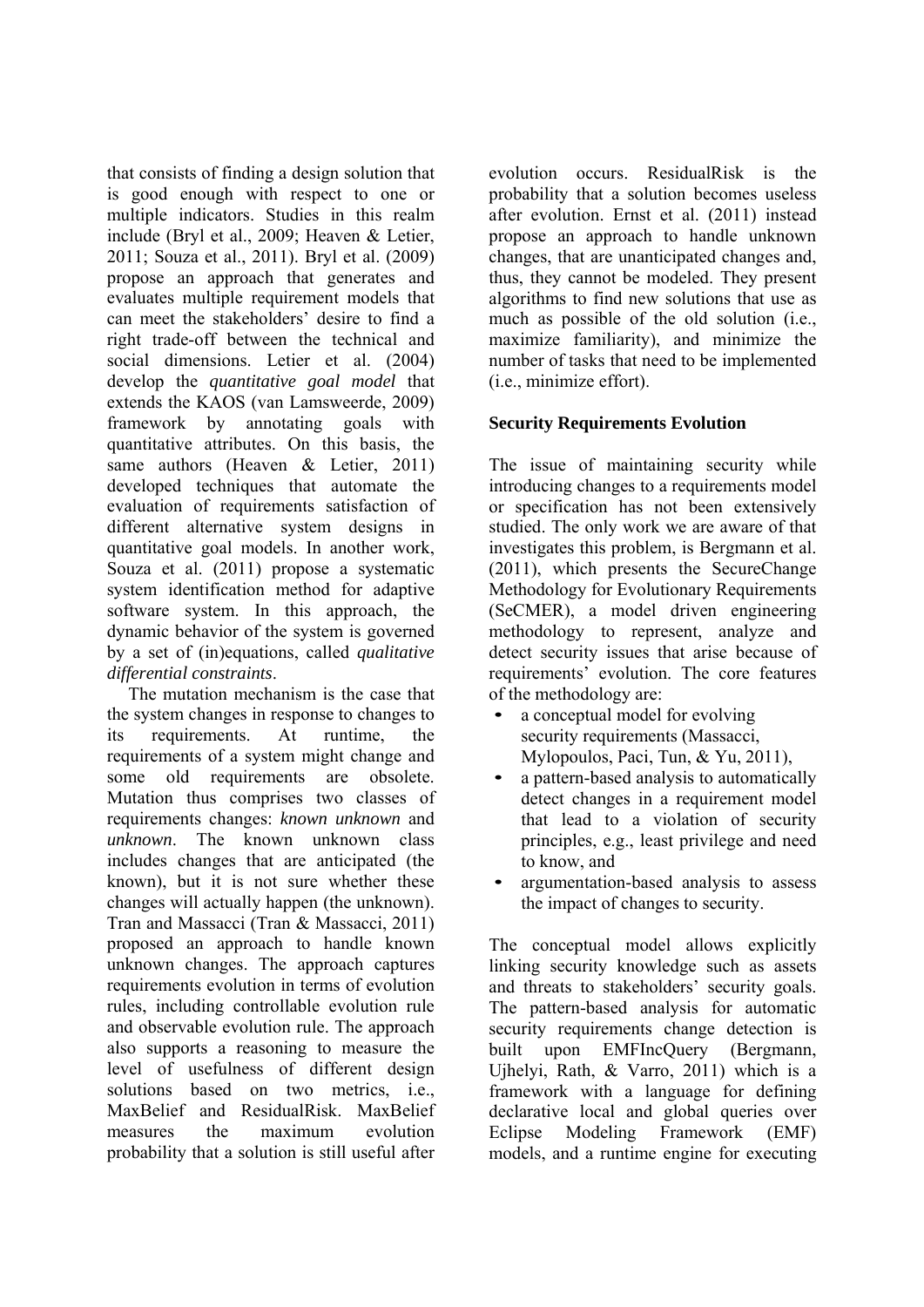the queries efficiently. The analysis is based on the specification of a security property as a pattern in the EMF-IncQuery language where the pattern defines a set of constraints on requirements model elements. If as a consequence of the introduction of a change(s) in the requirement model the pattern disappears, EMF-IncQuery engine notes the violation of the security property represented by the pattern and suggests corrective actions to solve the security issue. Argumentation analysis complements the automatic pattern-based analysis in that it checks whether there are new security properties to be added or to be removed  $(\Delta)$ Security Properties) as a result of changes in the requirement model. The execution of the steps of the methodology is tool-supported (Bergmann et al., 2011).

# **Security Architecture Evolution**

Software architecture is critical to secure and evolve a system, because it inhibits or enables the system's quality attributes (including modifiability and security) and makes it easier to reason about and manage change (Bass, Clements, & Kazman, 2003). Architectural decisions are crucial for the security of the system, as security flaws at the architectural level are hard or even impossible to fix afterwards without changing the architecture, which can be a very costly operation. Despite the importance of understanding the impact of evolution on security at the architectural level, however, it appears that research in this area is scarce.

The architecture of a system should attempt to ensure the security of that system when it is first deployed. As it will then evolve together with the system, it should be constructed with future evolution paths in mind. Hence, to guarantee the security of the system over time, the architecture of the system should allow future security-related

modifications to be performed with a low impact. For example, it may be necessary to upgrade the used security mechanisms, such as cryptographic protocols, or to install a secure link between two different parts of the system.

### **Software Architecture**

Various definitions of software architecture have been proposed by different authors (Rozanski & Woods, 2005; Taylor, Medividovic, & Dashofy, 2010). Software Architecture can be defiend as a collection of elements (processing, data or connecting elements), their relationships, and some degree of rationale (Rozanski & Woods, 2005; Taylor, Medividovic, & Dashofy, 2010).

There are many different ways to interpret an element, which can be captured in the notion of an architectural style. Rozanski and Woods (2005) state the following: "An architectural style expresses a fundamental structural organization schema for software systems. It provides a set of predefined element types, specifies their responsibilities, and includes rules and guidelines for organizing the relationships between them". A style thus defines the vocabulary and rules that can be used to define an architecture conforming to that style. A somewhat different definition of software architecture is given by Klusener et al. (2005): "The software architecture of deployed software is determined by those aspects that are the hardest to change". The attribute driven design (ADD) process (Bass et al. 2003) reflects this as well. It is based on the premise that the main drivers for an architecture are the system's quality attributes (non-functional requirements), including modifiability and security. It prescribes to develop the system based on these quality attributes, such that that the most important qualities of the system are certainly fulfilled. Of course, this also implies that the decisions regarding these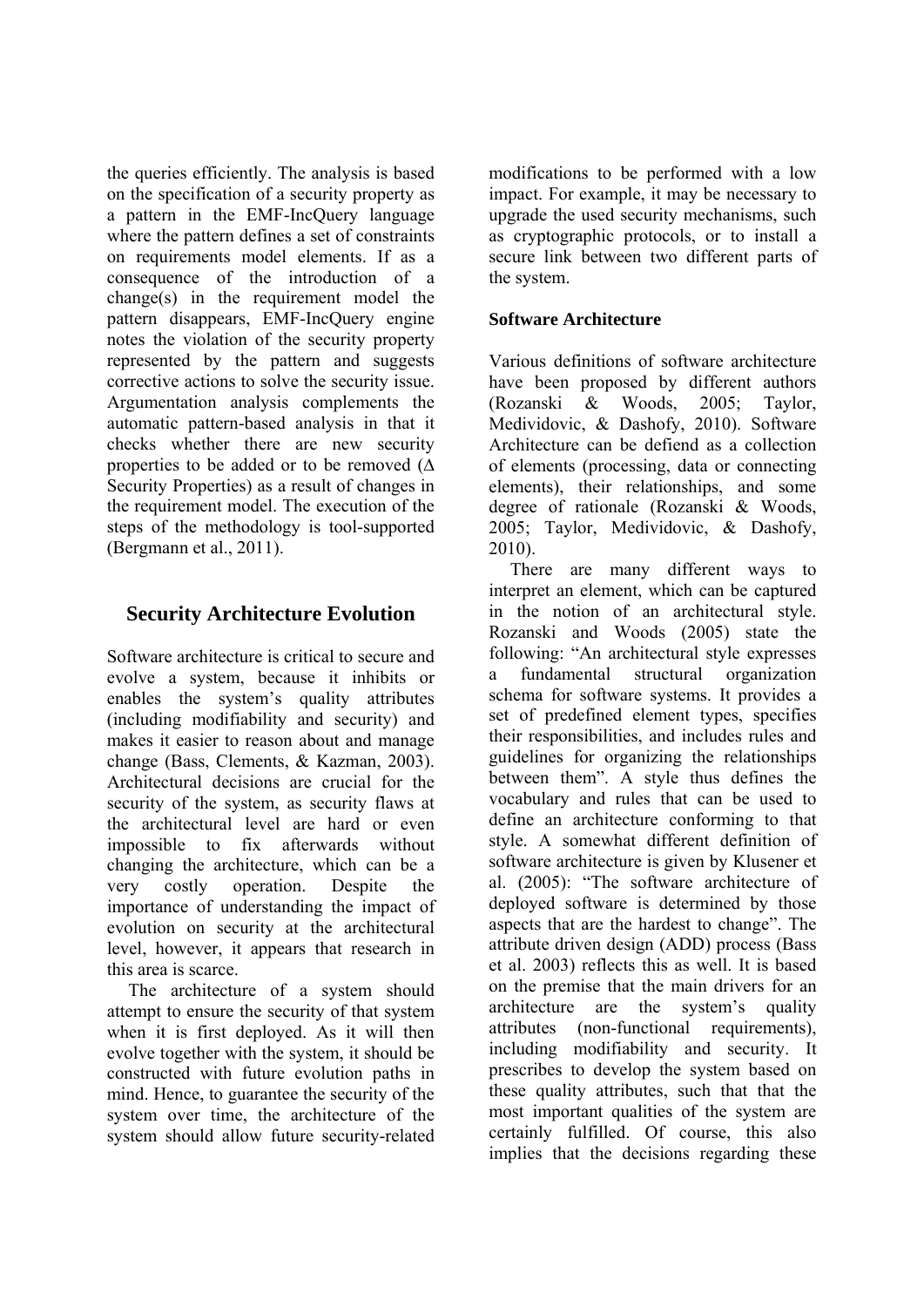qualities are the hardest to change afterwards, and appropriate care must be taken to include them right from the beginning.

#### **Security and Software Architecture**

Books on software architecture generally include some general advice related to security. For example, Rozanski and Woods (2005) define a security perspective, which presents security-oriented architectural concerns, activities, tactics, problems and pitfalls, and checklists. Taylor et al. (2010) discuss secure design principles, access control and trust management. Bass et al. (2003) provide general security tactics that can be used. The tactics are categorized as tactics for resisting attacks, detecting attacks, or recovering from an attack. When going beyond the general advice, security at the architectural level can be looked at from different viewpoints. From a *constructive* viewpoint, the question that has to be answered is how to create an architecture that has certain security qualities. Work in this area is mainly concerned with techniques, processes and guidelines to setup a secure software architecture. On the other hand, from the *modeling* viewpoint, security aspects of an architecture have to be expressed and documented, so that they can be stored and communicated. Finally, from the *analysis* viewpoint, it can be investigated what security analyses can be performed based on some architectural model. Note that these viewpoints are not strictly separated; for instance, analysis techniques will often depend on specific model types, and models are usually constructed with the help of constructive guidance. The following paragraphs provide some references to work in each of these three areas.

*Constructive viewpoint.* We believe that the most important aspect in the constructive viewpoint is the transition from the security requirements to the architectural design. Security requirements can be captured in a variety of ways, as demonstrated in Section Security Requirements Evolution. An example approach to connect these two artifacts is given by Mouratidis and Jürjens (2010), who describe how to integrate Secure Tropos (one of the goal-oriented security requirements engineering methodologies) with UMLSec (see Section *Security Engineering with UML*), in order to assist software engineers with deriving a secure design from security requirements.

Often, security patterns (Yoshioka, Washizaki, & Maruyama, 2008; Hafiz, Adamczyk, & Johnson, 2007) are advocated as a means to construct secure software. Such patterns capture recurrent solutions for specific problems, such that they can easily be reused by others. They can be structured and categorized to assist the architect in picking a suitable pattern (Hafiz et al., 2007; Yskout, Scandariato, & Joosen, 2012b). For instance, in the NFR framework, patterns are used to create secure designs (Weiss, 2007). Van Lamsweerde (2003) also proposes a pattern-based refinement approach for creating architectures from KAOS requirements models, including examples for security as a non-functional goal. More recently, another approach using patterns was proposed by Alebrahim et al. (2011). This approach starts from Problem Frames models, and also takes non-functional requirements (in particular, security and performance) into account. Nhlabatsi et al. (2010) have reviewed and compared multiple approaches for bringing architectural security patterns closer to the requirements engineering space, to reduce the gap between these two areas.

Besides patterns, security design principles are also commonly used as guidance for creating secure software. Taylor et al. (2010) highlight some principles that are particularly well-suited for architectural design, for example the principle of least privilege, complete mediation or defense in depth.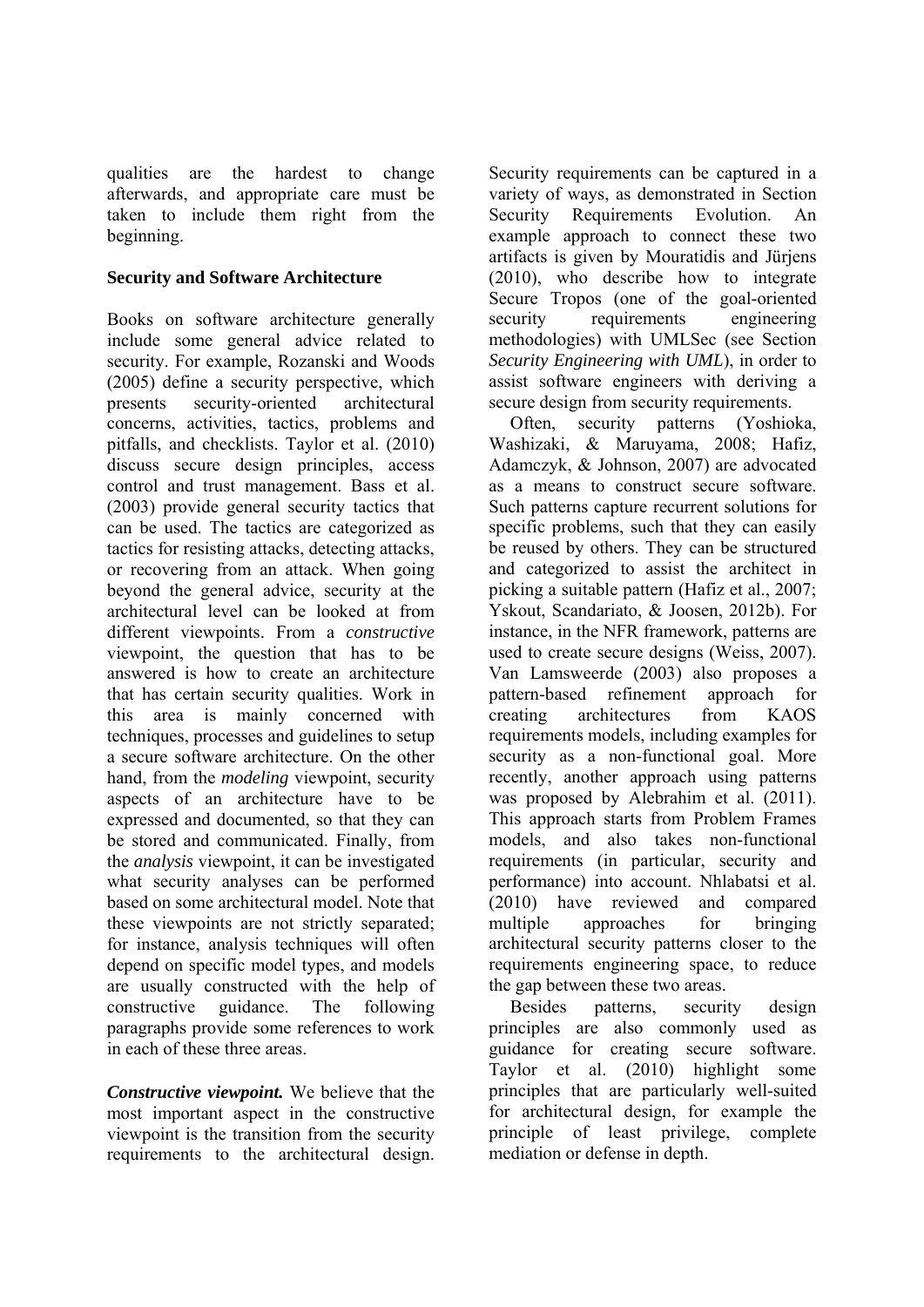*Modeling viewpoint.* Despite the importance of architecture for security, little work exists that specifically aims at modeling security at the architectural level. Some existing architectural description languages (ADLs) have been extended to support security. For instance, Secure xADL (Ren & Taylor, 2005) enriches the xADL language with concepts for access control. Security-specific extensions to Data Flow Diagrams (DFDs) have also been proposed (Abi-Antoun, Wang, & Torr, 2007). UML, when considered as an ADL, may also be used or extended to represent security properties. We refer to Section *Security Engineering with UML* for a discussion of the usage of UML for security.

*Security analysis viewpoint.* Besides providing security-specific notations, UMLsec can also be used to perform a formal analysis on the design. The STRIDE (Hernan, Lambert, Ostwald, & Shostack, 2006) risk analysis method is performed using an architectural description (i.e., a data flow diagram) as input. Measuring the security of a design can be done using security metrics. For instance, an attack surface metric (Manadhata & Wing, 2011) can be used to estimate the security of a design, and subsequently improve it. Additionally, adherence to security principles can be analyzed at the architectural level. For example, analysis techniques exist to detect violations of the least privilege principle (Scandariato, Buyens, & Joosen, 2010). For more background on analysis techniques, we refer to the survey by Dai and Cooper (2007).

#### **Software Architecture Evolution**

Evolution of a system's architecture originates from a change in the requirements of the system, or a change in the assumptions and constraints regarding the

systems environment. Therefore, as before, it is important to relate evolution at the requirements level to architectural evolution. Also, the impact of a change at the architectural level must be assessed. Of course, changes to the architecture of a system are not isolated and need to be propagated further to other development artifacts (Mens, Magee, & Rumpe, 2010).

A systematic literature review of software architecture evolution has been performed by Breivold et al. (2012), to which we refer for a comprehensive overview of this research area. In this section, rather than aiming at completeness, we give some illustrative and additional references concerning evolution at the architectural level from the constructive, modeling and analysis viewpoint, in an attempt to provide an indication of this topic's extent.

*Constructive viewpoint.* As before, the reuse of known solutions (for example, in the form of patterns, tactics, or guidelines) is a popular technique used by software architects to achieve a modifiable system, i.e., a system in which the impact of possible changes is reduced. For example, Bass, Clements and Kazman (2003) provide a set of modifiability tactics. These tactics are divided in three groups: The first set of tactics aims to *localize modifications*, for instance by maintaining semantic coherence or anticipating expected changes. The second set *prevents ripple effects*, for instance by hiding information (encapsulation), maintaining existing interfaces, or adding intermediaries. The third set contains tactics to *defer binding time*, for example by making use of configuration files or polymorphism. By applying these tactics at the right places in the architecture, the architect creates a system that can be modified with low architectural impact.

To ease the transition from requirements to architecture, Côté et al. (2007) describe an informal approach based on problem frames,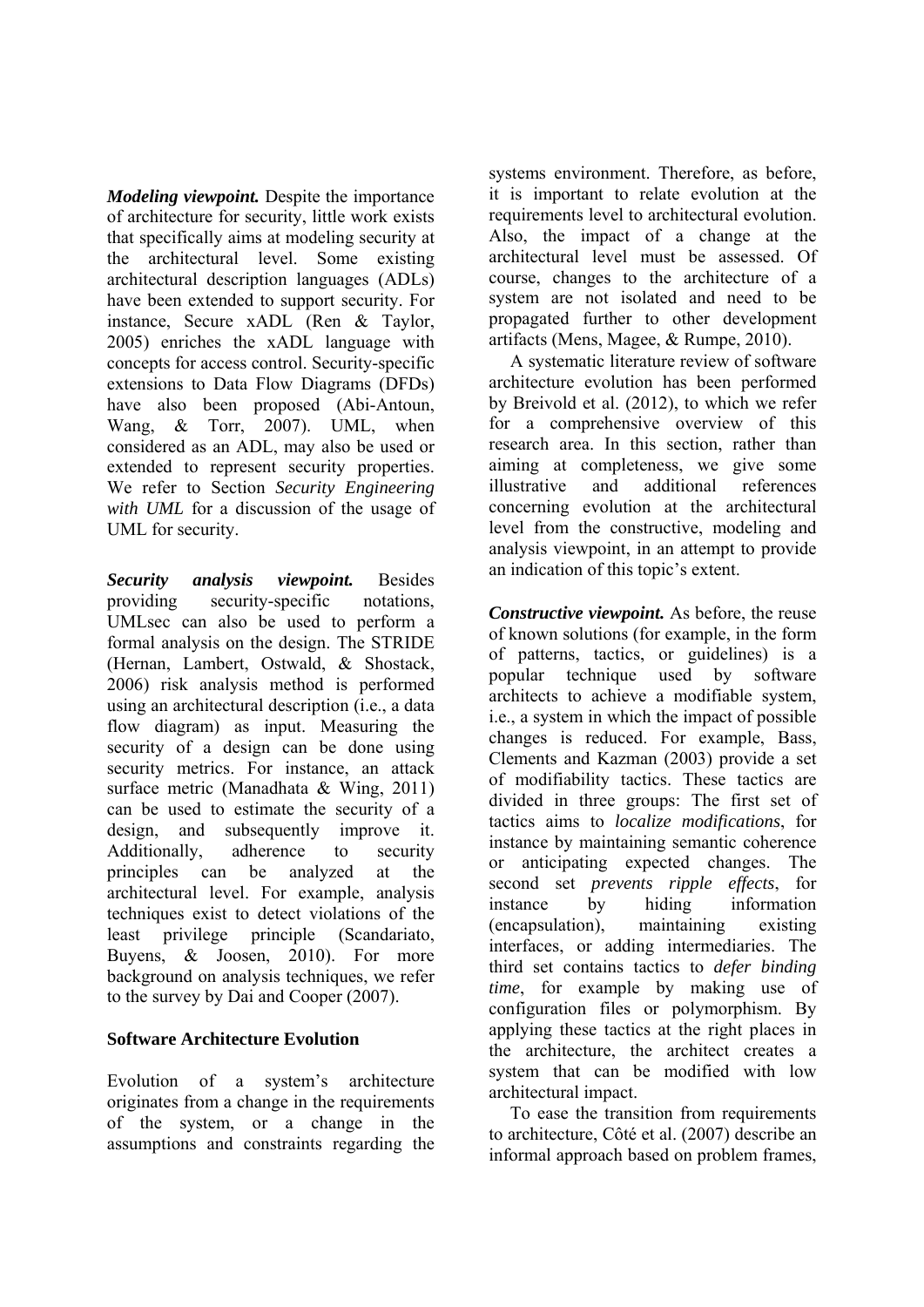a requirements engineering methodology. Architectural patterns are assumed to be associated to corresponding problem frames via traceability links. In light of evolution, new sub-frames may emerge in the specification and the architect can extend the design by incorporating additional architectural patterns, whose selection is facilitated by the traceability links.

Change patterns (Yskout, Scandariato, & Joosen, 2012a) precisely capture a generic change at the requirements level and associate this change with a set of architectural solutions. A solution provides a generic template, which needs to be instantiated in the architecture, and a transformation based on this template that evolves the architecture in accordance with the change at the requirements level. These patterns thus assist the architect in both preparing and executing change. They can also be used to propagate changes from the security requirements, via the software architecture, to the running system through runtime reconfiguration (Yskout, Ben David, Scandariato, & Baudry, 2012).

Ahmad et al. (2012) propose a technique for analyzing the history of changes in service based software architectures. The changes are captured in the form of patterns, which are also called change patterns. These patterns can then be queried and reused when change scenarios are executed.

To guide the gradual transition from one architecture to another, Garlan et al. (Garlan, Barnes, Schmerl, & Celiku, 2009b) propose the concept of 'evolution styles'. An evolution style is a pattern that can be used by the architect to plan incremental evolution paths (orthogonal to the evolution of functional requirements) from an initial architecture to some target architecture. For example, the evolution style that is used to illustrate the approach describes the transition from an ad hoc, peer-to-peer architecture to a hub-and-spoke architecture. The style characterizes the intermediate versions of the architecture and a set of

operations to assist the architect with evolving from one version to another while making trade-offs. Furthermore, properties and constraints can be added to the path of evolution, in order to perform analyzes, trade-offs or correctness checks.

*Modeling viewpoint.* The use of graph transformations has been proposed to model architectural evolution. For example, Tamzalit and Mens (2010) describe how they can be used to describe architectural restructuring. In particular, the approach is tailored for defining generic restructurings that introduce an architectural style. The approach starts from defining an Architectural Description Language (ADL) as a type graph, coupled with a set of invariants (constraints). A concrete architectural description is then a graph that conforms to the ADL's type graph. Similarly, architectural styles are modeled as type graphs that extend the type graph of the ADL. A set of graph transformation rules formalizes the process of transforming an architecture to a new one that conforms to a certain architectural style, for example a client-server style. This process (i.e., a sequence of rules) is called an *evolution pattern*. Through *Critical Pair Analysis* (CPA), conflicts and dependencies between the individual rules can be detected automatically.

Barais (2008) studies the support of existing approaches to evolving software architecture based on the separation of concerns principle. It is argued that traditional ADLs do not sufficiently support separation of concerns, for instance for crosscutting concerns such as security. As an alternative, the TranSAT framework is presented, which considers architectural evolution from an aspect-oriented angle. In this framework, evolution is achieved by weaving a new concern (the 'architectural aspect') into an existing architecture (the 'base plan'). The architectural aspect consists of three parts, specified using the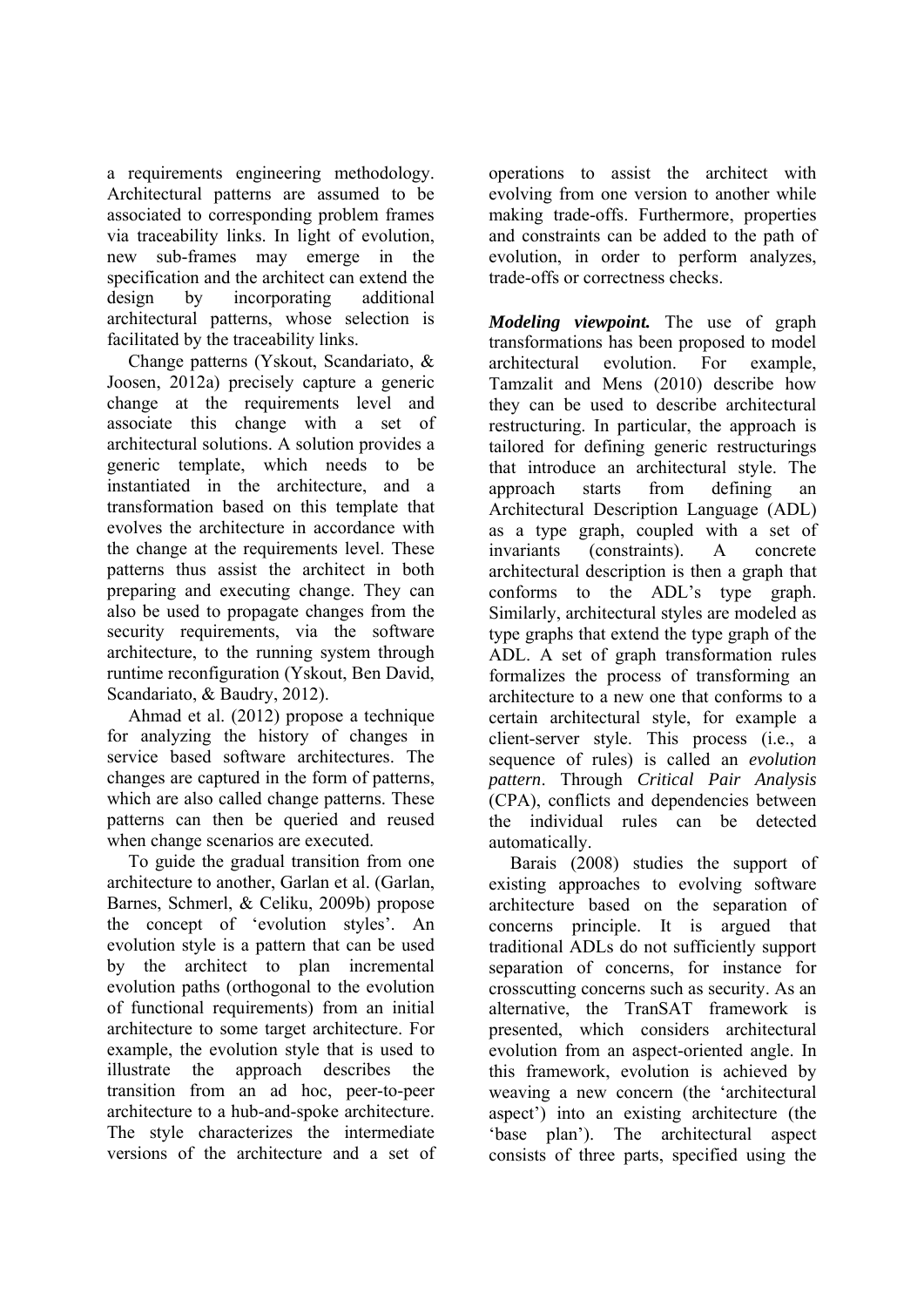TranSAT transformation language: (1) a *plan*, which captures the structure and behavior that needs to be injected; (2) a *join point mask*, which defines the necessary preconditions on the base plan before the plan can be injected; and (3) a *set of transformation rules*, which specify how the plan needs to be injected. Analysis is supported by static and dynamic checks that can be performed to ensure that the injection results in a valid software architecture.

To support architectural practice, Razavian and Lago (2012) define a viewpoint specifically for representing and reasoning about architectural change. The viewpoint is based on the mental model that the researchers have identified by observing how architects deal with change in a case study. Briefly, architects appear to focus on one source of change at a time, find the elements that are influenced by that source, and then perform the actual change. The proposed viewpoint can be used to model the necessary traceability paths that support this manner of working.

A similar approach is proposed by Szlenk et al. (2012), who present a model and graphical notation for modeling architectural decisions (MAD) that can be used to deal with change at the architectural level. Architectural decisions are modeled using a graph, where an edge denotes a 'leads to' relationship from one decision to another one. Using this model, changing an earlier decision (due to a changed requirement, for instance) identifies which other decisions may need to be re-examined, and which can be left as is. McVeigh (2009) formally defines a component based architectural description language (Backbone) that supports extensibility, together with a runtime environment and a modeling tool (Evolve). In the Backbone ADL, changes are not made by directly modifying the structure of the system, but rather by explicitly specifying the differences. Backbone is built on three concepts to achieve extensibility, namely resemblance (defining a new

component as a set of deltas from an existing one), replacement (globally replacing one component with another), and strata (modules which can group definitions and declare dependencies).

*Analysis viewpoint.* An important set of techniques for software architecture analysis related to evolution are directed towards conducting a *modifiability analysis*. Such an analysis attempts to assess the impact of a certain evolution scenario on the system's architecture. It has various applications, for example reducing future maintenance effort, comparing multiple alternatives to determine which one will be cheaper in the long term. or performing risk assessments.

Bengtsson et al. (2004) present the architecture-level modifiability analysis (ALMA) process. The method can be used to perform a modifiability analysis of a software architecture with respect to changes in the environment, changes in the requirements and changes in the functional specification The process consists of five steps, namely (1) setting the goal of the analysis; (2) describing the software architecture; (3) elicit change scenarios and classify and select them (using a top-down approach, starting from a classification, or a bottom-up approach, starting from change scenarios); (4) evaluate the effect of the change scenarios; and (5) interpret the results. It has been applied to three case studies, each demonstrating another analysis goal, namely the predicton of maintenance effort, the assessment of risks due to inflexibility, or the comparison of architectural alternatives.

Breivold et al. (2012) proposes another process, AREA, which includes both a qualitative and quantitative method for assessing the evolvability of a software architecture. Furthermore, they define a software evolvability model, which identifies important sub-characteristics of software evolution such as changeability, extensibility and portability that should be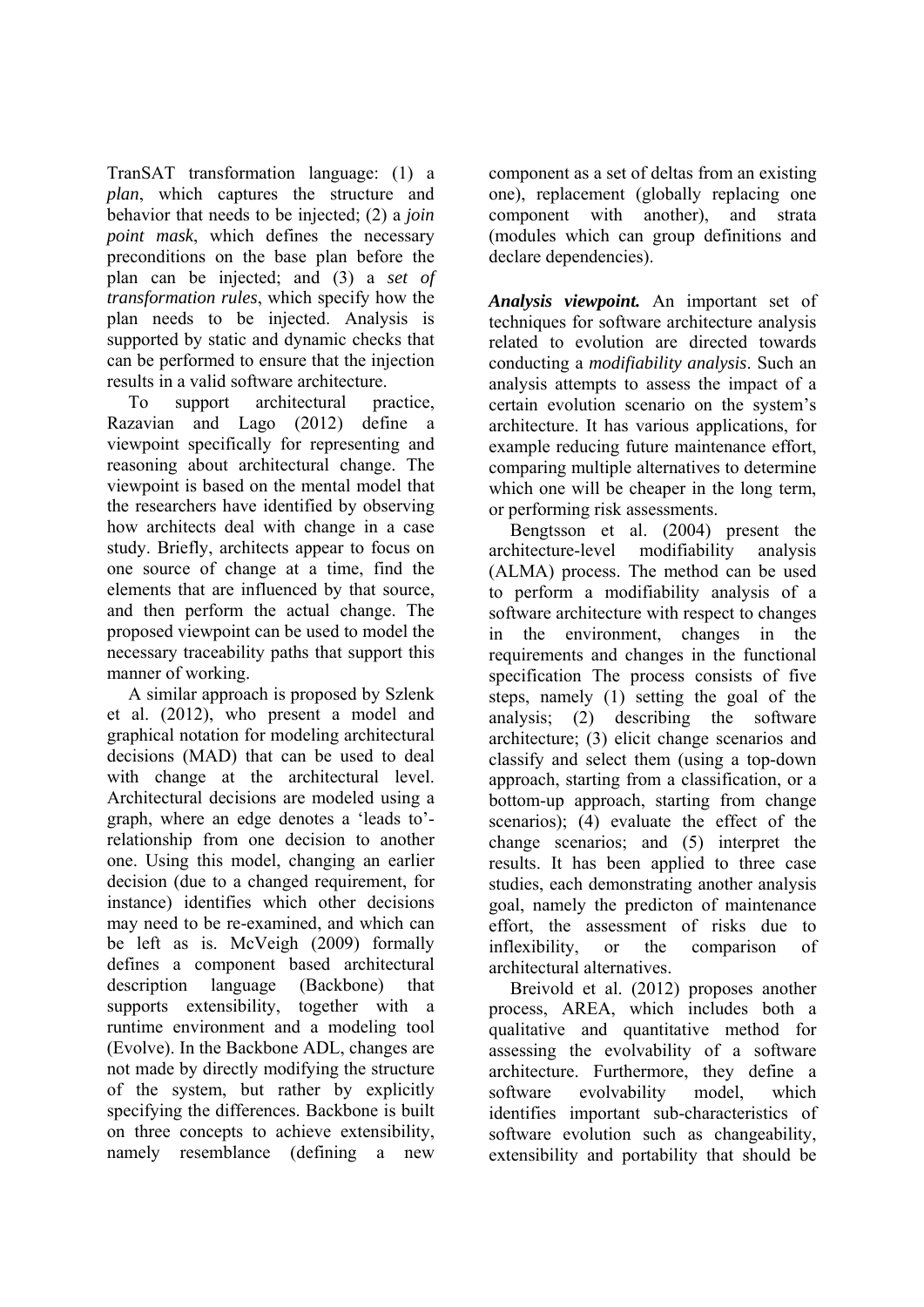taken into account by practitioners. Their techniques have also been evaluated using two industrial case studies.

On a more fundamental level, Williams and Carver (2010) define the Software Architecture Change Characterization Scheme (SACCS). This scheme is based on an extensive literature review and aims at providing insight into the architectural change process. The impact of a change is assessed using different criteria, such as the motivation, importance, or granularity of the change. In the future, this framework may result in the creation of a change decision support system that can be used by architects to predict the difficulty of a change.

Khan et al. (2008) explicitly acknowledge the relationship of requirements to architectural elements by means of dependencies. In the context of evolution, they first identify six relevant categories of dependencies, i.e., (1) goal dependencies, which relate the quality requirements to architectural elements; (2) service dependencies, which relate functional requirements to operations at the architectural level; (3) conditional dependencies from requirements specifying triggering events and conditions to the architectural elements realizing them; (4) temporal dependencies, relating requirements on the time frame of events or processes to their realization; (5) task dependencies, connecting user input or feedback to the architecture; and (6) infrastructure dependencies, relating requirements on resources, networks, technical details etc. to the architecture. Furthermore, they have assessed the impact on the architecture of changes that belong to these categories.

# **Secure Software Architecture Evolution**

As mentioned at the start of this section, little work exists in the intersection of the secure software engineering and architectural evolution areas. Therefore, this

area lends itself well to further research. Section *Security Evolution and UML Models* already provides an overview of security evolution and UML models, which is certainly relevant for the software architecture domain as well. Furthermore, it would be worthwhile to analyze concrete security-related architectural changes, in order to elicit patterns or best practices to securely evolve a system. Hafiz and Johnson (2008) provide a first contribution in this respect, by describing the evolution of Mail Transfer Agent architectures. These systems were confronted with progressively more demanding security requirements due to their rising popularity. The authors show how early architectural decisions impact the security of the system over time and how some architectural choices lead to a more secure system than others. Additionally, it would be valuable to investigate how existing techniques for architectural evolution support security. For example, the change patterns approach mentioned before (Yskout, Scandariato, & Joosen, 2012a) is illustrated with a catalog of patterns for changing trust assumptions forming an important class of security-related changes.

# **Secure Code Evolution**

Source code is the central artifact of any software system. It also reflects many of the properties of other artifacts. The architecture of a software system is reflected in the source code, and a well-designed architecture will make it easy to evolve the source code in specific directions. If security goals have been elicited well during requirements engineering, the source code is more likely to implement appropriate protection measures for all relevant assets. And well-tested code is likely to have fewer bugs and vulnerabilities than untested code. Yet, the coding phase itself introduces its own set of potential problems and pitfalls,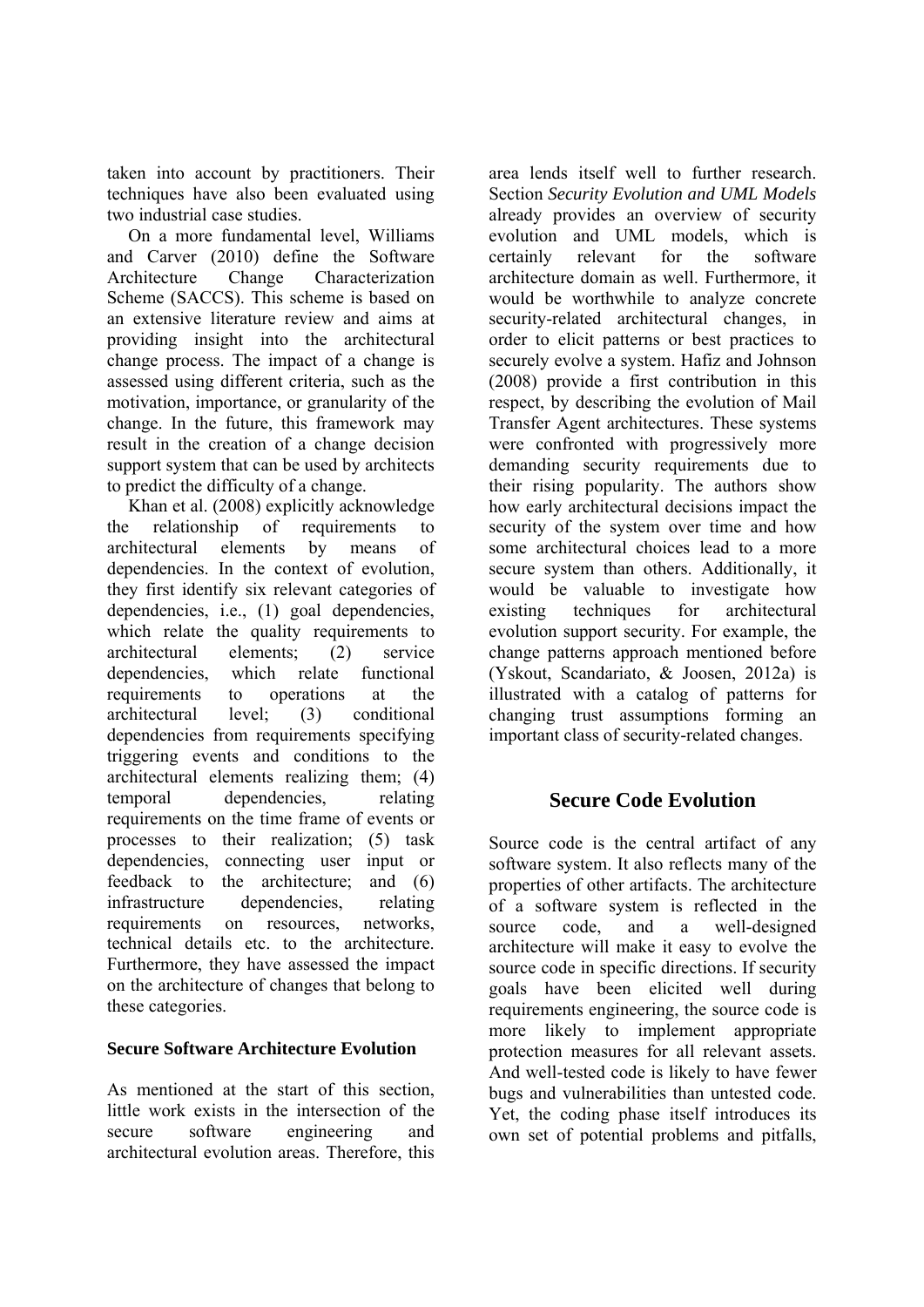and in this section we focus on these purely implementation-level aspects of security and evolution.

### **Source Code**

Source code is written in a programming language and the choice of programming language potentially has a significant impact on the security and evolvability of code.

A first key property of the programming language that affects security is *safety*. A safe programming language ensures that programs always have a well-defined behavior, i.e., they leave no cases where behavior of a program is *undefined* (Pierce, 2002). In contrast, unsafe languages such as C or C++ may leave the behavior of programs unspecified in some cases, and assume that the programmer takes the necessary measures to avoid such cases. Safe languages are important for secure code evolution since they guarantee the absence of certain classes of security bugs (e.g., buffer overflows).

The most common ways to achieve safety are through *static typing* or through *dynamic typing* (Cardelli, 1997). Dynamically typed languages such as JavaScript or Python perform type checks during the execution of the program and report an error when an operation is executed on the wrong type. Statically typed languages such as Java or ML avoid as many runtime checks as possible by using a static analysis during compilation. At the expense of additional type annotations, statically typed languages guarantee that all referenced methods and operations are defined for the given argument types. Showing that the type system indeed guarantees safety is done by means of a *type soundness* proof (Pierce, 2002). Dynamically typed languages often have rich reflective capacities that allow adding new code or transforming existing code at runtime. While this is beneficial for runtime code evolution, it also allows breaking the invariants of other modules

which is detrimental for secure code evolution.

A second key property of a programming language that affects secure evolution is its support for *modules* and *modularity*. Roughly speaking a module is a blob of code that has an *interface* and an *implementation* (Sullivan, Griswold, Cai, & Hallen, 2001). Code is modular, if the correctness of a module only depends on the interfaces of the modules it depends on.

Modules can exist at widely varying levels of granularity. In mainstream objectoriented languages, it is common to decompose a program into packages consisting of classes, which again sprout methods. Packages, classes and methods can all be considered modules. Aspect-oriented programming provides even more advanced modularization mechanisms. Aspects support the implementation of crosscutting concerns in separate modules, which are then weaved together with the base program. This has an important positive impact on evolvability and security (De Win, Joosen, & Piessens, 2004).

Once the programming language is fixed, there are still an infinite number of ways to implement the same functionality, and some of these implementations will be better (from the point of view of security and/or from the point of view of evolution) than others. The most common approach to steer programmers to "good" implementations is the use of coding principles and guidelines (M. Howard & Leblanc, 2001).

One of the important guidelines for the design of software is the concept of *information hiding* (Parnas, 1972), which means that the internal implementation of a module should be hidden to the clients of that module. As a result, the implementation of that module can evolve without requiring changes to the clients. Furthermore, *low coupling* and *high cohesion* (Stevens, Myers, & Constantine, 1974) are two important principles to evaluate the design of systems. On the one hand, modules should have as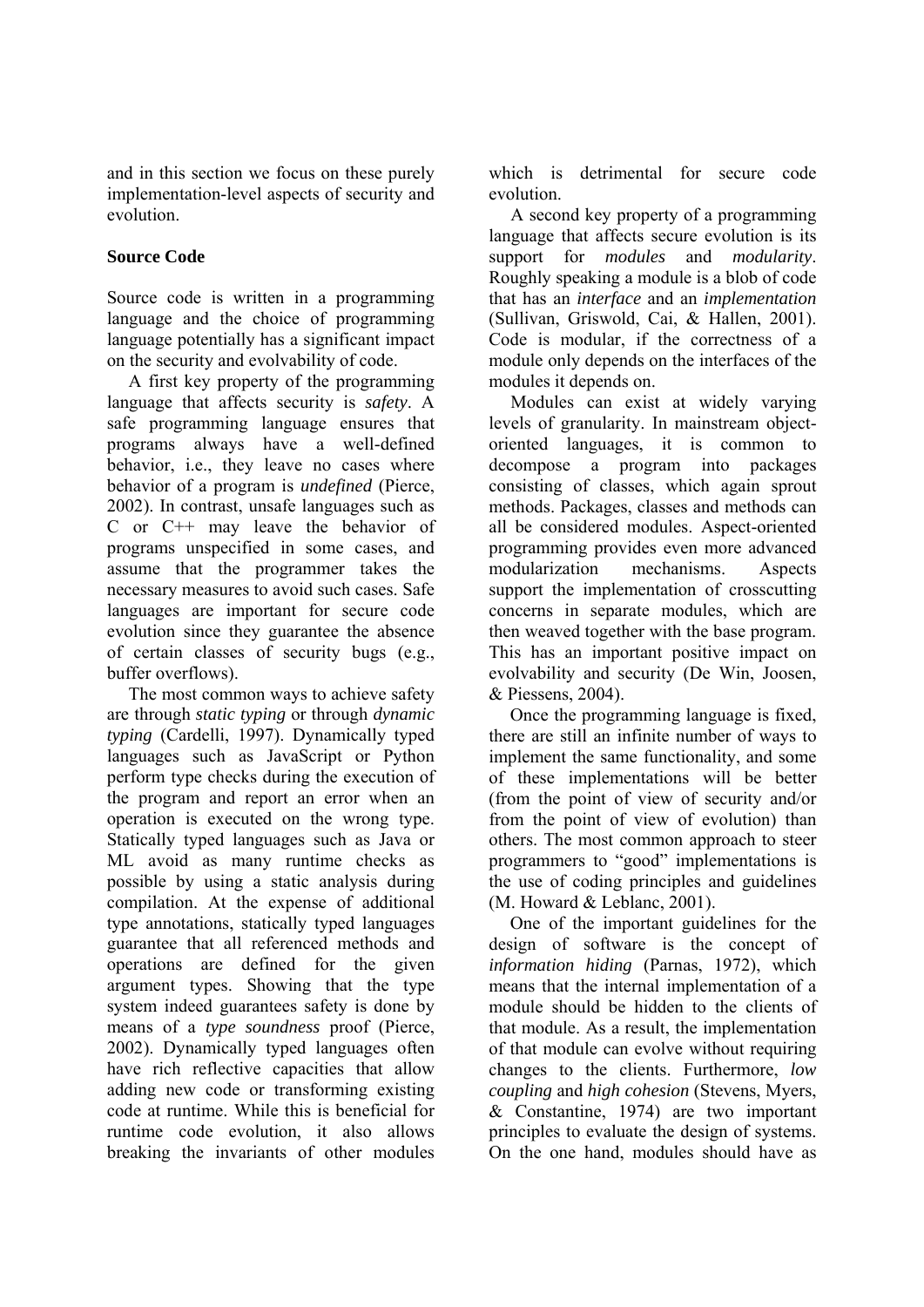little dependencies on each other as possible. On the other hand, the responsibilities of each module should be logically coherent.

# **Secure Coding**

Vulnerabilities that are introduced during the implementation phase are essentially coding bugs with security consequences (exploitable coding bugs). Well-known examples of such implementation-level vulnerabilities include buffer overflows (Erlingsson, Younan, & Piessens, 2010), and command injection attacks such as SQL injection (Halfond, Viegas, & Orso, 2006) or cross-site scripting (XSS) (Johns, 2008). Because a wide range of such bugs exists, a significant amount of research has been conducted regarding their classification. Three important scopes that have been studied intensively are:

- 1. Vulnerabilities in infrastructural software such as operating systems, web servers or application servers. If an attacker can penetrate the runtime infrastructure on which an application is running, he can also easily penetrate the application itself. Since vulnerabilities in infrastructural software were the main cause of security incidents in the seventies, eighties and early nineties, many of the early classifications and taxonomies focused on operating system vulnerabilities (Abbott et al., 1976). In the early nineties, Landwehr et al. (1994) published a catalog of 50 actual flaws, and proposed a taxonomy for them.
- 2. Vulnerabilities in security components. If a security component is implemented incorrectly, the protection it provides can be bypassed by attackers. Wellknown papers analyzing vulnerabilities in cryptographic components (both primitives and protocols) are the papers by Anderson (1993) or Ferguson and Schneier (2003).
- 3. Vulnerabilities in applications. As the

importance of application-level vulnerabilities increases, the systematic study of these vulnerabilities has attracted more attention. Both academia (Wang & Wang, 2003), as well as industry (MITRE, n.d.; The Open Web Application Security Project, 2011) have investigated suitable taxonomies for application level security flaws. While academic work is typically more analytical, and looks for sound scientific grounds for taxonomies, the work from industry is more pragmatic, and its primary aim is to come up with useful taxonomies to help building and comparing tools that scan for vulnerabilities. Some classifications, such as the OWASP Top 10, even have as primary goal to raise awareness among developers. The most systematic approach appears to be CWE, the Common Weaknesses Enumeration (MITRE, n.d.), and a formal list of types of software weaknesses. It is intended to unify the jargon on vulnerabilities, and to provide a way to measure effectiveness of vulnerability scanning tools.

Countermeasures against code-level vulnerabilities can also take many forms. They range from improvements programming language and type system design, over static verification techniques, coding guidelines or runtime monitoring of the code.

As discussed above, *safety* is an important security-related property of a programming language. Dealing with the security consequences of non-safety of programming languages, and more specifically dealing with the non-safety of C and C++ is a very important research area in itself, and good surveys of countermeasures exist (Younan, Joosen, & Piessens, 2012). Hence, we do not discuss these further in this article.

Language-based security (F. Schneider,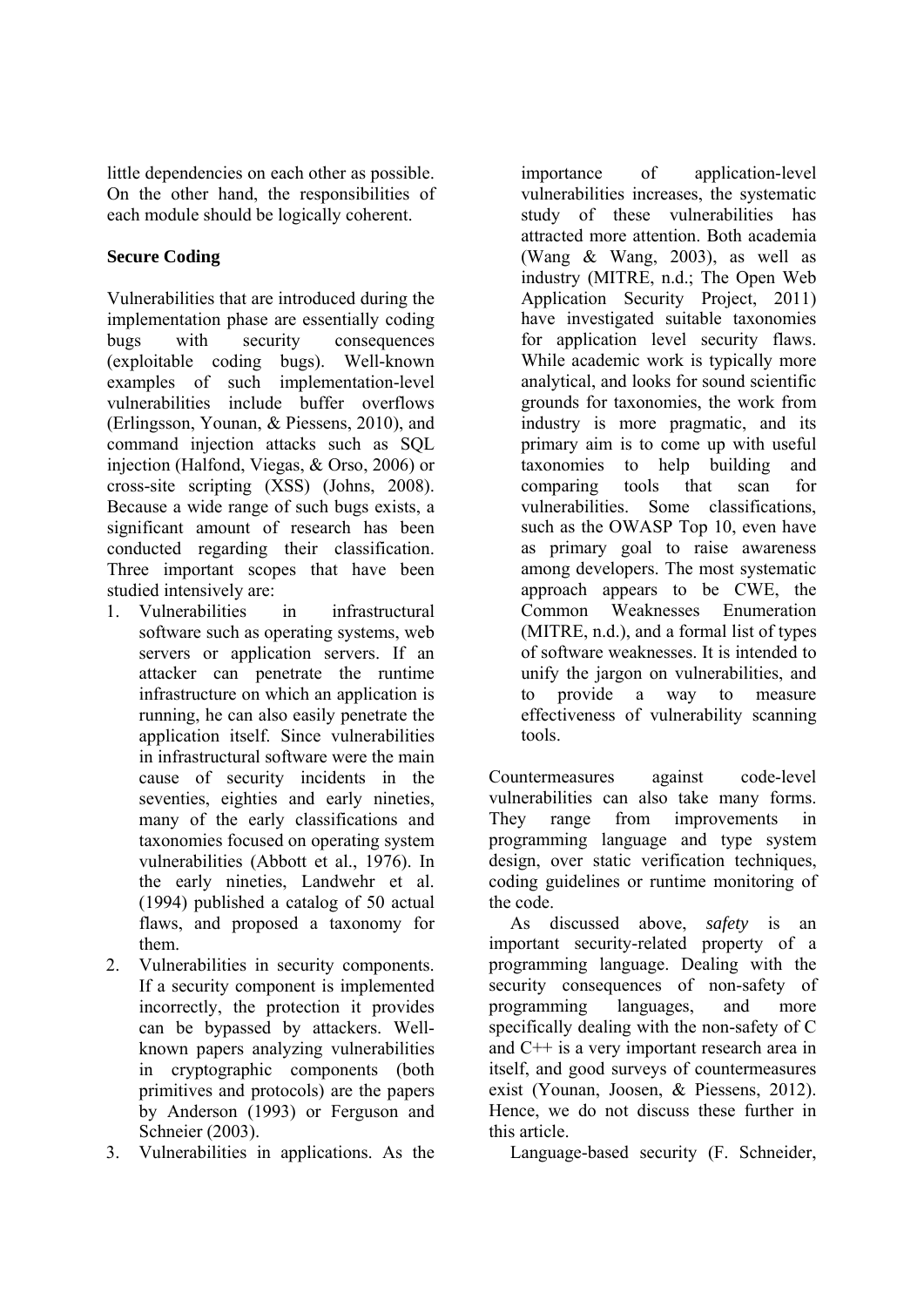Morrisett, & Harper, 2001) for safe programming languages has become an important area of research over the past years. Broadly speaking, language-based security uses tools and techniques from the programming languages research community to address security-related issues. Many important results have been achieved. Schneider, Morrisett, Hamlen and others (F. Schneider et al., 2001; Hamlen, Morrisett, & Schneider, 2006) have provided a broad and widely accepted definition of security policies for programs, and have investigated what classes of policies can be enforced with what kind of enforcement technologies.

For access control policies, the most widely studied enforcement technology is execution monitoring. Several projects, e.g., (Erlingsson & Schneider, 2000), have built execution monitors that can enforce configurable and expressive policies. More powerful than execution monitoring are approaches that can change the flow of events generated by a program. Edit automata (Ligatti, Bauer, & Walker, 2005) enhance security automata with the ability to replace, delete or insert program actions. The Polymer system (Bauer, Ligatti, & Walker, 2005) is a Java-based implementation of edit automata.

Precise enforcement of certain security policies (for instance, information flow policies) is impossible using only execution monitoring, as these policies describe properties of sets of executions instead of single executions. For such policies, static verification is an important enforcement technology. Static verification usually relies on program annotations, for instance, typing information, or specification annotations. Checking of information flow policies through static verification is a very rich and active research field. A survey of results is given by Myers and Sabelfeld (2003).

Very recently, more intricate dynamic techniques such as secure multi-execution (Devriese & Piessens, 2010) and faceted evaluation (Austin & Flanagan, 2012) have

been developed that support the dynamic enforcement of information flow policies, albeit at a non-negligible performance cost (De Groef, Devriese, Nikiforakis, & Piessens, 2012).

An interesting line of research has shown that certain classes of vulnerabilities can be addressed by imposing *a programming model* on developers. A programming model can be thought of as a formally specified set of coding guidelines that can be checked statically or dynamically and that provides specific formal security guarantees. Example programming models deal with concurrency related vulnerabilities (e.g., race conditions) (Jacobs, Leino, Piessens, & Schulte, 2005), with code access security related bugs (Smans, Jacobs, & Piessens, 2006) and with vulnerabilities related to forceful browsing (Desmet, Piessens, Joosen, & Verbaeten, 2006). Pluggable type systems (Andreae, Noble, Markstrum, & Millstein, 2006) operate in a similar way.

On the more pragmatic side, a variety of tools exists, that uses heuristics-based static analysis to detect security vulnerabilities. Well-known tools include FlawFinder (Wheeler, n.d.), FindBugs (FindBugs, n.d.), and so forth. They usually detect suspicious syntactical patterns in the program being analyzed. Some of these tools are userextensible: new rules to detect vulnerabilities can be programmed into the tool.

# **Code Evolution**

The key property to support evolution of source code is modularity. Modularity supports evolution in different ways. First, since other modules depend only on the interface of a given module, implementation-details of that module can be changed without impacting these other modules. This supports local updating and bug-fixing of code while making sure that the impact of such a change remains confined to a single module. Second, at a more coarse-granular scale, the modular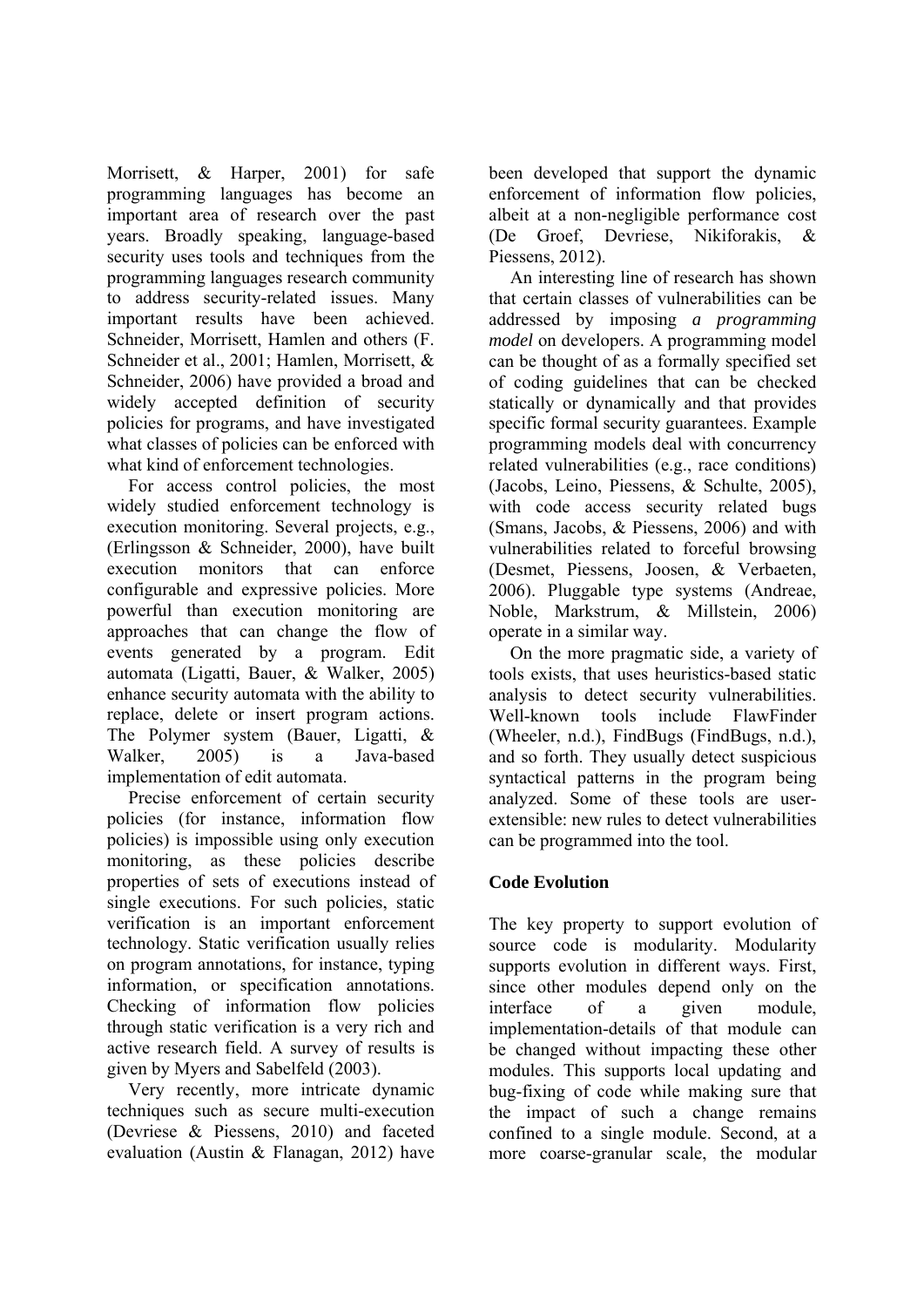construction of an application supports the relatively flexible addition, removal, modification or re-composition of modules in the style of component-based development (Szyperski, 1998).

Of course, an important concern is whether modular reasoning about source code properties is sound in general. How can one be sure that the correctness of a particular module indeed only depends on the interfaces of other modules? If certain correctness properties (including also security properties) depend on implementation details of other modules, then a local change in one module can break properties of another module. Modular reasoning about imperative code turns out to be challenging, as all modules have sideeffects to a single program heap.

An important breakthrough in the past decade has been the development of separation-logic (Reynolds, 2002) and other related program logics (Kassios, 2006; Smans, Jacobs, & Piessens, 2009) for reasoning about imperative code. Several mature tools exist (Jacobs, Smans, & Piessens, 2010; Cohen et al., 2009) that can verify correctness properties of non-trivial code bases (Penninckx, Mühlberg, Smans, Jacobs, & Piessens, 2012) in a modular way, albeit at the cost of a substantial additional effort from the developer. These program logics force developers to make all assumptions on which correctness properties depend explicit in the form of program annotations. If one of these assumptions is violated during code evolution, this will be detected by the verifier.

Another aspect of code evolution that is of particular relevance to this survey article is the research on advanced modularization concepts that aim to support the modular implementation of non-functional crosscutting concerns (since security is a prime example of such a concern). The most common umbrella term for such modularization concepts is aspects, and languages that support aspects are referred to

as aspect-oriented languages. There are several mature research prototypes of such general purpose *aspect-oriented programming languages*, the most prominent one being the AspectJ language (Kiczales et al., 2001). On the more practical side, mainstream component frameworks such as Spring, JBoss and Microsoft .Net provide general purpose aspect oriented extensions.

# **Secure Code Evolution**

Code evolution mainly interacts with vulnerabilities in security components and vulnerabilities in applications. Vulnerabilities in security components can often be attributed to the fact that security functionality is extremely hard to modularize: code dealing with access control for instance, is typically spread throughout the entire code base. As an example, in the Sun JDK 1.3 implementation, a reference to the SecurityManager is created at 126 different places in the code base, and calls to the access decision function occur at 170 different places (Win, 2004). This crosscutting nature of security concerns makes implementing them error-prone, and maintaining them very hard. It is exactly for these kinds of vulnerabilities that aspectoriented techniques as discussed above can provide solutions. By offering new modularization constructs that are better at modularizing crosscutting concerns such as access control. Aspect-oriented programming holds great promise for reducing the number of vulnerabilities of this type (De Win, Piessens, Joosen, & Verhanneman, 2002). In particular, by supporting modular implementations of security functionality such as access control or secure communication, these approaches support a flexible evolution of that security functionality. For example, it is possible to implement the stack inspection mechanism in Java using Inline Reference Monitors (IRMs) (Erlingsson, 2004) while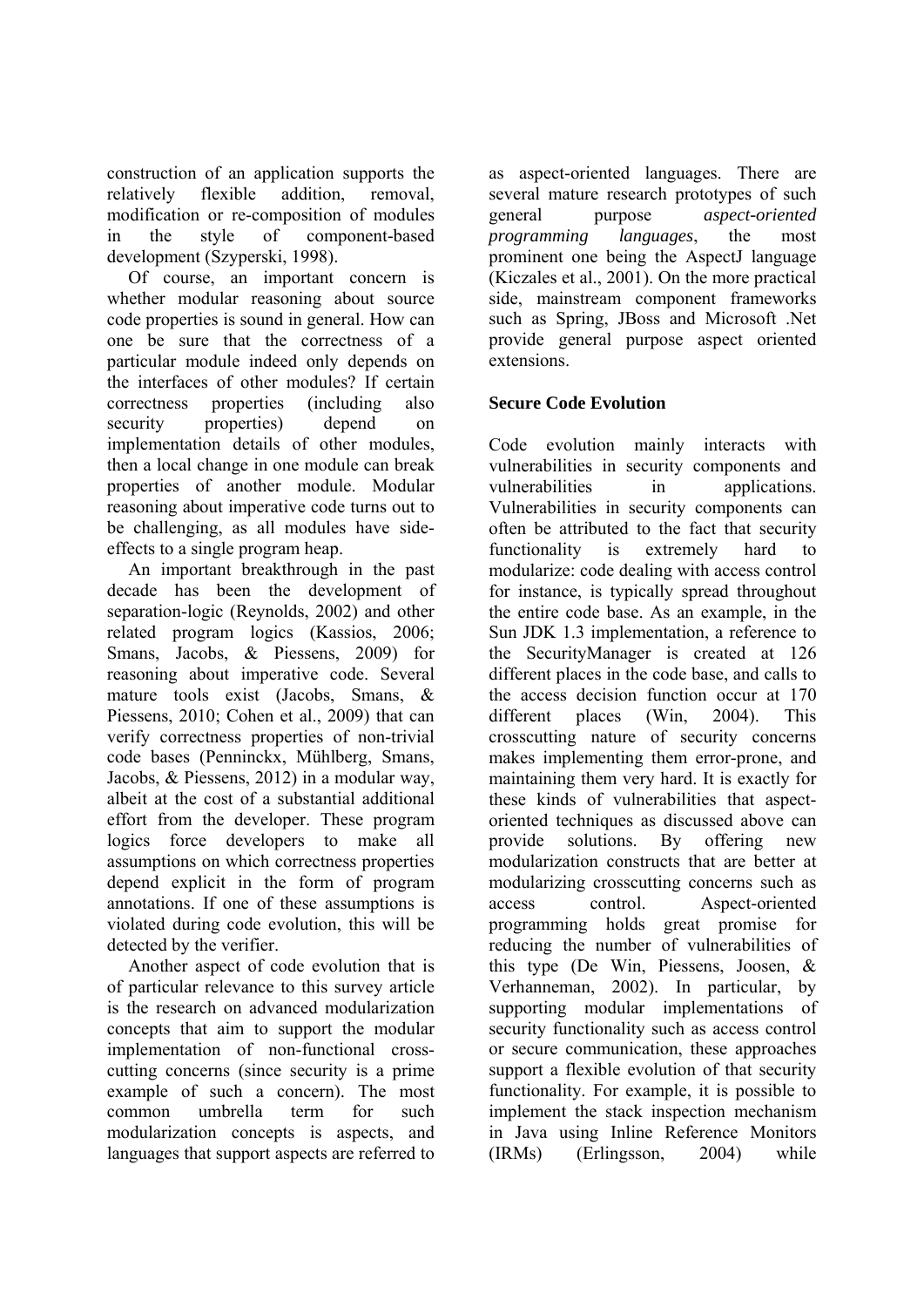maintaining competitive performance (Erlingsson & Schneider, 2000). Such an approach has the advantage that the security policy can be modified without modifying the existing JDK implementations.

To make sure that no vulnerabilities in the application logic itself are introduced during evolution, the reasoning about their absence should be made modular. Two important approaches succeed in modularizing the analysis for security vulnerabilities: type systems (Pierce, 2002) and modular full functional verification (Jacobs et al., 2011). An important idea underlying both these approaches is the fact that the developer of the code is supposed to provide additional information (in the form of type annotations, assertions, module contracts and so forth) that explain why the code is secure. The type checker or *verifier* then checks these annotations. If this checking is modular, only the parts of the code that are being changed need to be rechecked.

For the *typing-based* approach, the first security-specific type systems focused on enforcing information flow properties (Volpano, Irvine, & Smith, 1996), and the development of such information flow security type systems has seen a significant amount of activity since then, leading up to two fairly mature programming languages that support them, FlowCaml (Pottier & Simonet, 2003) and JFlow/JIF (Mvers, 1999). But type systems have also been used to guarantee other security properties such as access control (Walker, 2000).

The *verification-based* approach to secure code evolution builds on the general purpose verification tools mentioned in Section Secure Coding. Both information-flow style security properties (Barthe, D'argenio, & Rezk, 2011) as well as access control style properties (Smans et al., 2006) can be casted as assertions in a program logic. By specifying such assertions, developers can support the evolution of code with high assurance that such evolution will not break intended security properties of the code.

# **Security Test Evolution**

Testing is the evaluation of software by observing its execution. *Model-based testing* (MBT) relies on models to generate tests, to execute tests or to evaluate their results. Model-based testing offers big potential for automation and adaptation in the testing process. It is therefore well-suited (1) for testing dynamically evolving systems where test suites have to be executed several times which is not possible if the test execution is not automated, (2) where tests have to be modified which is much easier on the abstract level of models than on the code level, and (3) where tests even have to be regenerated which is supported by the automated derivation of test cases in many model-based testing approaches. *Regression testing* is a selective retesting to verify that modifications have not caused unintended effects and that the system under test still complies with the specified requirements (IEEE, 1990). Regression testing is essential to verify evolving systems when they are changed and also takes the test evolution management into account. After an overview of security testing, we then discuss regression testing including test evolution management in Section *Regression Testing*, and finally consider their combination in Section *Security Test Evolution* on security testing and evolution management.

# **Security Testing**

Security testing is software testing of security requirements like *confidentiality, integrity, authentication, authorization, availability*, and *non-repudiation*. Security testing can be divided into *security functional testing and security vulnerability testing* (Tian-yang, Yin-sheng, & You-yuan, 2010). Security functional testing ensures whether security functions (positive security requirements) are implemented correctly and consistently with respect to security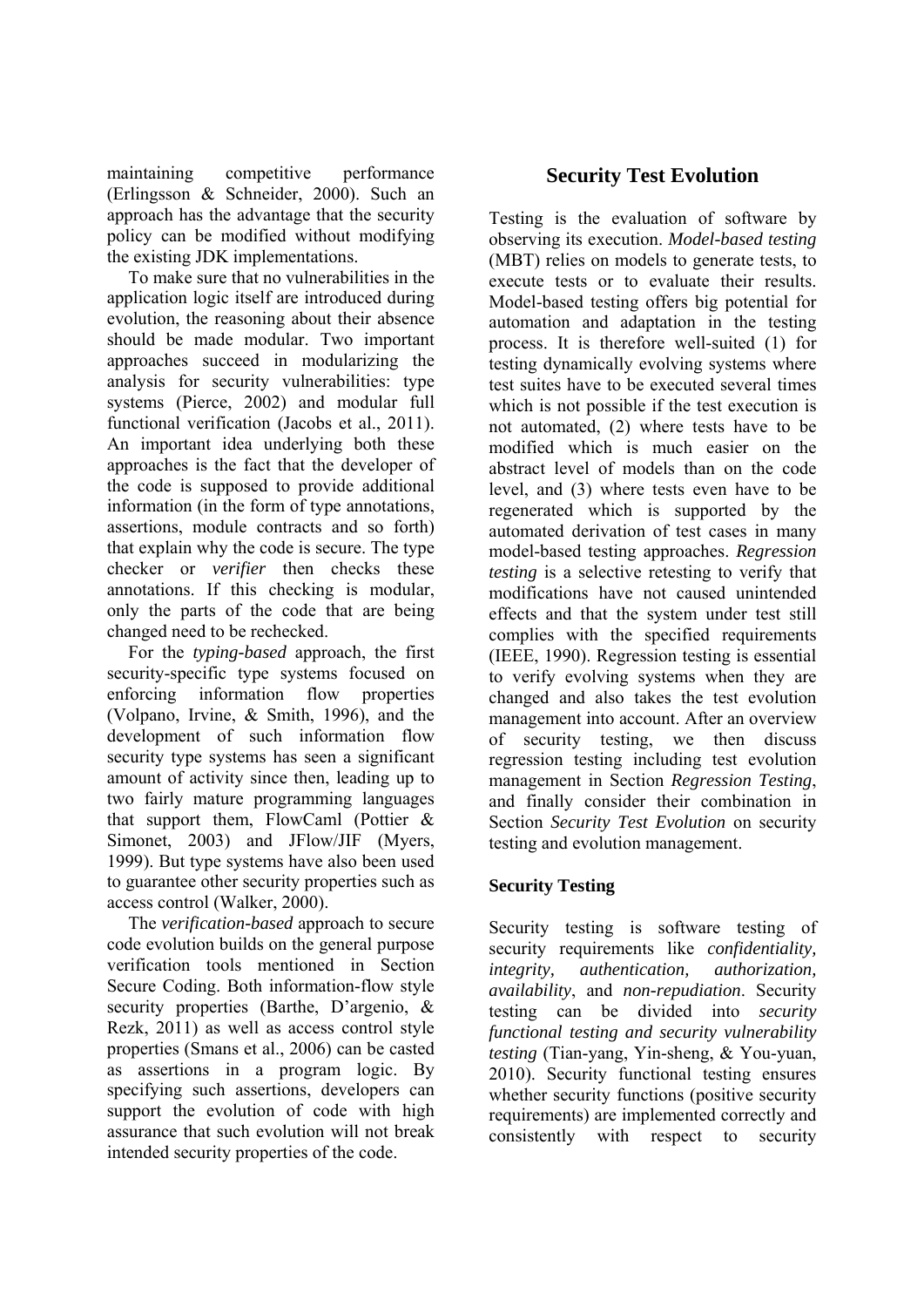requirements. Security vulnerability testing addresses the identification and discovery of yet unknown vulnerabilities (negative security requirements) that are introduced by security design flaws or software defects. Security vulnerability testing lacks approaches for systematic design, execution and evaluation of tests and uses the simulation of attacks like performed by hackers which is called *penetration testing*.

*Model-based* testing techniques provide additional support to lower the required level of expertise needed for security testing (Felderer, Agreiter, Zech, & Breu, 2011). By using models, the level of abstraction is raised which enables more people to design tests, and the model can be employed to automatically generate test cases. Additionally, security models are often created in conjunction with a risk analysis. This risk information can, on the one hand, be used for deriving test cases, and, on the other hand, for prioritizing test execution. Felderer et al. (2011) classify model-based testing approaches along the two dimensions risk integration and automated test generation. Based on the different perspectives used in securing a system, Schieferdecker et al. (Schieferdecker, Grossmann, & Schneider, 2012) distinguish several types of input models for test generation, i.e., (1) architectural and functional models, (2) threat, fault and risk models, and (3) weakness and vulnerability models. A powerful test approach which is especially useful for security testing is mutation (Weiglhofer, Aichernig, & Wotawa, 2009). Typically, mutation testing is used to qualify test suites by running tests against a mutation of the system under test. The quality of the test suite is stated with respect to the number of mutants being detected by the test suite. For security testing, models of the system under test are mutated in a way that the mutants represent known vulnerabilities (Schieferdecker et al., 2012). These vulnerability models can then be used for test generation by various MBT

approaches. The generated tests are used to check whether the system under test is vulnerable with respect to the vulnerabilities in the model.

### **Regression Testing**

Regression testing is considered very expensive but an essential activity in the software maintenance process. Hence, evolving systems must be validated before their redeployment on the market and this is even more crucial for critical evolving systems, on which safety and security depends. Thus, the process of regression testing takes into account testing the code before delivery of the product. It aims to ensure that changes at code level, which correspond to changes at requirements level described in the specification, do not impact the non-modified code. It can be performed on several testing levels, i.e., unit, integration, and system level.

According to the accessibility of test design artifacts, regression testing can be *code-based*, also called white box regression testing or *model-based*. Indeed, these two types are considered as complementary and both of them are effective in revealing regression faults. Rothermel et al. (2001) clarify the regression testing strategies and separate them in the two categories *retest-All* techniques and *selective* techniques. Retest-All techniques require execution of the entire test suite, provided from the previous version, on the new system's version. Selective techniques require selection of a subset of the test suite, which may reveal errors in the new system, using different approaches. Thus, selective regression testing techniques can be classified into the categories minimization, coverage-based, safe as well as ad-hoc random. The goal of minimization techniques is to choose the minimal number of tests from the original test suite, those crossing through the modified instructions or affected by the program modification. The goal of coverage-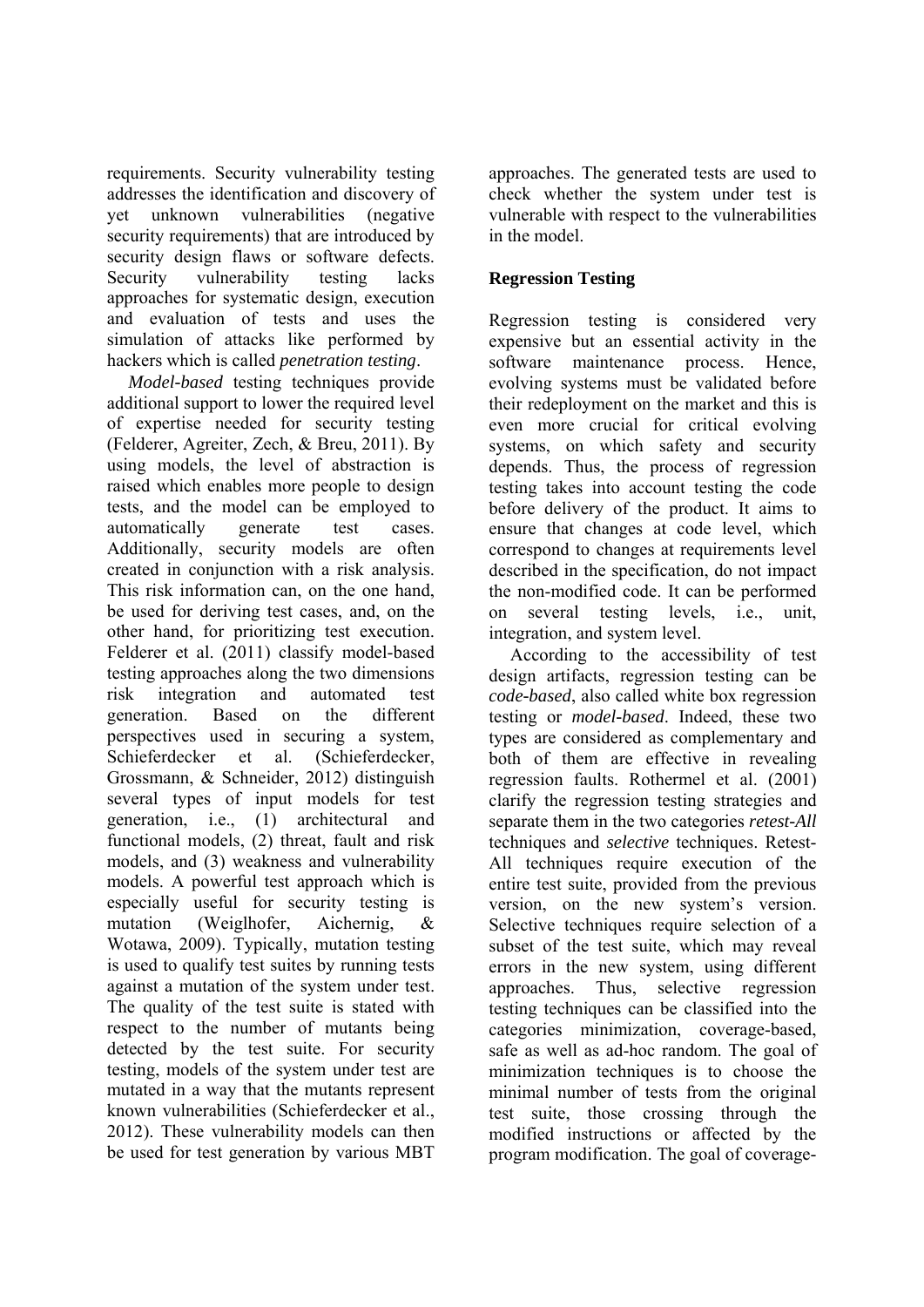based approaches is to take into account the path and data dependence graph coverage by tests. Safe techniques ensure that all tests selected from the initial test suite may reveal faults in the system. Most of the minimization and flow-based techniques are said not to be safe. Ad-hoc techniques consider that all tests from the initial suite may reveal faults and selects randomly a certain number of tests. As mentioned before, all these techniques are based either on code, or on models. Latter have several benefits. Model-based techniques (1) permit the traceability between the specification and the testing activity, (2) from scalability point of view, these techniques easy the work with very complex and industry scale systems, and finally (3) they are independent from programming languages.

# **Security Test Evolution**

During the last years research shows increasing work in the domain of validation and verification of security requirements, in particular for critical systems. A great attention is given to testing different variants of positive and negative security requirements like security properties, access control policies or vulnerabilities (see Section *Security Testing*). It has been achieved to create stable and certified critical systems and, in case of evolution and introducing new requirements, the main goal is to preserve these security requirements. Practitioners are aware that the security requirements must be preserved and verified for the new and evolved system.

However, to the best of our knowledge, very few research is done in the field of regression testing for security requirements, called security regression testing (SRT) although studies on the system development lifecycle (Mehta, 2007) underline the importance of regression testing while verifying the vulnerabilities of a system. Authors in (Alnatheer, Gravell, & Argles, 2010; Kongsli, 2006), remind the need of regression testing for security requirements in agile development. Kongsli (2006) suggests applying *misuse stories*, contrary to *use case stories*, and considers them as possibility to take into account requirements link to security issues. Moreover, he proposes to use tests dedicated to *misuse stories* in order to ensure regression testing.

Furthermore, authors in (SecureChange, 2012) present a model-based regression testing approach for system security. The security requirements are captured through schemas (or scenarios), written in the Smartesting Schema Language, which are further used to drive the test generation. The evolving aspects of the systems are captured by adapting the SeTGaM technique (Fourneret, Bouquet, Dadeau & Debricon, 2011) to security requirements. They manage the test's life cycle for the new system version through finer grained status and update. Further, their approach selects a precise set of security requirements from the new version not covered by current tests and generates tests only for this set, thereby avoiding the unnecessary full regeneration of tests for the new version.

Felderer et al. (2011) consider modelbased security regression testing of servicecentric systems. They attach state machines to all model elements of the requirements, system, and test model to obtain consistent and traceable evolution. Adding, modifying or deleting model elements trigger change events and fire transitions in the state machines. Tests have an additional type following the classification of Leung and White (1989) which can be evolution, for testing novelties of the system, *regression*, for testing non-modified parts and ensuring that evolution did not unintentionally take place on other parts, *stagnation*, for ensuring that evolution did actually take place and changed the behavior of the system, and *obsolete*, for tests which are not relevant any more. Based on a test requirement expressed as an OCL query and considering the actual state of model elements as well as the type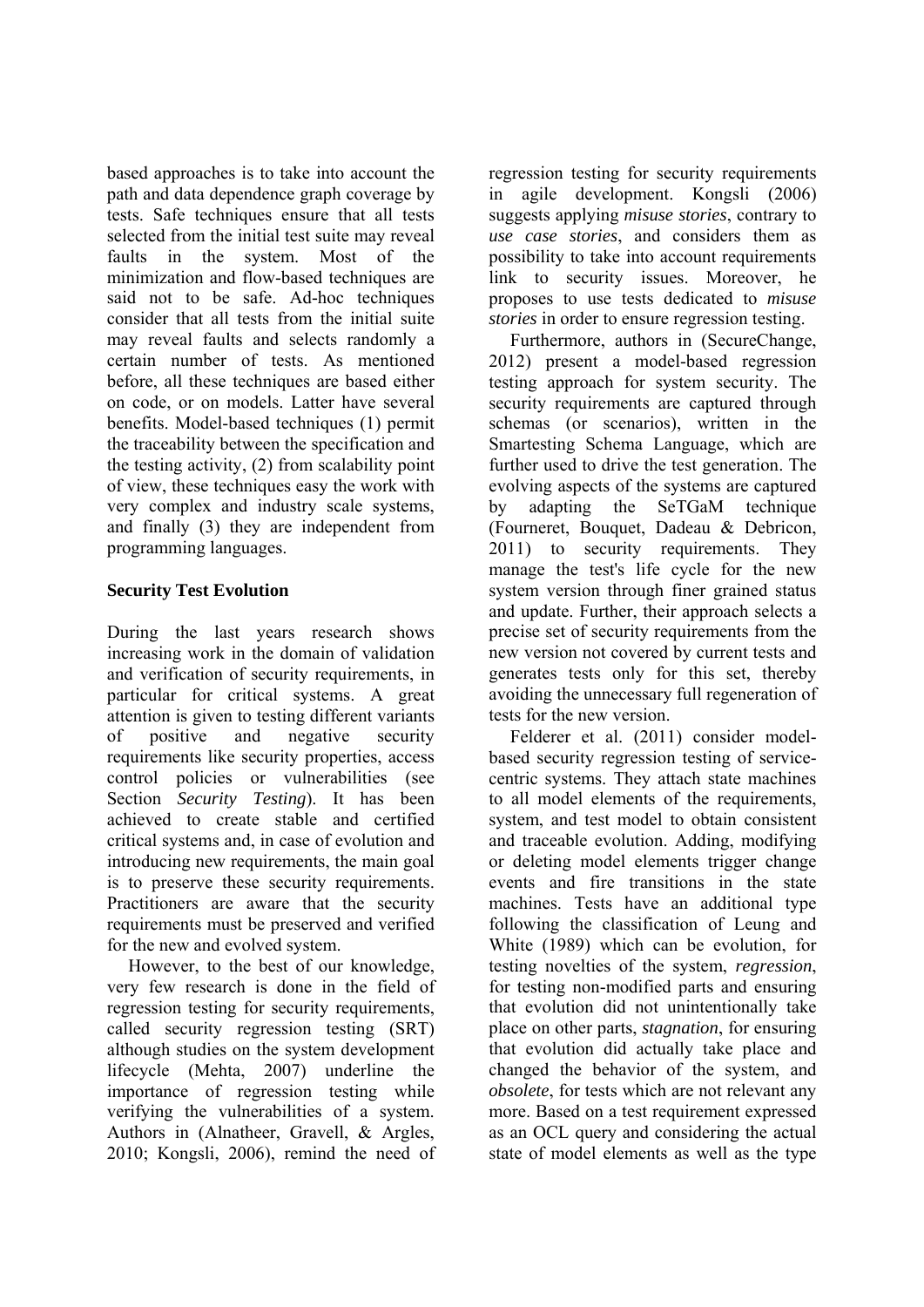of tests, a regression test suite is selected and executed.

In addition, Hwang et al. (2012) suggest three regression test selection techniques for access control policies specified in XACML. The techniques are based on: (1) mutation, (2) coverage, and (3) recorded request evaluation of access-control policies. Each policy P is composed of rules  $r_i$ . The first technique, first makes a correlation between rules and tests, then selects the rules  $r_i$  from P and creates mutants of the policy by changing the rules decision, denoted  $M(r_i)$ . This technique selects tests revealing different behaviors of the policy when executing tests on the program in interaction with the policy P and its mutants  $M(r_i)$ . It is very costly, since it executes tests  $2 \cdot n$ times, where n is the number of rules in the policy. The second technique monitors which rules are evaluated for requests issued from the execution of test case on the program in interaction with the policy. Then it establishes a correlation, as the previous technique, between rules and tests. Finally, the last technique records requests issued from security checks, called Policy Enforcement Points (PEPs) when executing tests on the program. The tests which encapsulate different decisions for the given policy and the modified one are selected for regression testing.

Hence, much research work is done in the field of regression testing of functionalities in a system, but Yoo and Harman (2010) point out the need to continue the investigation in regression testing nonfunctional requirements like security.

# **Security Monitoring**

In this section, we discuss a specific branch of monitoring called *security monitoring*. We do not discuss any particular flavor of security monitoring in abundant detail, but focus however on providing a coarse, yet

broad, discussion of ongoing research and industrial efforts in various areas of security monitoring.

Monitoring can be seen as the ongoing process of evaluating artifacts, i.e., computers, processes, whole infrastructures or even people based on certain criteria, e.g., specified through policies. Security monitoring itself is more specific. On an abstract level, its major goal is to detect security violations during operation. Such violations can be classified as technical, e.g., data leakage, or business violations, e.g., compliance violation of legal requirements such as HIPAA (Health Insurance Portability and Accountability Act). The tasks for security monitoring can be further refined. Attack detection, for instance, is used to detect insider and/or outsider ongoing attacks on a technical more abstract level. The tools employed for this kind of monitoring depend on the focus point. The technical point of view is provided by Intrusion Detection Systems (IDSs) (Denning, 1987; Lunt, 1993) with insider attack detection capabilities as proposed by Schultz et al. (Schultz, 2002). Whereas, an insider attack focused solely on business activity, would be considered by monitoring in the area of fraud detection. A substantial survey of work on fraud detection is provided by Phua et al. (2005).

The following description of a security monitoring schematic is the standard architecture for IDSs, yet it is general enough to apply to any monitoring architecture discussed here. The *Common Intrusion Detection Framework* (CIDF) managed by the *Intrusion Detection Working Group* (IDWG) defined a common architecture for IDS (Garcia-Teodoro, Diaz-Verdejo, MaciaFernandez, & Vazquez, 2009) by using four functional components which are as follows:

• E blocks, also called Event-boxes, are basically configured sensors that monitor given target systems.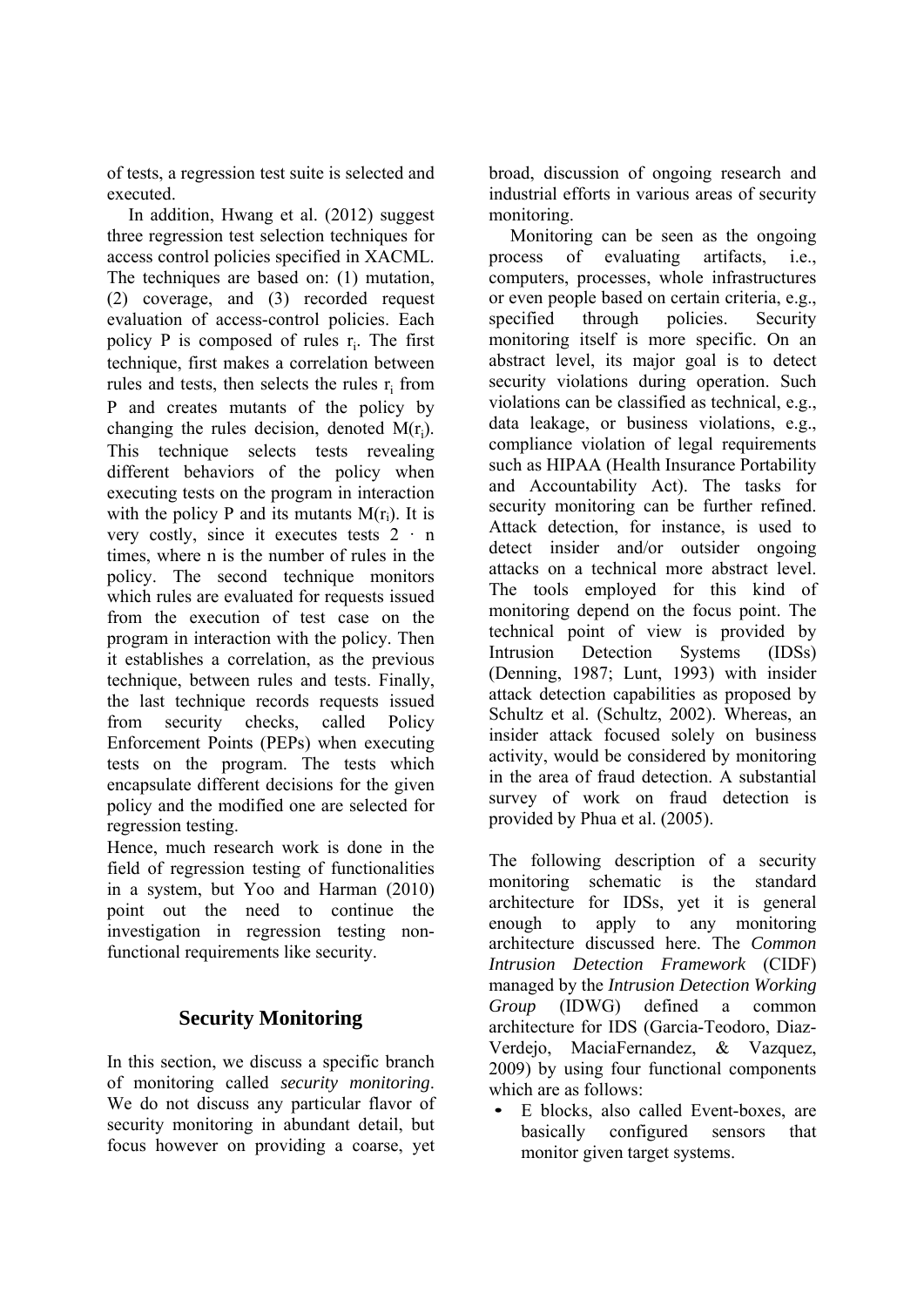- D blocks, also called Database-boxes, store event data received by the E blocks and allow further processing.
- A blocks, also called Analysis-boxes, are components that allow further analysis on data within D blocks.
- R blocks, also called Response-boxes, allow reacting on alerts, e.g., stop execution of a compromised system or revoke access for a user.

Different locations (e.g., layers in the ISO/OSI model) for event-boxes imply a variety of different security monitoring branches. E blocks may collect network traffic, database activity, host activity, user activity, or Web Service activity. Such a general architecture allows, therefore, to split IDS further into *Host-based/Networkbased IDS* ((H)NIDS). Other types include, for instance, Web Services Monitoring if the focus is on Web Services. If gathered data is mainly business-oriented, such as credit card transactions, trade activity, product sale statistics, it is called *Business Activity Monitoring*.

Altering A blocks, does not change the branch of monitoring, but rather the reasoning/evaluation technique that is used. Standard A blocks usually consist of either signatures, statistical, or machine learning algorithms. Signatures are provided by experts to perform a rule-based analysis of an incident. In short, signatures are basically a look-up table to discern if features, extracted from event data in D blocks, are malicious. Statistical algorithms usually revolve around statistical outlier tests, i.e., testing deviations in given distributions via the Grubbs test, or hypothesis tests to test if samples correspond to certain distributions, among others the χ2 or the Kolmogorow-Smirnow test (Denning, 1987; Kruegel & Vigna, 2003; Garcia-Teodoro et al., 2009; Chandola, Banerjee, & Kumar, 2009). Machine learning-based algorithms usually orbit around, e.g., SVMs, Clustering, Bayesian, or Markovian methods to classify

given data instances as attacks or anomalies (Garcia-Teodoro et al., 2009; Chandola et al., 2009; K. Leung & Leckie, 2005; Gu, Perdisci, Zhang, & Lee, 2008).

The most common analysis types in security monitoring are *signature-based* and *anomaly-based* approaches. And among those two, signature-based methods seem to be used more often in the industry (Sourcefire, n.d.; Alienvault, n.d.; Trend Micro, n.d.). The main reason why signature-based approaches are popular among industrial areas are basically the ease of deployment, the ease of adapting the monitoring system to new threats (assuming there are known and significant patterns), a low number of false-positives, and intelligible reports. On the other side, algorithms for anomaly detection (either statistical or machine learning-based) are, due to their intricacy, generally hard to maintain. They produce a high number of false-positives if used incorrectly, and conveying results over reports tends to be hard. Yet, anomaly detection approaches have shown their value in identifying attacks, never identifiable with signaturebased methods, for instance, user masquerading attacks (Schonlau et al., 2001). The IDWG schematic above makes it clear that by changing the focus of the E boxes and the type of analysis of the A boxes it is possible to build various variants for security monitoring systems, including hybrid ones. A signature-based IDS can, for instance easily be combined with anomaly detection elements (e.g., SNORT by using the network anomaly plugin SPADE, or applying HTTP traffic extraction to perform a semantic anomaly-based intrusion detection (EstévezTapiador, Garcıa-Teodoro, & Dıaz-Verdejo, 2004)).

A specialized signature-based monitoring technique is known as *Complex Event Processing* (CEP) (Luckham, 2008). CEP helps security experts to correlate the large quantity of different events from various sources. CEP itself is an umbrella term for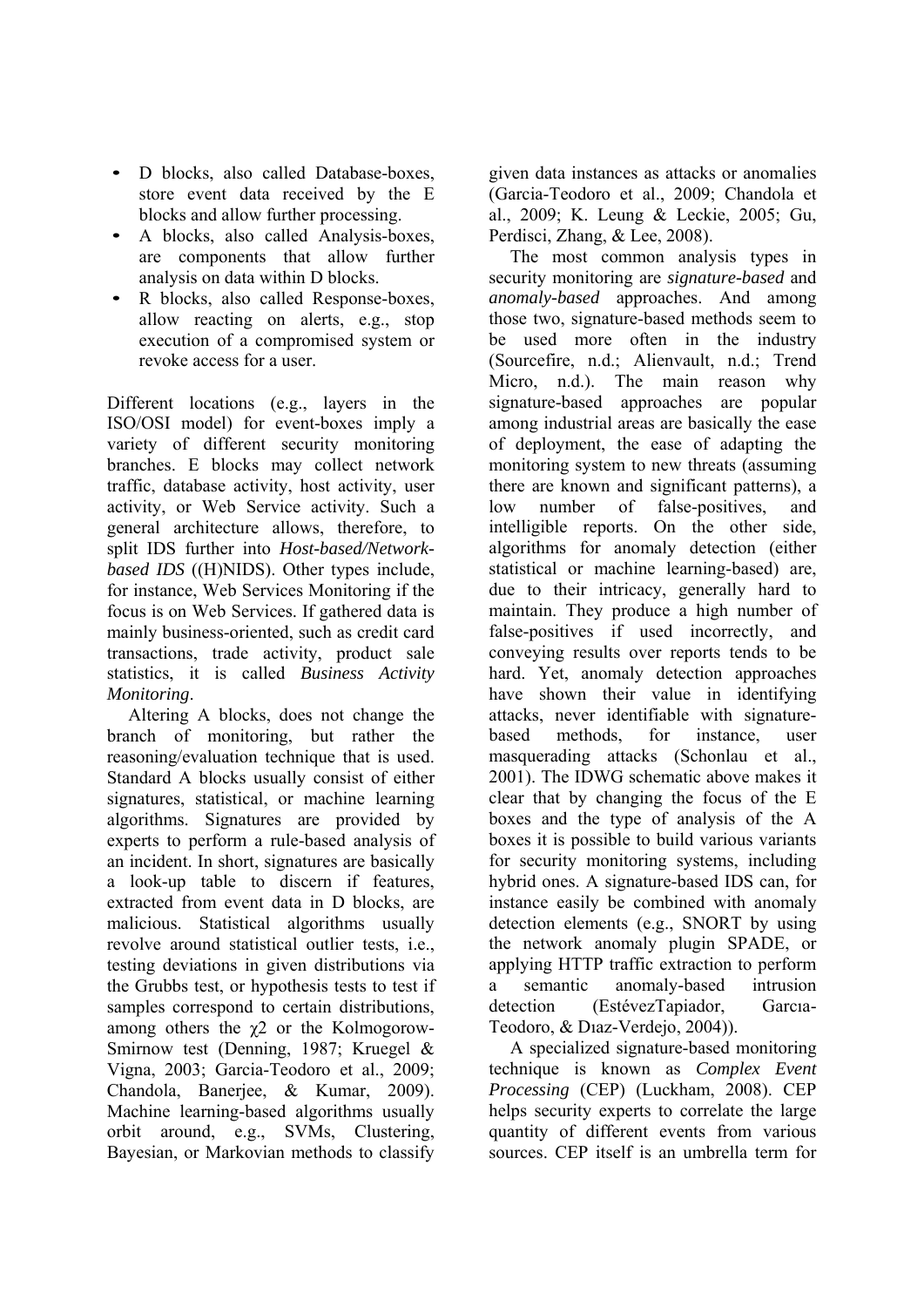methods processing events, in real-time through sensors, query languages, event databases, and internal query representations. In short, multiple minor events are matched with queries in the database and imply a complex, more severe or meaningful, event.

# **Correlation**

A huge problem for security operators are the number of false-positives and meaningless alerts from the network. The reduction of false-positives and increase for the confidence of alerts, led to correlation and aggregation algorithms (Julisch, 2003; Ning, Cui, & Reeves, 2002), the creation and handling of attack models, i.e., attack graphs (Phillips & Swiler, 1998; Noel & Jajodia, 2004), automated model creation tools (Ou, Govindavajhala, & Appel, 2005), and even model-based correlation (Roschke, Cheng, & Meinel, 2011).

Julisch et al. (2003) leverage clustering to perform aggregation of alerts via generalization hierarchies, distance metrics, and derived dendrograms and achieve a massive reduction of alerts. In Ning et al. (2002), attack scenarios are mined by matching alert information, e.g., formal prerequisites and consequences assigned to them, and thus aggregating them. Attack graphs were introduced by (Phillips & Swiler, 1998) to provide a graph-based vulnerability analysis to assess consequences for assets and, hence, also to provide means to assess their risk. In their paper they also show that analyzing an attack graph can be computationally hard (i.e., finding the longest paths in such an attack graph is NPcomplete). Noel and Jajodia (2004) describe a system to manage network attack graphs that renders large attack graphs feasible for human interaction, for instance by allowing to aggregate subsets of the attack graph in a hierarchical manner. Recently, attack graphs have also been used for correlation purposes. In Roschke et al.

(2011), alerts are linked to nodes in the attack tree. Then, a dependency relation is forced upon the alerts to attain a dependency graph. Finally, the aggregated alerts are processed to identify the most suspicious subsets of the set.

In the following sections, we discuss various branches of security monitoring that sometimes rely on signature-based approaches (including CEP), statistical modeling, and/or machine learning. It is important to distinguish these different classes of monitoring systems, because of their different properties. These groups are subsets of *Business Activity Monitoring* (BAM), i.e., fraud closely tied to the business layer, *Web Services Monitoring* used to measure the execution of workflows, and *Security Infrastructure and Event Management* (SIEM) providing a holistic aggregation of security information. Finally, we discuss the importance of evolution in the area of security monitoring.

# **Business Activity Monitoring**

BAM is a variant of process mining considering business relevant services and providing a high-level view on workflows, transactions, quality of service, but also compliance to service-level-agreements. Typically, BAM is not considered to be a part of security monitoring, with the exception if it is done with the purpose of fraud detection, which goes hand in hand with process mining (van Dongen, De Medeiros, Verbeek, Weijters, & van der Aalst, 2005). In contrast to IDS, the emphasis is on detecting fraudulent behavior that causes financial loss, for instance, due to insiders. Examples include credit card fraud, telecommunication fraud, or fraud in the health-care system (Bolton & Hand, 2002). Doctors, for instance, may prescribe more expensive alternative drugs than cheaper generic drugs. The usual procedure is to monitor databases, traffic, and messages, to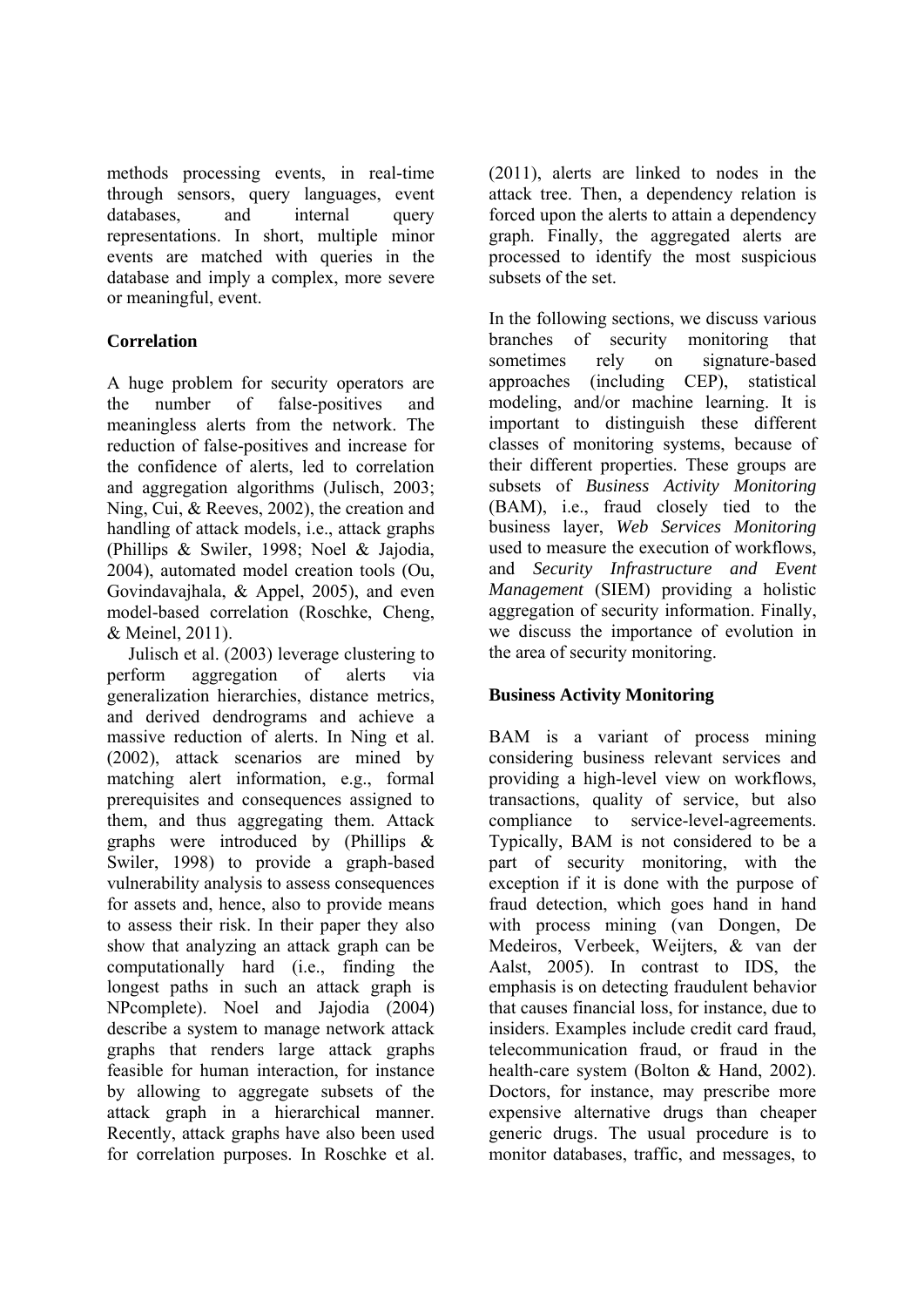either semantically analyze the content or check for statistical obliquities.

Giblin et al. (2005) take regulations and transform them via the use of specialized temporal patterns to a timed propositional temporal logic which describes a handcrafted domain specific model of the regulation to monitor. Afterwards, by using transformation rules, a monitoring architecture is configured.

Mulo et al. (2009) propose monitoring compliance of business processes in SOA via CEP means. A service invocation is regarded as an event and business process activities as event-trails. These event trails guide the creation of queries which a CEP engine uses to identify and monitor business activities. Since the business activities are rendered identifiable it is possible to monitor the flow of a business process at runtime, hence, it is possible to detect anomalous process executions. In BAM it is common to summarize desired properties in key performance indicators (KPI), e.g., the average process duration.

Wetzstein et al. (2009) use that technique to do performance monitoring for the analysis of WS-BPEL processes, combining process events and QoS measurements. They propose a framework which uses machine learning techniques to construct tree structures (binary decision tree generation), which represent the dependencies of a KPI on process and QoS metrics. Analysts then study these dependency trees to determine the impact of lower-level process metrics and QoS characteristics on the process KPIs.

To tackle regulatory compliance (for example SOX) Holmes et al. (2010) propose a model-aware repository and service environment (MORSE). In a nutshell, it allows the generation of services, business process code and monitoring directives via model-driven development (MDD) techniques. A so created business process has compliance models applied to it denoting a certain regulation or implementation details. Afterwards, this

annotated process is automatically applied on a business process engine. During workflow execution, the annotations will be retrieved and evaluated by the monitoring infrastructure to detect violations. Traceability of generated events, code as well as model artifacts is managed via UUIDs which are attached to events and artifacts. The business expert can then improve the process via updating the model in the repository.

# **Web Services Monitoring**

Although Web Services may be used in BAM or IDS standalone security monitoring solutions explicitly for servicebased systems relying on Web Services technologies exist (Baresi, Guinea, & Plebani, 2006a; Erradi, Maheshwari, & Tosic, 2007). To our understanding the key difference between BAM and the monitoring of Web Services is that the latter mostly focuses of events extracted from Web Services concerning Web Services, e.g., monitoring of dynamic compositions of Web Services for SLAs.

Baresi et al. (Baresi, Guinea, & Plebani, 2006b) and Erradi et al. (2007) focus on monitoring the execution of centrally orchestrated Web Services compositions (specified in WS-BPEL) in order to detect, correlate and react meaningfully to incidents. Baresi et al. (Baresi et al., 2006b) extends WS-Policy with a language for constraints to monitor functional and nonfunctional requirements (weaved with the BPEL process at deployment-time). This approach focuses on monitoring very lowlevel security requirements such as signature algorithms used.

Erradi et al. (2007) present a hybrid approach for functional and QoS monitoring combining synchronous and asynchronous monitoring techniques. The authors extend WS-Policy to WS-Policy4MASC, and present a middleware to provide Web Services compositions with policy-enabled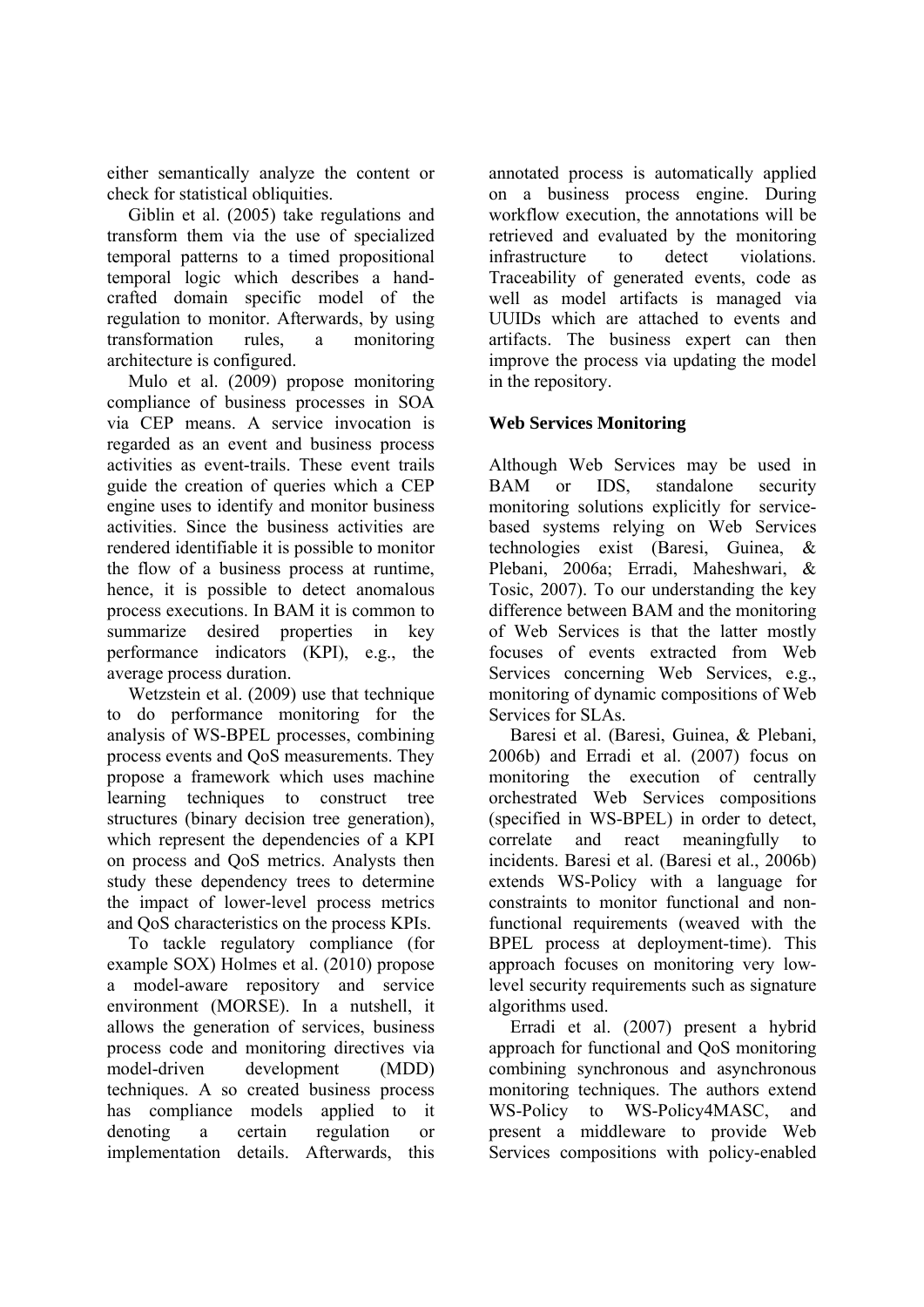monitoring capabilities. In Leitner et al. (2010) a framework called PREvent is introduced (based upon event-based monitoring of composed services) which enables prediction of SLA violations using machine learning, but also runtime prevention of those violations via triggered adaptation actions. The novelty of this idea lies in the way the automated composition adaptation is done. The framework does not wait for violations to take place but rather predicts future violation and guarantees successful execution by preemptively altering the services compositions.

# **Intrusion Detection**

IDS differ from previous monitoring technologies mostly by its technical layer and its singular view on intrusions. Topics applying to IDS are detecting incidents, such as, malware propagating in the network, infiltration of the network from outside, and violation of security policies from internal users. Already during the Internet's infancy work in IDS technology was made, which led to an excellent summary of IDS capabilities in (Denning, 1987) and a followup taxonomy based on relevant IDS solutions of the time (Axelsson, 2000). As mentioned above, IDS come in various shapes, e.g., host-based, network-based, Garcia et al. (2009) even go so far as to coin the term *anomaly-based* NIDS (A-IDS) to denote specific NIDS that are tailored to detect anomalies. Yet they all share the goal to help a security expert to detect if an attack or intrusion is taking (or took) place. In recent years, A-IDS have seen some progress and are included in more and more enterprise-level commercial intrusion detection systems, for a list consider (Garcia-Teodoro et al., 2009).

Basic techniques in anomaly-detection include statistical, information-theoretic and machine learning-based approaches. Statistical approaches use univariate and multivariate modeling, e.g., for statistical

correlation analysis (Ye, Emran, Chen, & Vilbert, 2002). Seminal work in information theory and intrusion detection (Lee & Xiang, 2001) has shown that anomaly detection for audit data (ranging from system calls to network data) can benefit from information theoretic measurements such as, e.g., *entropy, conditional entropy,* and *information gain*. Entropy itself can be used to detect aberrations of regularity in sequences of records, conditional entropy can be used to determine similarity of datasets (Lee & Xiang, 2001), whereas information gain is known to describe a classifier's ability to classify data. Information gain is used explicitly in decision tree learning algorithms like ID3 (Quinlan, 1986) and C4.5 (Quinlan, 1996). Techniques for machine learning involve both unsupervised, i.e., clustering and supervised approaches. Clustering is a quite versatile tool as several approaches (Oldmeadow, Ravinutala, & Leckie, 2004; K. Leung & Leckie, 2005; Gu et al., 2008) show. Gu et al. (2008) use clustering for the detection of botnets by a framework called "Botminer". Leung and Leckie (2005) improve clustering for NIDS by using a density-based clustering algorithm and a grid-based metric and evaluate their efforts on the KDD 1999 data set. Supervised approaches involve, for instance, Support Vector Machines (Mukkamala, Janoski, & Sung, 2002), Neural Networks (Debar, Becker, & Siboni, 1992), Bayesian Networks (Kruegel, Mutz, Robertson, & Valeur, 2003), and fuzzy data mining (Jin, Sun, Chen, & Han, 2004).

# **Security Monitoring Evolution**

In this section, we discuss trends and developments of security monitoring in research and industry. Security monitoring is arguably a very mature field, so during the last decade many problems have been solved. For instance identifying potential event sources and detection mechanisms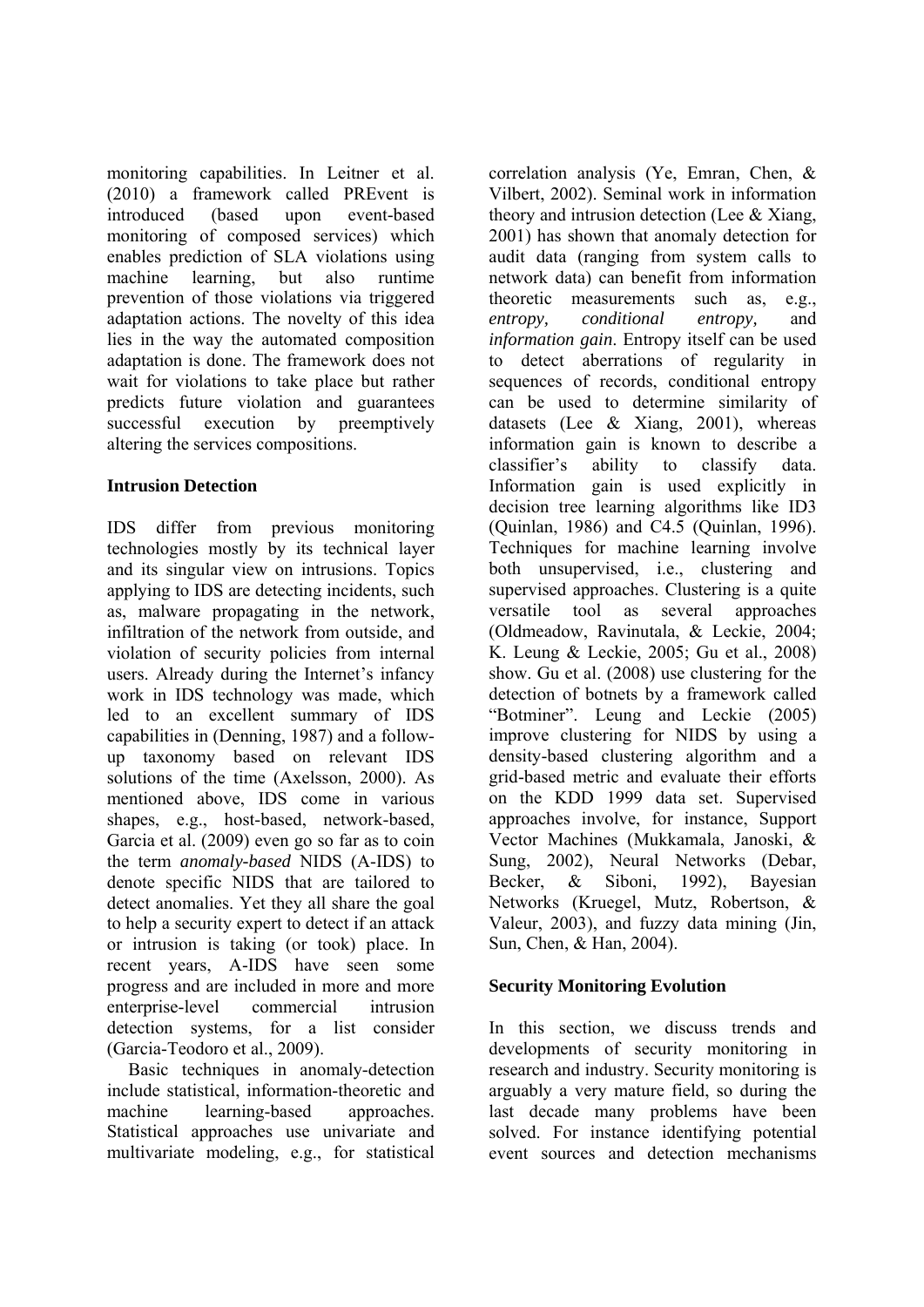(Denning, 1987), various ways to perform anomaly detection (Garcia-Teodoro et al., 2009), scalable and distributed architectures for monitoring (Balasubramaniyan, Garcia-Fernandez, Isacoff, Spafford & Zamboni, 1998 Tierney et al., 2002) and formats to let security monitoring systems communicate with each other, i.e., the *Intrusion Message Exchange Format* (ID -MEF) (Debar, Curry, & Feinstein, 2007). The main methods of detection based signatures or statistics (including anomaly detection), defeat known malware, if signatures and distributions are known. But attackers, their attacks and the patterns thereof *evolve*. Therefore security monitoring systems have to evolve as well. *Advanced Persistent Threats* (APTs) are an example for this type of evolution. The difference between normal attacks and APTs is best explained by elaborating on the keywords.

*Advanced* denotes a series of wellcoordinated attacks by an organization with massive financial means and a high degree of expertise. Culprits of such attacks are therefore often criminal organizations or governments. The tools in use are usually tailored to the scenario.

*Persistent* denotes that attacks are usually part of a larger process that involves scouting, intrusion, impersonation, and knowledge acquisition. Since the attack is spread over a larger amount of time, e.g., months, suspicions are low.

Issues related to ongoing espionage, destruction of industrial units, or new generation tools (e.g., Stuxnet, Duqu, Sykipot) have always been associated with the term APT (Gao, Morris, Reaves, & Richey, 2010; Bencsáth, Pék, Buttyán, & Félegyházi, 2012; Sood & Enbody, 2013). APTs are currently an open research problem since they demand comprehensive monitoring, correlation and context information by threat intelligence, as well as means to determine changes in behavior, e.g., via anomaly detection (Binde, McRee,

& O'Connor, 2011). To address the problem of APTs, industrial as well as scientific security monitoring grow together to build systems that incorporate current best practices, such as signature-based monitoring, rule-based correlation, as well as other features, such as context information, multi-layer anomaly detection, and collaborative intrusion detection (CID). An industry example of context information and CID is provided by AlienVault's Open Threat Exchange (OTE). OTE allows users of OSSIM (Alienvault, n.d.) to share threat intelligence, e.g., bad IP address ranges. Recently, CID is also employed in the area of cloud security monitoring (Sood & Enbody, 2013; Zargar, Takabi, & Joshi, 2011). Context information is often provided by models, e.g., Gander et al. (2011) provide a metamodel that allows modeling of an IT landscape to link infrastructure artifacts, such as workflows, executing services, hosts, and users, to each other in order to provide a better context for anomaly detection and detect complex attack patterns.

Anomaly detection itself undergoes improvements. Horng et al. (2011) show, that they were capable to improve the detection performance of IDS on the KDD dataset by combining SVMs and hierarchical clustering in a single algorithm.

Preliminary work of Gander et al. (2012) tries to combine CEP for workflow monitoring and anomaly detection to create profiles of database and network usage. By linking profile information to service events access control violations are detected.

Industrial detection systems, e.g., OSSIM and Prelude, allow to aggregate information from many sources, but are not explicitly designed to handle the amount of data that supports wider statistical analysis. Advances in database research and log management, especially in tool support, could make this easier. Logstash and Graylog2, for instance, are two open source log management frameworks allowing efficient storage of large amounts of data in a distributed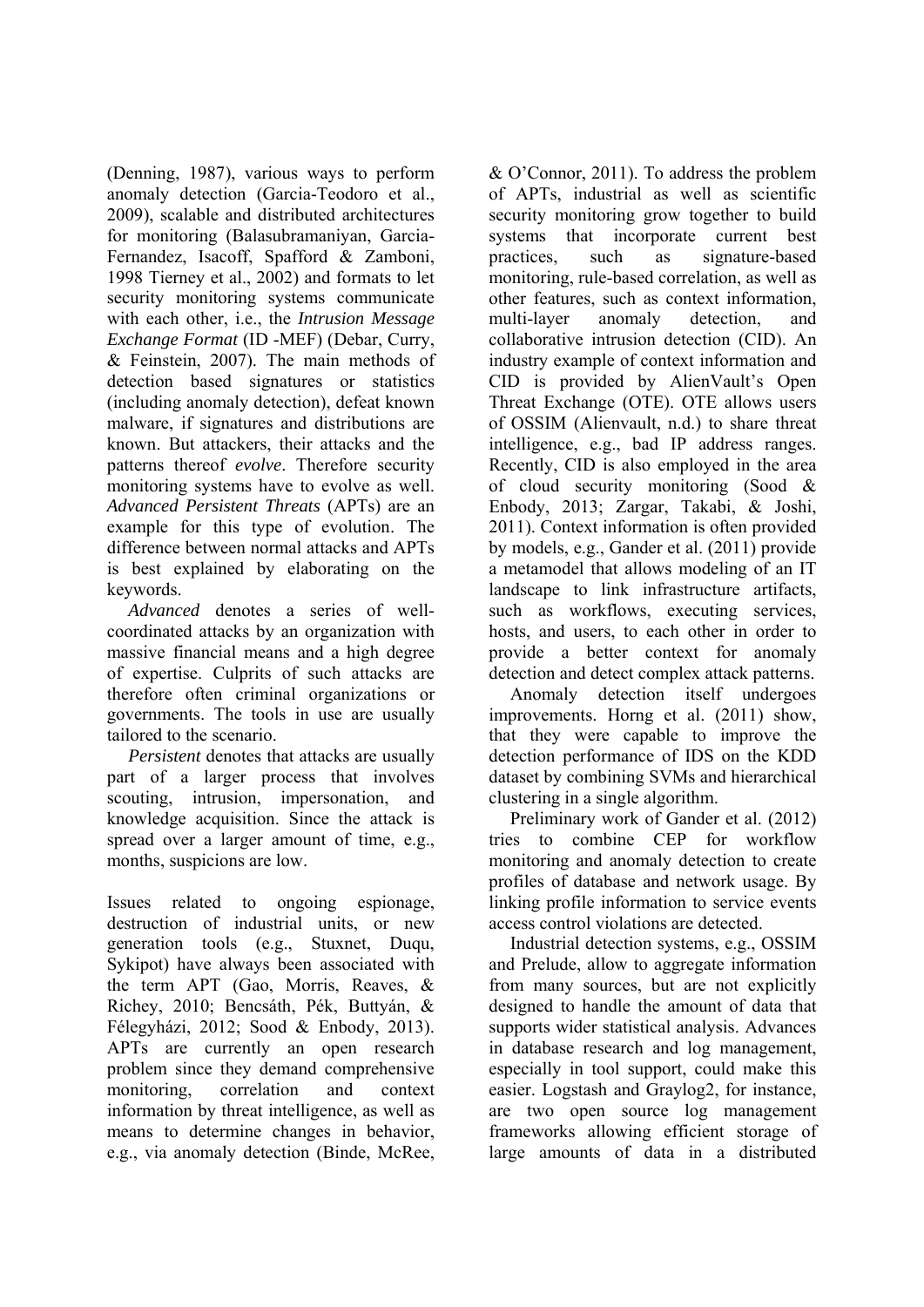manner. They incorporate state of the art large database querying support (e.g., leveraging ElasticSearch) and allow traditional and non-traditional databases (e.g., SQL, MongoDB).

To sum up, detection systems leveraging agile, pluggable, frameworks may handle large amounts of data much more easily and perform anomaly detection in all kinds of layers. For instance the application layer, detecting application anomalies, service invocation anomalies, or in the network layer, detecting network anomalies (e.g., TCP, UDP). The achieved combination of aforementioned best practices, such as rulebased, or model-based, correlation of events and statistical methods crunching through large datasets will provide better detection rates and reduce false-positives.

# **Security Risk Evolution**

Risk management is defined as the "coordinated activities to direct an organization with regard to risk" ("ISO 31000 – Risk management – Principles and guidelines", 2009). A core part of these activities is a regularly conducted risk analysis to identify threats, vulnerabilities and unwanted incidents with respect to critical assets. The severity of the identified risks must be estimated, and then evaluated with respect to predefined criteria to determine which risks need to be modified by risk treatment.

Traditional approaches to risk analysis typically focus on a particular configuration of the target at a particular point in time, and are valid under the assumptions made in the analysis (Lund, Solhaug, & Stølen, 2010). However, the target of analysis, its environment and the assumptions we make will change and evolve over time, during software development, during deployment, and at runtime. Such evolutions may render previous risk analyzes invalid and require

the whole risk analysis to be conducted from scratch. There is therefore a need for methods and techniques to handle change and evolution in a systematic way so as to maintain the validity of risk analysis results under change. This section gives an overview of the state of the art in this domain, focusing on security risk analysis in the software development life cycle. In the next sub-section we give an introduction to risk analysis in general, give the most important definitions and explain which artifacts that are used and produced. Subsequently we focus on security and explain the most important aspects and activities of security risk analysis. In the remaining two subsections we give an overview of the state of the art for managing and analyzing evolving risks; first we address evolving risks in general, and then we address evolving security risks.

# **Risk Analysis**

The ISO 31000 standard ("ISO 31000 – Risk management – Principles and guidelines", 2009) defines risk management as an iterative process. The activities include the specification of the target of analysis with its focus and scope, the risk identification, analysis and estimation, and finally the risk treatment. While differing in methods and techniques for risk assessment and risk modeling, most of the established approaches to risk analysis, such as OCTAVE (Alberts & Dorofee, 2001), CORAS (Lund, Solhaug, & Stølen, 2011a) and CRAMM (Siemens, n.d.), follow the ISO 31000 process. The same process is also followed by several more security tailored approaches, such as EBIOS ("EBIOS 2010 – Expression of Needs and Identification of Security Objectives", 2010), the Microsoft Security Risk Management Guide ("The Security Risk Management Guide", 2006) and FRAAP (Peltier, 2010).

When conducting a risk analysis, there is a need for techniques and means to reason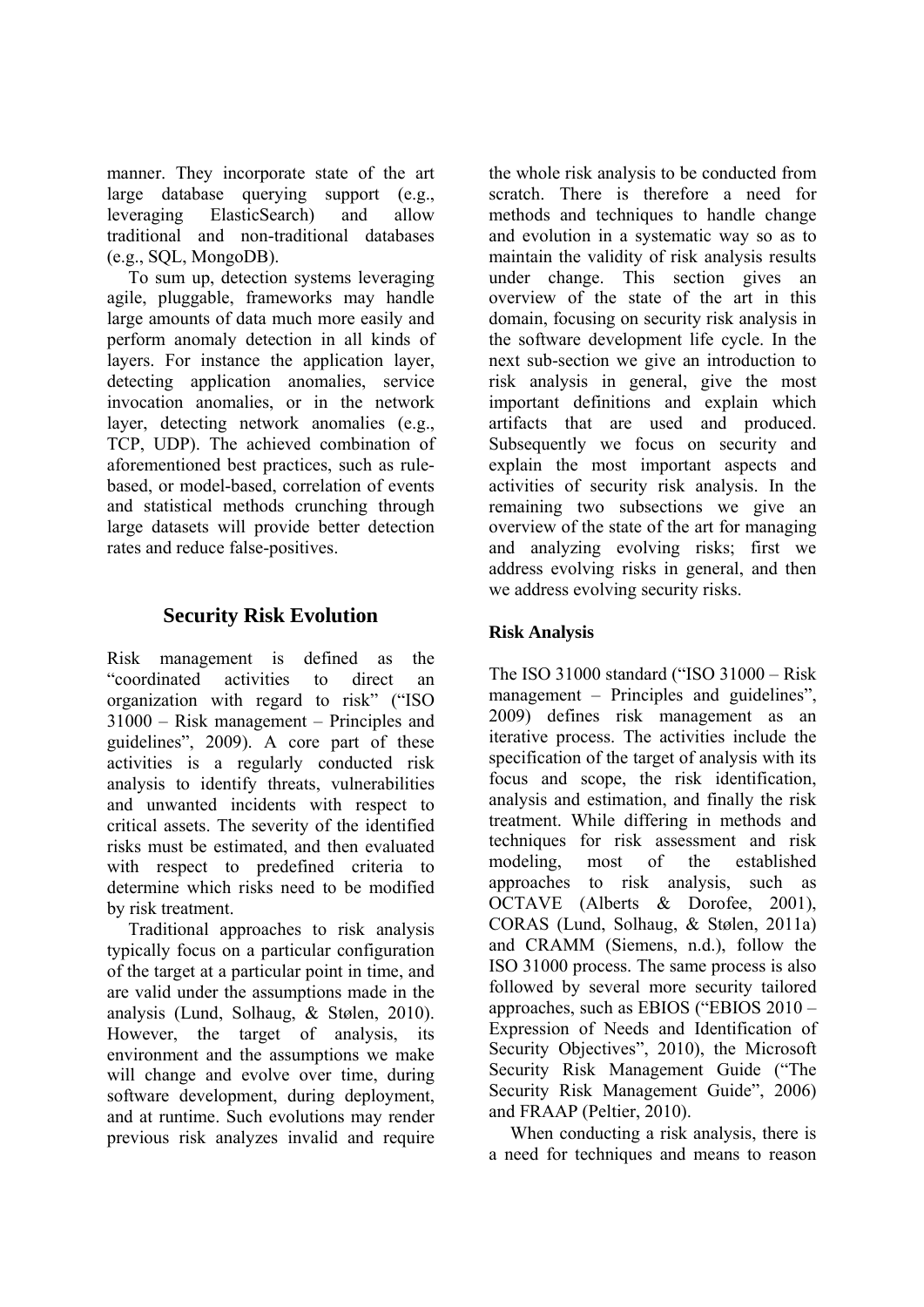about various aspects of risks, and to document the results, while following the overall risk management process. Risk modeling refers to techniques that are used to aid the process of identifying and estimating likelihood and consequence values. A risk model is a structured way of representing an event, its causes and consequences using graphs, trees or block diagrams (Robinson, 2007). Some wellknown risk modeling techniques are fault tree analysis (FTA) ("IEC 61025 Fault Tree Analysis (FTA)", 1990), event tree analysis (ETA) ("IEC 60300-9 Dependability management Part 3: Application guide Section 9: Risk analysis of technological systems Event Tree Analysis (ETA)", 1995), attack trees (S. Schneider, 1999), causeconsequence diagrams (Robinson, 2007; Mannan, 2005) and Bayesian networks (Ben-Gal, 2007).

An inherent challenge in most risk analyzes is the modeling and assessment of uncertainty, which is often due to lack of knowledge or imprecise and insufficient data. Many traditional risk models are based on probability theory and classical set theory where uncertainty is not easily represented. For this reason various approaches based on fuzzy logic, see, e.g., (Zadeh, 1965; Cox, 1994), have been proposed. Fuzzy logic allows the uncertainty to be made explicit, and comes with rules and operations for reasoning about this uncertainty when assessing the risks.

No matter which risk analysis method and risk modeling technique has been chosen, the objective is to build and maintain a risk model that provides a valid documentation of the risks, given the *target description* as documented during the context establishment. The target description should include the assets and stakeholders of the analysis, the focus and scope, the assumptions we make, as well as the target model. The target model is a specification of the elements of the target of analysis,

including software and hardware components, users and roles, information and communication networks, business and work processes, and so forth. The target model is created using a suitable notation such as activity diagrams, class diagrams, data flow diagrams or business process modeling. When using risk analysis to support the software development life cycle, such models can be received as input from, for example, the software design and architecture or from the requirements engineering. Obviously, a change in any part or aspect of the *target description* may have impact on the risk picture, requiring an updated analysis and risk model. After introducing security to the setting of risk management in the next sub-section, we proceed by presenting existing approaches to handle such change and evolution.

### **Security Risk Analysis**

Security risk analysis can be understood as a specialization of risk analysis, where the focus is on preservation of security and the protection of information assets. The ISO/IEC 27005 ("ISO/IEC 27005 – Information technology – Security techniques – Information security risk management", 2011) standard on information security risk management builds on ISO 31000 and follows the same overall process. The purpose is to provide guidelines to support the requirements of an information security management system (ISMS) according to ISO/IEC 27001 ("ISO/IEC 27001 – Information technology – Security techniques – Information security management systems – Requirements", 2005).

For risk management in general, assets can be of any kind, for example revenue, property, market share, personnel, life and health, reputation, and so forth. Security risk management, on the other hand, typically concerns business processes and activities as well as information assets. It is moreover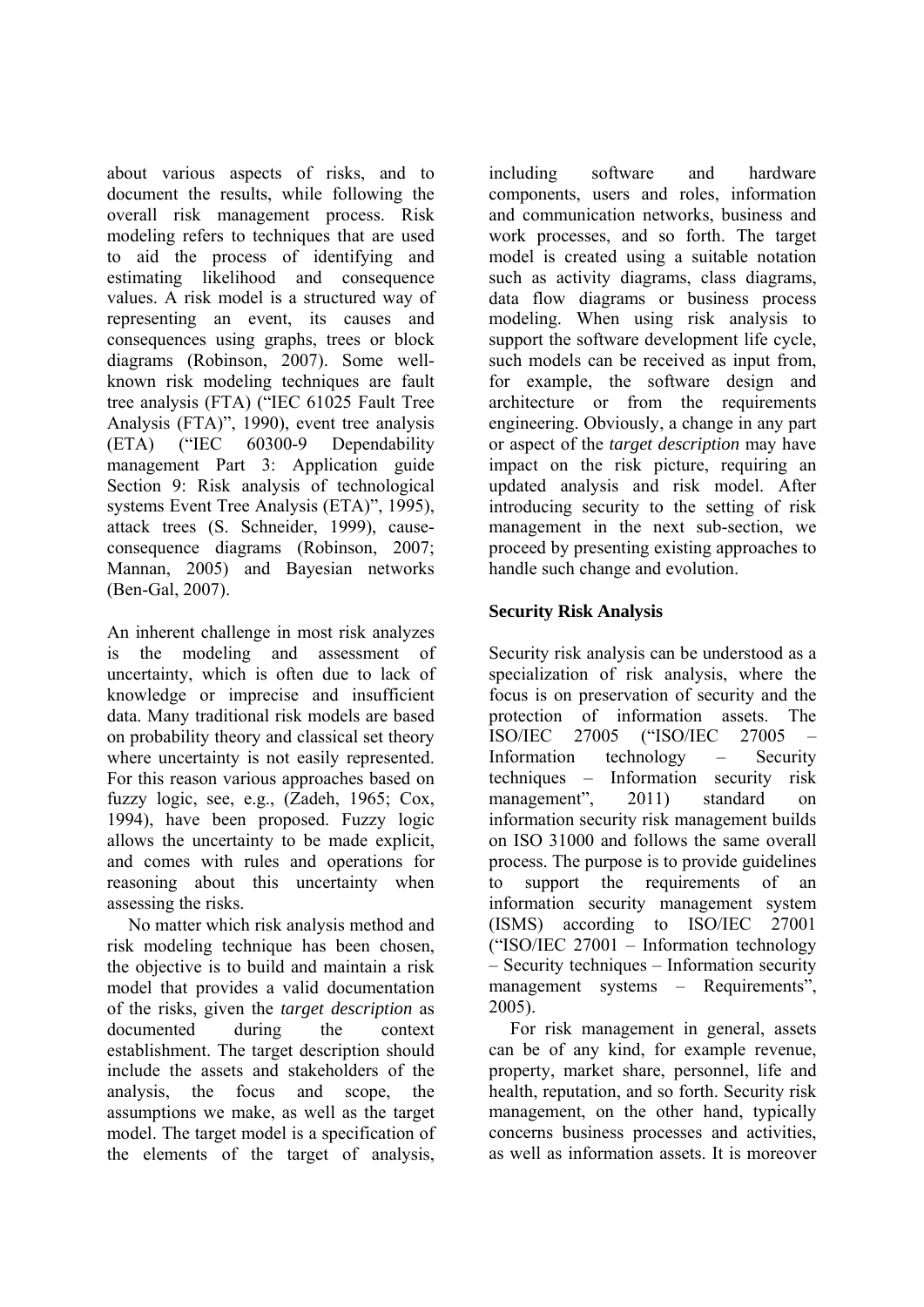concerned with the preservation of confidentiality, integrity and availability of information and services ("ISO/IEC 27001 – Information technology – Security techniques – Information security management systems – Requirements", 2005) by preventing information security incidents. Other security properties that may be taken into account are authentication, non-repudiation and authorization (Hernan et al., 2006).

In secure software engineering, security risk analysis should be an integrated part of the development lifecycle. For this purpose, the models and specifications that are developed during security requirements engineering, secure software modeling, security architecture and security test modeling should provide input to the security risk analysis process. In an iterative engineering process, the security risk analysis has then the potential to identify possible security design flaws and provide feedback to the security engineering activities.

# **Risk Evolution**

Evolution is unavoidable in most systems and organizations, and while systems change the associated risks change too. This is not new, and as prescribed by ISO 31000, risk management should detect "changes in the external and internal context, including changes to the risk criteria and the risk itself, which can require revision of risk treatment and priorities" ("ISO 31000 – Risk management – Principles and guidelines", 2009). However, as software and information systems become more and more heterogeneous, dynamic and interoperable, evolution becomes a critical factor that needs to be dealt with systematically. For the management and analysis of evolving risks, a main challenge is how to respond to system and software changes, either during development or at runtime. The objective is to maintain the validity of the risk model and

the risk analysis results without conducting a full risk analysis from scratch every time (Lund et al., 2010; Lund, Solhaug, & Stølen, 2011b). Moreover, when risks are changing and evolving they should be analyzed and understood as such. In other words, the management of evolving risks should be supported by techniques for modeling, assessing and reasoning about risk changes. Such techniques will allow planning and proactive decisions regarding desired or possible software and system changes.

Traditional methods and techniques for risk management, including the ISO 31000 standard, are not well equipped to address evolution in a methodical and systematic way. However, the increased awareness of these challenges, both in industry and in the research communities, has led to substantial advances during the recent few years. In the remainder of this section we give an overview of some of these approaches, focusing on security in software systems.

#### **Security Risk Evolution**

For software and systems that are rapidly evolving, either during development or operation, there is a need for strong traceability between the target model and the risk model. This can be done by building and maintaining traceability links between the model artifacts of the two domains and propagate changes between them. Another approach, which is more relevant at runtime during operation, is security risk monitoring by the monitoring of security indicators or metrics in the target of analysis. Changes in software or system attributes with relevance for the security risk level can then be monitored in order to continuously assess risks and respond to unacceptable risks when they arise. In the following we describe existing approaches by considering in turn methodological support, risk modeling techniques, tool support and risk monitoring.

*Methods to Analyze Evolving Risks.* Lund et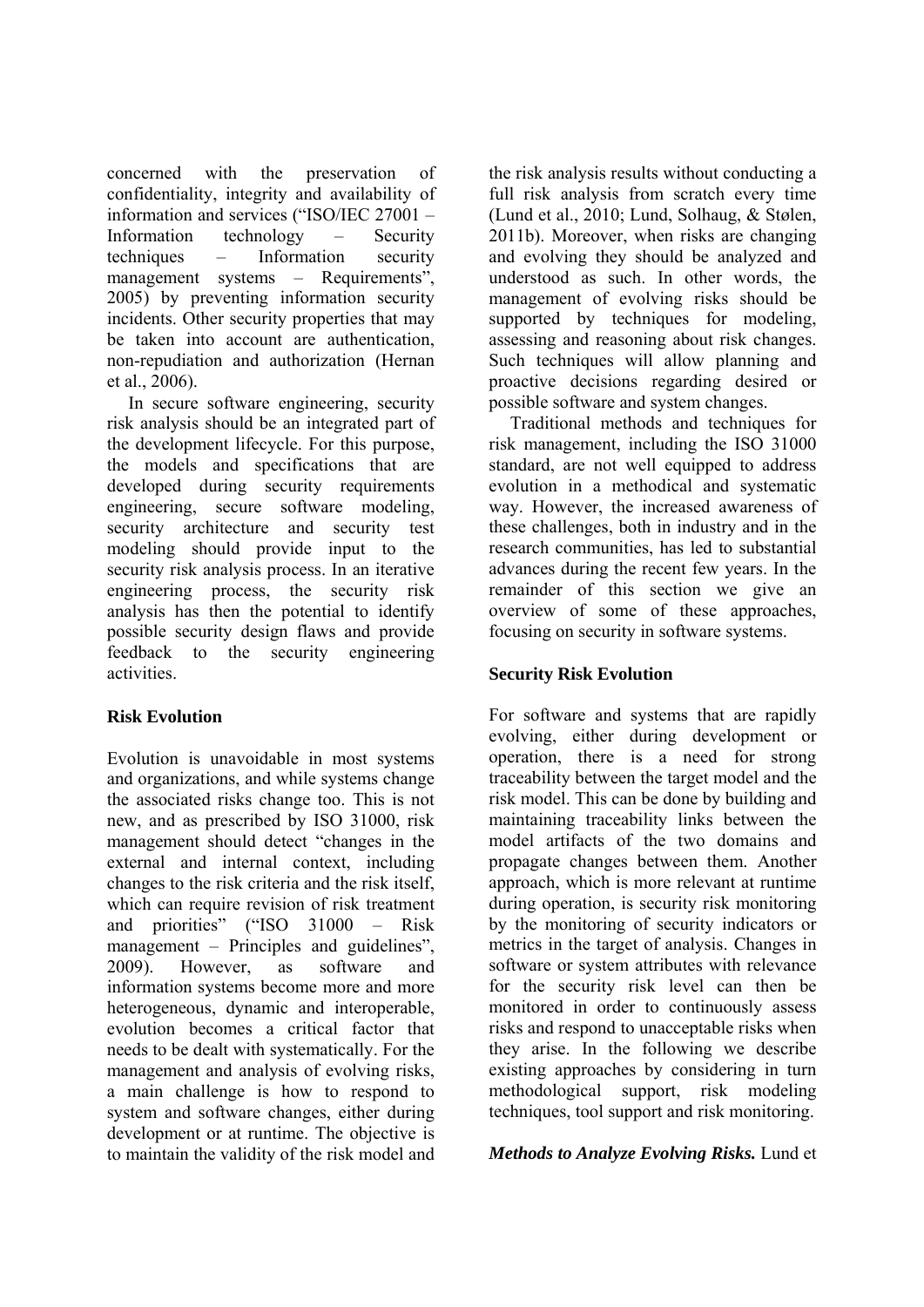al. (Lund et al., 2011b) address the problem of insufficient methodological support for handling change in traditional and standard risk management frameworks. To mitigate this they propose guidelines and techniques for systematically tracing changes from the target model to the risk model, and thereby updating only the part of the risk picture that is affected by the changes.

The contribution regarding methodology is twofold. The first contribution is a generalization of the ISO 31000 guidelines to provide support for handling change in all activities of the risk management process. The guiding principle is that only the risks that may be affected by changes in the target should be analyzed anew. The second contribution is the instantiation of the generalized guidelines in CORAS (Lund et al., 2011a). The ISO 31000 standard provides guidelines on which activities to conduct and what should be achieved in each activity, but it comes with no techniques for how to do this in practice. Such techniques, including risk modeling techniques, are typically offered by risk analysis frameworks that instantiate the standard, such as OCTAVE, CORAS and CRAMM. The goal of generalizing the standard to support change management is to offer the necessary generic guidelines that can be instantiated in any approach that is compliant with the standard, as demonstrated with CORAS by Lund et al. (Lund et al., 2011b).

An important aspect of this generalized approach is the support for explicitly documenting risk changes. Hence, the approach not only supports updating and maintaining the validity of risk models under change, but also the modeling and assessment of how the risks evolve while the target of analysis evolves. For this purpose, the risk graph notation (Brændeland, Refsdal, & Stølen, 2010) for formal risk modeling and analysis is generalized to capture change. The risk graph notation is moreover extended with support for

modeling the traceability links to the target model. Further details on this modeling support are presented in the next subsection.

At the level of methodology, we are not aware of any other methods or frameworks that embed change and evolution management as an explicit aspect of the whole security risk management process. The relevance and importance of change management is of course widely recognized as indicated, not only by ISO 31000, but also established methods like OCTAVE (Alberts & Dorofee, 2001). The recommendations and guidelines are, however, usually limited to the general monitoring and reviewing activities.

*Modeling Evolving Risks.* While the state of the art on evolution in risk management and security risk assessment is limited at the level of methodology, there has been more progress at the level of risk modeling. These are techniques that can be utilized by analysts to handle change and evolution in a systematic and efficient way, even when the underlying methodology as such is more traditional and conventional, for instance those based on ISO 31000 or ISO/IEC 27005.

Some of the established techniques for risk and threat modeling facilitate automatic updating of the values that are annotated on the diagrams; by changing input values to capture changes in the target of analysis, the derived output values can be generated. These techniques include fault trees ("IEC 61025 Fault Tree Analysis (FTA)", 1990), Markov models (R. A. Howard, 1971; "IEC 61165 Application of Markov Techniques", 1995) and Bayesian networks (BenGal, 2007). Influence diagrams  $(R, A, H$ oward  $\&$ Matheson, 2005) were originally a graphical language designed to support decision making by specifying the factors influencing a decision. In (EEC, 2006), such diagrams are connected to the leaf nodes of fault trees supporting the propagation of influence to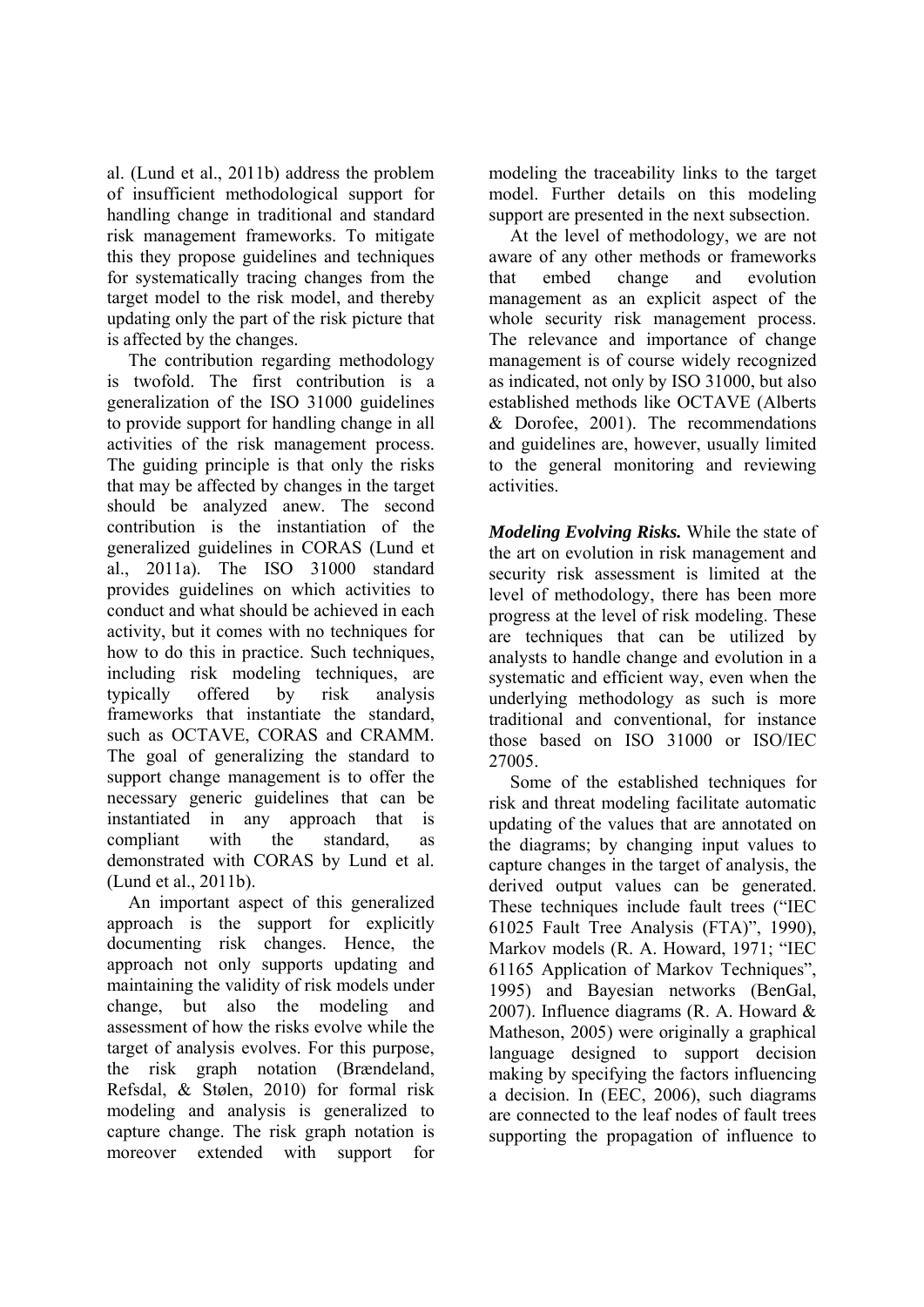the unwanted incidents specified at the root of the tree. Similar, but simpler, are the risk influence diagrams, detailed in (Aven, Sklet, & Vinnem, 2006), where influencing factors are connected to the nodes in event trees.

Several other notations have support for associating elements of risk models to parts of the target description, which may facilitate the identification of possible risk changes due0 to target changes. Approaches based on the UML, such as misuse cases (Sindre & Opdahl, 2000), may utilize builtin mechanisms in the UML for relating elements from different UML diagrams that serve as the target model.

As mentioned above, Lund et al. (Lund et al., 2011b) make use of risk graphs (Brændeland et al., 2010) to provide modeling support for their process and guidelines for security risk management of changing and evolving systems. An advantage of risk graphs is that they can be understood as a common abstraction of several established risk modeling techniques, such as fault trees, event trees, causeconsequence diagrams, Bayesian networks and CORAS threat diagrams. Lund et al. extend the risk graph notation with support for specifying risk elements that emerge after change, risk elements that become obsolete, and risk elements that are modified. Semantics is provided for this extension, and the risk graph calculus is extended to provide support for the reasoning about risk graphs with change. The syntax is moreover extended with support for relating risk graph elements to elements of the target model. The specification of these relations is referred to as the trace model, as it facilitates the systematic traceability of changes from the target model to the risk model.

Thales Research & Technology has developed their own industrial model-based approach to risk assessment, supported by the Rinforzando (Paul & Delande, 2011; Bergomi, Paul, Solhaug, & Vignon-Davillier, 2013) tool. The security risk

assessment and modeling can be performed as standalone, but is also designed to serve as an integrated part of their mainstream system engineering workbench (Voirin, 2008). For this purpose, dynamic links can be built and maintained between the risk models and the system engineering models, the latter specified using a service-oriented architecture (SOA) modeling suit. When any model changes are implemented during the system development process, either on the risk model or the system model, the changes are immediately propagated via the links to trigger updates and maintain the mutual consistency between the modeling domains.

The problem of traceability between model artifacts is well-addressed in the model-driven engineering (MDE) community, where a strong trend is to develop a viewpoint ("ISO/IEC/IEEE 42010 – Systems and software engineering – Architecture description", 2011) for each engineering concern. Each viewpoint should come with its own modeling and analysis techniques, but also with means for mapping of its model artifacts to the related artifacts of the other viewpoints. In the context of safety critical systems, such traceability between the system development process and the risk assessment process is proposed in (Katta & Stålhane, 2011).

*Tool Support for Analyzing Evolving Risks.*  A full risk analysis will typically result in a large number of risk diagrams covering different parts of the target model. Without any automated tool support, the task of tracing changes from the target model to the risk model must be conducted manually and can easily become infeasible.

The tool presented in (Seehusen & Solhaug, 2012; Solhaug & Seehusen, 2013) is developed to support the CORAS instantiation of the method and language for security risk assessment of evolving systems proposed by Lund et al. (Lund et al., 2011b). The main feature of the tool is the diagram editor for creating all kinds of CORAS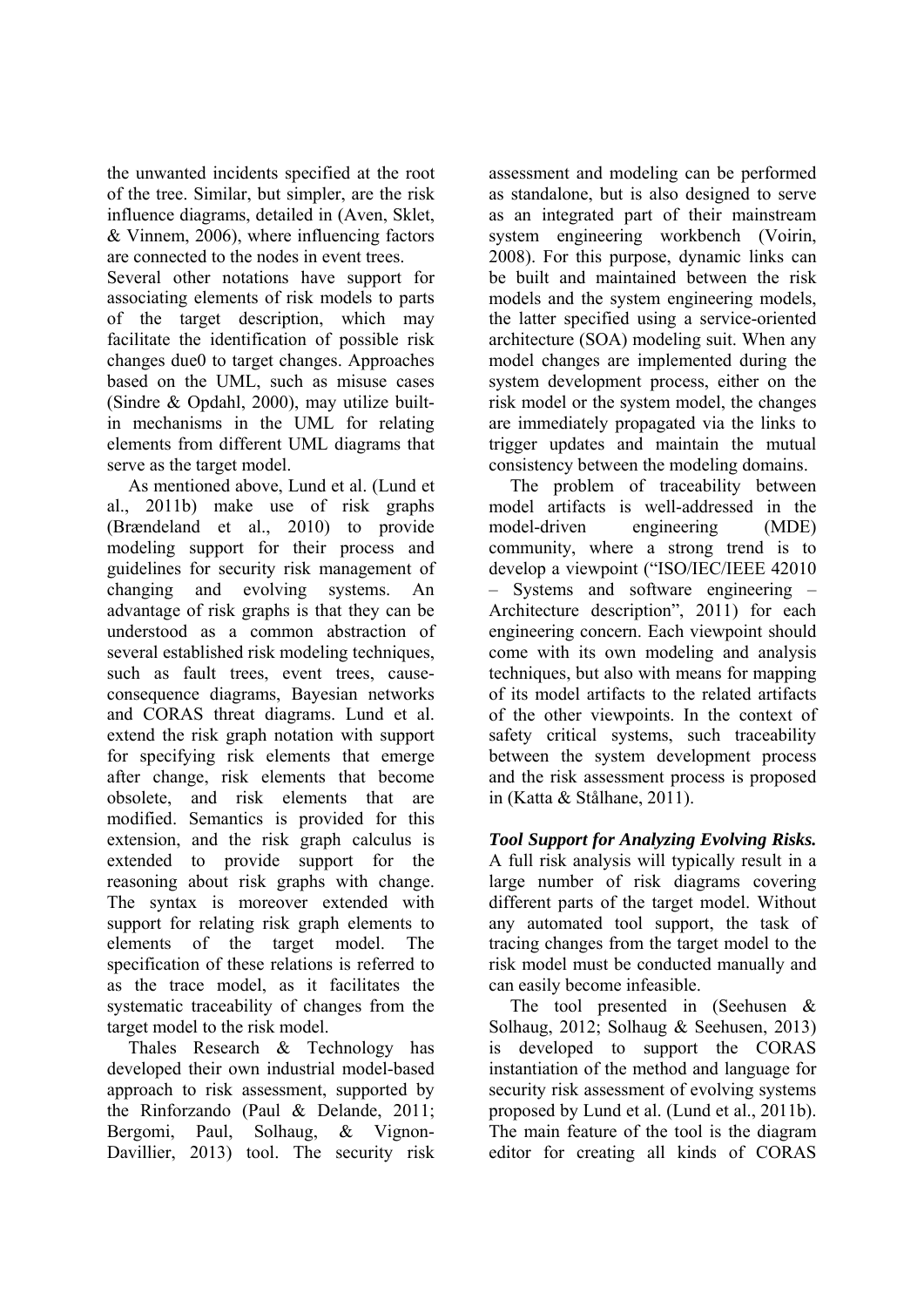diagrams to model and assess changing and evolving risks. However, the tool also supports the specification of the trace model, i.e., the traceability links between elements of the risk model and elements of the model of the target of analysis. Using the trace model the tool automatically flags all risk diagrams and elements that may be affected by changes in the target and therefore need to be re-assessed. The tool also comes with automated support for detecting and resolving inconsistencies that may arise during the process of updating the risk models.

The Rinforzando (Paul & Delande, 2011) tool mentioned above is similar in the sense of using traceability links between the risk model and the system model to maintain validity and mutual consistency. The integration with their system engineering process is hard-coded and much tighter than what is offered by CORAS. However, this is at the cost of general applicability as Rinforzando is tied to the Thales engineering workbench, whereas CORAS allows any notation to be used for target modeling. The integration with the mainstream system engineering using Rinforzando not only allows establishing the traceability links and maintaining online consistency between the domains; it also allows the annotation of design elements in the engineering workbench when they are linked to risk model elements, in order to support engineers in detecting possible security design flaws.

Model Versioning and Evolution (MoVE) (Breu, Breu, & Löw, 2011) is an approach to build an infrastructure to maintain the validity, mutual consistency and interdependencies between models as they evolve over time within MDE. The approach does not target security and risk in particular, but rather builds a tool-supported infrastructure for versioning of several interdependent models, for example for software architecture and design, business processes, services, security and risk.

Similar to the aforementioned tools, the underlying idea is to provide support for tracing changes from one model to another to ensure that they are globally up-to-date and mutually consistent

*Monitoring Evolving Risks.* Risk monitoring is a means to facilitate continuous risk assessment by the monitoring of relevant key indicators or metrics. In order to enable security risk monitoring there is a need not only to identify the relevant indicators, but also to understand how to relate the indicators to potential security risks, and how to aggregate the monitored values into risk levels. The benefit of security risk monitoring is, of course, that risk assessment results can be automatically updated as they evolve while the target of analysis evolves.

Refsdal and Stølen (2009) present a model-based approach to make use of measurable indicators in order to obtain a risk picture that is continuously or periodically updated. The approach comes with a process of three steps. First, an initial risk analysis is conducted to identify and model possible threat scenarios and unwanted incidents. Second, key indicators are identified that may be relevant for determining likelihoods and consequences for the risk model. Third, functions are defined for calculating likelihoods and consequences based on the indicators. Using this model-based approach, managers and other stakeholders are provided a high-level view of the current system security by observing the updates of the risk models.

A similar approach is proposed by Ligaarden et al. (Ligaarden, Refsdal, & Stølen, 2012b). However, they focus on the security of dynamic services in the more complex setting of systems of systems. The latter are collections of systems interconnected through the exchange of services. The authors propose a method to support the capturing and the monitoring of the impact of service dependencies on the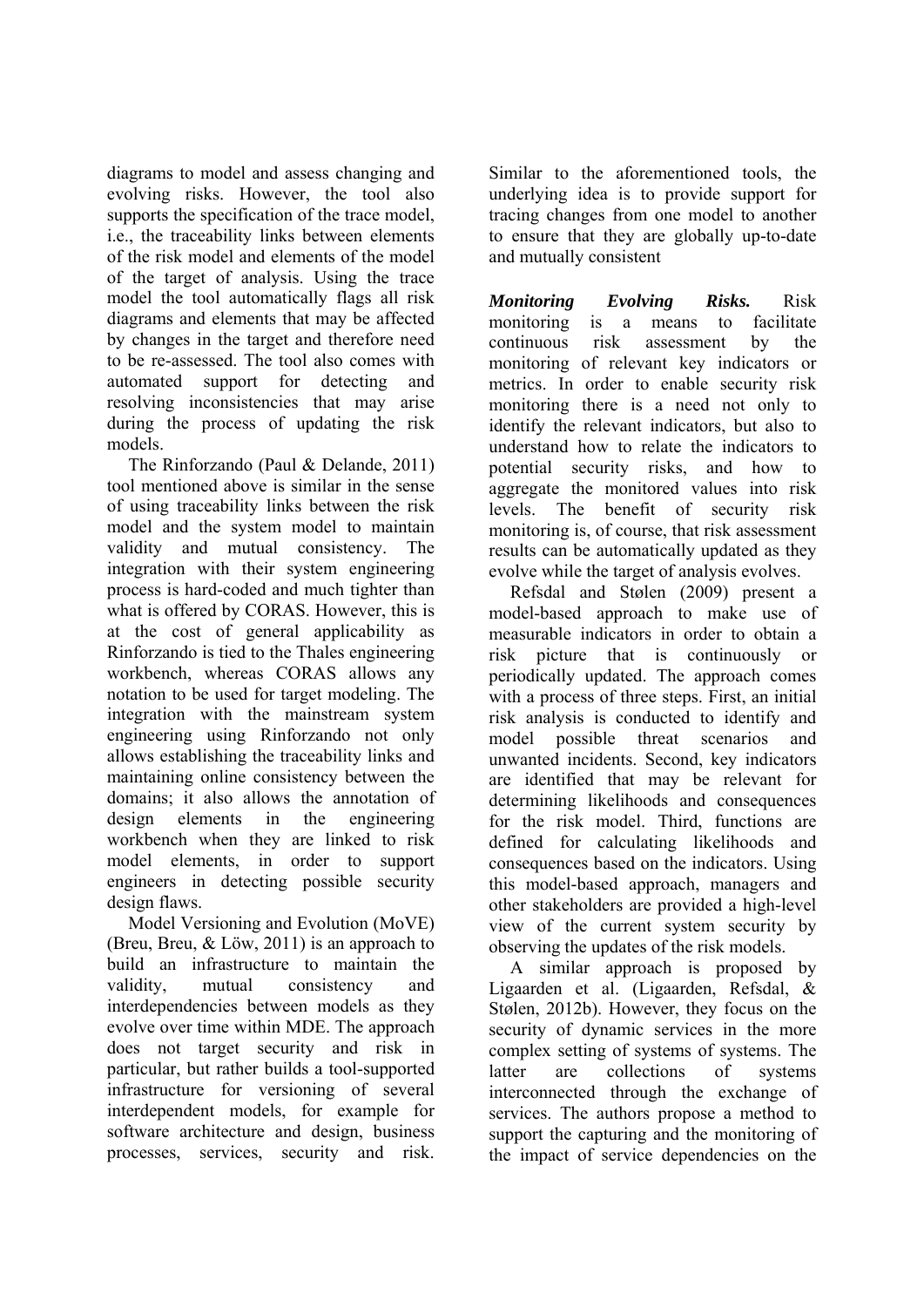security of the provided services. The method is divided into four main steps: (1) documenting the system of systems and IT service dependencies, (2) establishing the impact of service dependencies on the security risk of provided services, (3) identifying measurable indicators for dynamic monitoring, and (4) specifying the indicator design and use. In a different publication (Ligaarden, Refsdal, & Stølen, 2012a), the same authors address the related problem of designing the indicators to be monitored. For the security risk monitoring to be correct, it is of course crucial that the selected indicators provide a valid view of the risk picture and the monitored risk level.

Adequate tool-support is obviously a necessity for enabling security risk monitoring and the continuous aggregation of measured indicator values to generate the updated risk levels. Ligaarden et al. (2011) propose an architectural pattern for enterprise level monitoring tools. Their idea is that the pattern should serve as a generic basis for building tools with features for collecting low-level data from the ICT infrastructure, aggregating the collected lowlevel data, evaluating the aggregated data, presenting the aggregated data and the evaluation results to different stakeholders, as well as features for doing the necessary configurations.

Krautsevich et al. (2010) propose an approach to make use of runtime attribute monitoring to support risk-based enforcement of usage control (UCON) policies. The approach targets the dynamic nature of UCON where authorization may change over time. Because UCON decisions are based on mutable attributes, the values of which evolve, the reference monitor continuously needs to re-evaluate the enforcement decisions. Correctly registering all attribute changes is challenging, especially if the attribute provider and the reference monitor reside in different security domains; changes may be missed, delayed or event corrupted. There is therefore a risk of

granting erroneous access and usage. To mitigate this, the authors propose a set of policy enforcement models with tolerance of the inherent uncertainties of current attribute values. In these models, the reference monitor evaluates logical predicates over attributes as usual, but additionally makes estimates on how much the observed attribute values differ from the actual values. By considering the cost of erroneous enforcement combined with its probability, the associated risk is calculated. The risk assessment then serves as a basis for decision making. Although the main purpose of these approaches is not security risk analysis as such, but rather usage control, they are still relevant in the setting of runtime security assessment and risk monitoring because of the use of runtime risk analysis of evolving systems.

# **Conclusion**

The increased usage of new service-based computing paradigms, like service-oriented architecture and cloud computing, results in software systems that are distributed, open, complex and dynamically changing. Security is one of the main issues that must be tackled in such environments. Especially, it is challenging to face the changing and evolutionary nature of such systems. In this article we provided a comprehensive state of the art survey regarding security evolution from a software and security engineering perspective. We considered the individual phases of the security engineering lifecycle and their associated artifacts separately. These include *modeling, analysis*, *design*, *implementation*, *testing*, *deployment* and *operation* as well as *risk management*. The associated artifacts are *models, requirements, architectures, code, tests, runtime monitoring* and *risks*, respectively.

In the following, we first summarize the key issues for each artifact presented in the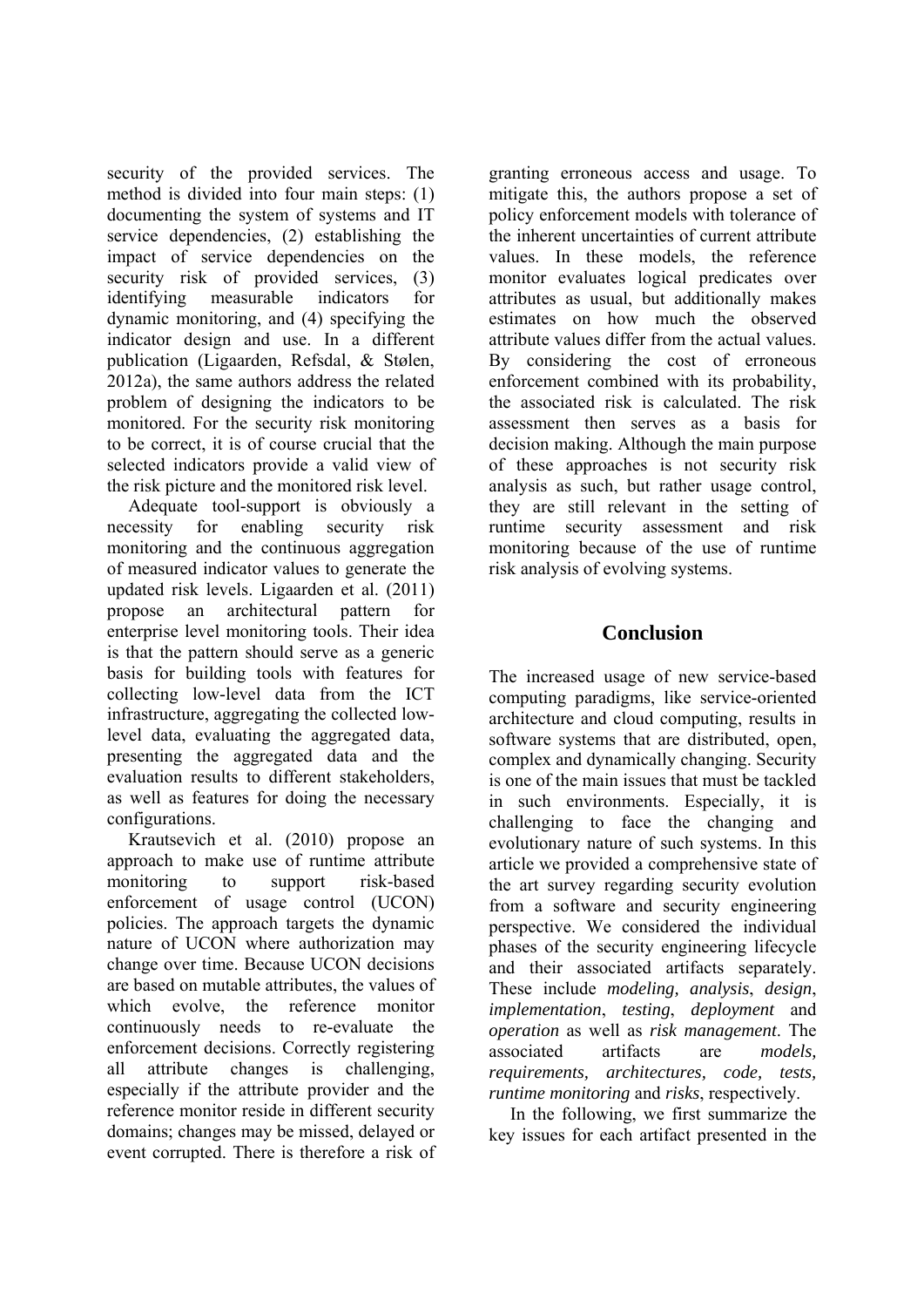article and then discuss resulting directions of future work.

#### **Summary**

In this section, we summarize the key issues for each artifact type presented in this article, i.e., models, requirements, architecture, code, tests, monitoring as well as risks. First, we list the references to security evolution publications for each artifact in Table 1 to provide a comprehensive overview, and then we discuss each artifact type in detail.

| Artifact     | References                                                           |
|--------------|----------------------------------------------------------------------|
| Models       | (Koch et al., 2001), (Goncalves & Poniszewska-Maranda, 2008),        |
|              | (Jürjens et al., 2011), (Montrieux et al., 2011), (Ochoa, Jürjens, & |
|              | Cuéllar, 2012), (Ochoa, Jürjens, & Warzecha, 2012), (Ruhroth &       |
|              | Jürjens., 2012)                                                      |
| Requirements | (Bergmann et al., 2011), (Massacci et al., 2011) Architecture        |
| Architecture | (Hafiz & Johnson, 2008), (Yskout, Scandariato, & Joosen, 2012a)      |
| Code         | (De Win et al., 2002), (Pierce, 2002), (Jacobs et al., 2011)         |
| <b>Tests</b> | (Kongsli, 2006), (Felderer, Agreiter, & Breu, 2011), (Hwang et al.,  |
|              | 2012), (SecureChange, 2012)                                          |
| Monitoring   | (Gao et al., 2010), (Binde et al., 2011), (Zargar et al., 2011),     |
|              | (Bencsáth et al., 2012), (Sood & Enbody, 2013)                       |
| <b>Risks</b> | (EEC, 2006), (Krautsevich et al., 2010), (Refsdal & Stølen, 2009),   |
|              | (Lund et al., 2011b), (Ligaarden et al., 2012b), (Ligaarden et al.,  |
|              | 2012a                                                                |

*Table 1. References to Security Evolution Publications for each Artifact*

*Models.* The main artifacts being used in model-driven software and security engineering methodologies are models. A plethora of modeling languages has been developed for specifying models for different purposes. However, UML is considered a de-facto industrial standard for modeling and was the focus of this survey. Using UML as a modeling language in the security engineering process has been considered in different lines of work, in which security issues have been incorporated in the design models at early stages of the software development lifecycle. With regard to change management, different approaches have been proposed to consider evolution of (UML) design models throughout all development phases. However, the impact of change on the security of UML models has not been investigated in detail so far. An example of a framework that considers evolution aspects on security of UML models is UMLSec. In this context, the UMLSeCh approach has been developed to tackle the consistency problems of selected

UML requirements when models evolve. Other approaches consider evolution of access control policies.

*Requirements.* A security requirements engineering process consists of three phases: (1) asset identification, (2) security goal elicitation, and finally, (3) security requirement specification. The main security requirements engineering approaches that can be identified are, goal-based, problembased, and risk-based security requirements engineering approaches. Evolution in security requirements engineering indicates how new security needs can be accommodated in the requirements models and specifications. The recent work with regard to requirements evolution can be considered from different perspectives. Some focus on modeling the evolution, others considers the problems that arise from evolution, like inconsistency, and finally, other work considers the methods and tools to assess and manage the impact of change. While requirement evolution has been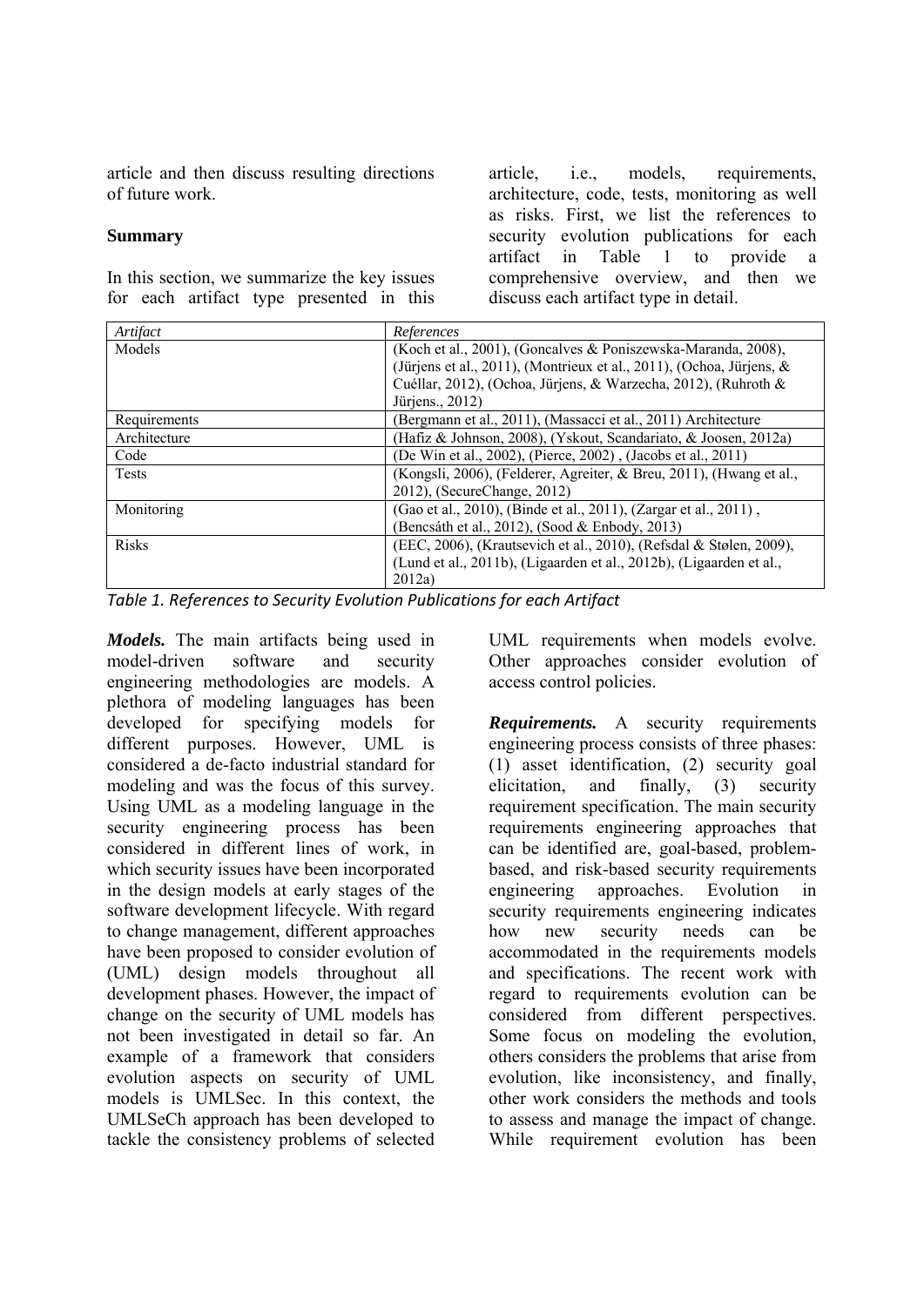extensively researched, tackling security issue while introducing changes to the requirement model has not been well studied. The only available approach is a model-driven methodology to represent, analyze and detect security issues that are because of requirements' evolution.

*Architecture.* Software architecture can be defined as a set of elements, their relationships, and some degree of rationale. Security at the architectural level may be considered form different points of view: constructive, modeling and analysis points of views. The first perspective tackles the problem of *how* architectures can be created with certain security properties. The second issue considers modeling security at the architectural level. Finally, the analysis viewpoint allows performing formal analysis on the design of the architecture. With regard to evolution, changes of the system architecture originate form a change in the requirements or the environment of the system. These changes at the architectural level should be propagated further to other deployment artifacts.

Thus, the evolution of the software architecture is tightly related with the evolution of requirement, code, and deployment configuration. Besides security evolution of UML models which is certainly relevant for the software architecture as well, patterns to securely evolve a system and its architecture are under investigation.

*Code.* Secure code is the central artifact in the software engineering process, and it is tightly associated with other artifacts, e.g., requirements, architecture, testing, and the deployment. The properties of the programming language, in which the secure code is written, that affect security are safety and modularity. Vulnerabilities or code bugs with security consequences, that are associated with coding, can be categorized into vulnerabilities in the (1) infrastructural software, (2) security components, and (3)

applications. Examples of countermeasure techniques against such vulnerabilities are static verification, code guidelines and runtime monitoring. Code evolution indicates the changes that must be done to the software code after being deployed. While modularity is an important property to support evolution of secure code, security functionality is often extremely hard to modularize. This crosscutting nature of security concerns makes their implementation error-prone and hard to maintain. For this reason, aspect-oriented programming can identify itself as the best solution, which is well studied in the literature. Code evolution mainly interacts with vulnerabilities in security components and vulnerabilities in applications. Vulnerabilities in security components are mainly addressed by new modularization concepts that are better at modularizing crosscutting concerns such as access control. To make sure that no vulnerabilities in the application logic itself are introduced during evolution, the reasoning about their absence is made modular. Two important approaches succeed in modularizing the analysis for security vulnerabilities, *i.e.*, type systems and modular full functional verification.

*Tests.* Security testing is software testing of security requirements like confidentiality, integrity, authentication, authorization, availability, and non-repudiation. Security testing can be divided into security functional testing (testing positive security requirements) and security vulnerability testing (testing negative security requirements). An important type of software testing in the context of (security) evolution is regression testing, i.e., the selective retesting after changes have been made to the system under test (SUT). Its goal is to ensure that (1) modifications have not introduced new faults or caused unintended effects and (2) the SUT still compiles with the specified requirements. Regression testing has been well studied for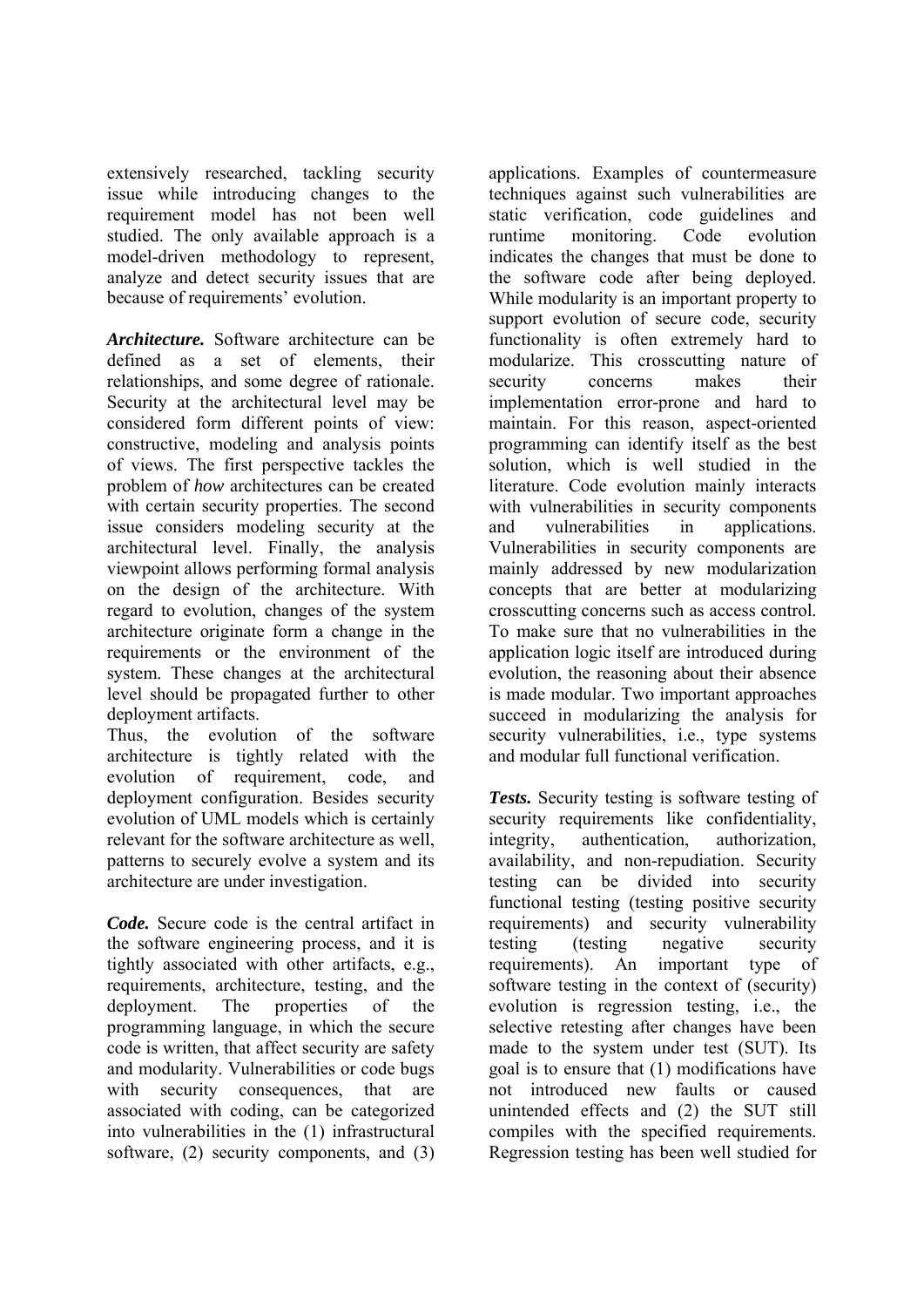classical functional requirements. A great attention is given to testing different variants of positive and negative security requirements like security properties, security functionality as well as vulnerabilities. However, very little research has been done in the field of regression testing for security requirements. The few available security regression testing approaches focus on testing security properties and security functionality like access control policies.

*Monitoring.* Security monitoring is the processing of evaluating software artifacts during operation in order to detect security violations. Violation detection can occur on different levels of abstraction, e.g., technical or business levels, and for different types, e.g., security policy violation, data leakage prevention, fraud detection, or workflow compliance violation. The reasoning or analysis component of a security monitoring solution can be based either on signatures, e.g., complex event processing, or statistical, e.g., machine learning, algorithms. The first performs rule-based analysis to detect intrusions while the latter uses statistical algorithms to detect anomalies. In order to overcome and detect intrusions or anomalies, either signatures or statistical distributions of the attack must be known. We interpreted "security monitoring evolution" as the fact that when attacks evolve and their patterns change into unknown schemas, the security monitoring solution has to evolve accordingly. Beside machine learning based approaches, which aim at measuring the change in the behavior, artificial immune system based intrusion detection system have been studied for this purpose.

*Risks.* Risk management is a process that involves coordinated activities to direct organization decisions with regard to risks. The key element in this process is a risk analysis activity, whose goal is to identify

threats and vulnerabilities with respect to critical assets. Security risk analysis focuses on the preservation of security and the protection of information assets. In the context of the software development lifecycle, the software artifacts under development are the target of (security) risk analysis. While traditional approaches of risk analysis focus on a particular configuration of the target at a specific point of time, target evolution was not been considered in these approaches. Methods to analyze evolving risks propose guidelines and techniques for systematically tracing changes from the target model to the risk mode, and thereby only updating the part of the risk model affected by the changes. Besides the research on methods that tackles evolution in risk management, modeling and monitoring evolving risk modeling. The idea of modeling evolving risk is to associate elements of risk models to parts of the target model, which facilitates the identification of possible risk changes when the target model evolves. Monitoring evolving risks is based on security risk monitoring and automatically updates risk assessment results while the target of analysis evolves.

# **Discussion and future work**

This article reveals that evolution of artifacts in the different phases of the software development lifecycle is tightly coupled. Evolution typically starts with changes of requirements which are propagated further to the design, architectural and implementation artifacts. This in turn impacts testing, deployment and risk management. Although the artifacts are tightly coupled, actual work on evolution of security artifacts mostly discusses security evolution for a specific artifact type in isolation. Modeling can be seen as an overlapping aspect across all phases to overcome this limitation. As discussed in this state of the art survey, models play an important role in (1) defining security requirements, (2) designing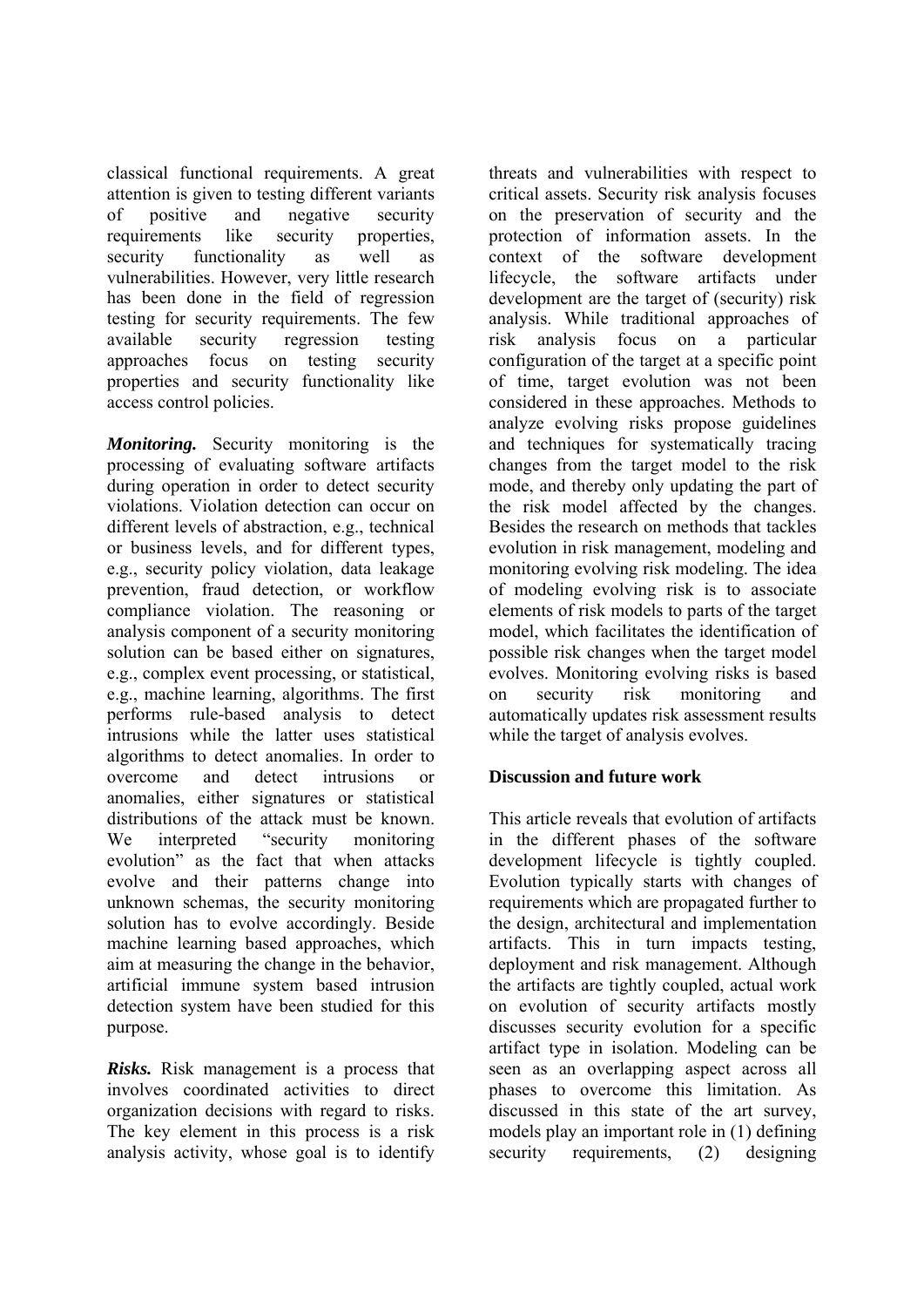architectures, (3) automating security test case generation, especially for regression testing purposes, and (4) supporting the risk management in the process of defining and documenting risks. Thus, modeling is an enabler to manage evolution of arbitrary security artifacts in an integrated way for the entire software development lifecycle. In this article we focused on the graphical defacto standard modeling language UML and provided a comprehensive review of change and evolution aspects in this regard, especially in the line of the UMLSec approach. Modeling tools and techniques, however, go beyond UML. For example, domain specific languages recently gained great attention in research and industry. However, their potential for security evolution has not been exploited.

This state of the art survey showed that security evolution is an actual area of research founded in software evolution and security engineering which requires further investigation. The security evolution research for some artifacts of the software development lifecycle is still rare and needs further investigation. At the modeling level, research on the impact of change to the security of UML models is still at the beginning. While requirements evolution has been extensively researched, tackling security issue while introducing changes to the requirement model has not been well studied so far. The same situation holds for architectures and regression testing which both have been studied extensively (H. P. Breivold et al., 2012; Yoo&Harman, 2010). But approaches to security evolution on the architectural level as well as regression testing approaches for specific security properties are still rare. It would be valuable to investigate how existing techniques for architectural evolution support security. For example, the use of graph transformations to model security architecture evolution and modifiability analysis technique to assess the impact of a certain evolution scenario on the security architecture could be of interest.

Evolution for the remaining security artifacts of the software development lifecycle is better studied as remarkable work has been carried out in the areas of secure code evolution, security monitoring, and risk evolution. But for the security evolution of all artifact types, empirical studies, especially in an industrial context, are missing so far.

# **Acknowledgements**

This work is partially funded by the EternalS Coordination Action (FP7-247758), the EU projects NESSoS (FP7-256980) and SecureChange (FP7-231101), the FFG project "QE LaB Living Models for Open Systems" (FFG 822740), the FWF project MOBSTECO (FWF P 26194-N15), the DFG project "SecVolution" which is part of DFG Priority Program 1593 Design for Future, the Interuniversity Attraction Poles Programme Belgian State, Belgian Science Policy, the Research Fund KU Leuven, as well as the Fonds National de la Recherche Luxembourg (FNR/P10/03).

Thein Tun is supported by NPRP grant 05- 079-1-018 from the Qatar National Research Fund (a member of Qatar Foundation). The statements made herein are solely the responsibility of the authors.

# **References**

Abbott, R., Chin, J., Donnelley, J., Konigsford, W., Tokubo, S., & Webb, D. (1976). Security analysis and enhancements of computer operating systems (Tech. Rep.). DTIC Document.

Abi-Antoun, M., Wang, D., & Torr, P. (2007). Checking threat modeling data flow diagrams for implementation conformance and security. In 22nd IEEE/ACM international conference on automated software engineering (pp. 393–396).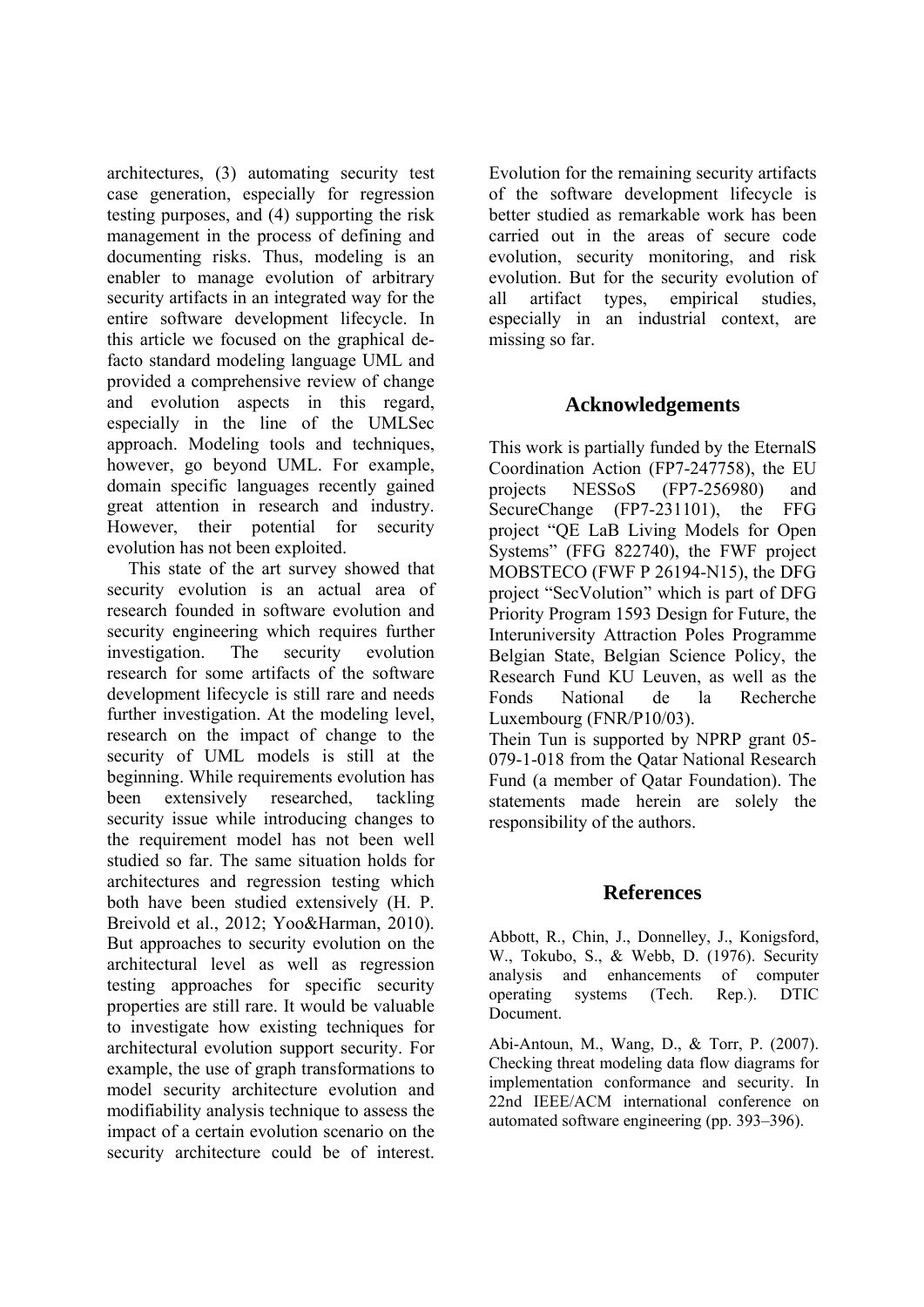Ahmad, A., Jamshidi, P., & Pahl, C. (2012). Pattern-driven reuse in architecture-centric evolution for service software. In 7th international conference on software paradigm trends ICSOFT'2012.

Alberts, C. J., & Dorofee, A. J. (2001). OCTAVE Criteria (Tech. Rep. No. CMU/SEI-2001-TR-016). CERT.

Alebrahim, A., Hatebur, D., & Heisel, M. (2011). To-wards systematic integration of quality requirements into software architecture. In I. Crnkovic, V. Gruhn, & M. Book (Eds.), Software architecture (p. 17-25). Springer.

Alghathbar, K., & Wijesekera, D. (2003). Consistent and complete access control policies in use cases. In P. Stevens, J. Whittle, & G. Booch (Eds.), UML (pp. 373–387). Springer.

Alienvault. (n.d.). Ossim documentation. http://www.alienvault.com/community.php?secti on= Docs [accessed: January 15, 2013].

Alnatheer, A., Gravell, A. M., & Argles, D. (2010). Agile security issues: an empirical study. In Proceedings of the 2010 ACM-IEEE international symposium on empirical software engineering and measurement (pp. 58:1– 58:1). New York, NY, USA: ACM.

Anderson, R. (1993). Why cryptosystems fail. Proceedings of the ACM Conference in Computer and Communications Security, 215– 227.

Andreae, C., Noble, J., Markstrum, S., & Millstein, T. (2006). A framework for implementing pluggable type systems. ACM SIGPLAN Notices., 41(10), 57–74.

Andries, M., Engels, G., Habel, A., Hoffmann, B., Kreowski, H.-J., Kuske, S., Taentzer, G. (1999). Graph transformation for specification and programming. Science of Computer Programming,  $34(1)$ ,  $1 - 54$ .

Austin, T. H., & Flanagan, C. (2012). Multiple Facets for Dynamic Information Flow. In Proceedings of the ACM SIGPLAN-SIGACT Symposium on Principles of Programming Languages.

Aven, T., Sklet, S., & Vinnem, J. E. (2006). Barrier and operational risk analysis of hydrocarbon releases (BORA-Release). Part I. Method description. J. Haz. Mat., A137, 681– 691.

Axelsson, S. (2000). Intrusion detection systems: A survey and taxonomy (Tech. Rep.). Technical report.

Balasubramaniyan, J., Garcia-Fernandez, J., Isacoff, D., Spafford, E., & Zamboni, D. (1998). An architecture for intrusion detection using autonomous agents. In Computer security applications conference, 1998. Proceedings. 14th annual (pp. 13–24).

Barais, O., Le Meur, A.-F., Duchien, L., & Lawall, J. L. (2008). Software architecture evolution. In Software evolution (p. 233-262). Springer.

Baresi, L., Guinea, S., & Plebani, P. (2006a). Ws-policy for service monitoring. In C. Bussler & M.-C. Shan (Eds.), Technologies for e-services (Vol. 3811, p. 72-83). Springer Berlin Heidelberg.

Baresi, L., Guinea, S., & Plebani, P. (2006b). WS-Policy for service monitoring. Technologies for E-Services, 72–83.

Barthe, G., D'argenio, P. R., & Rezk, T. (2011). Secure information flow by self-composition. Mathematical. Structures in Comp. Sci., 21(6), 1207–1252.

Basin, D., Doser, J., & Lodderstedt, T. (2003). Model driven security for process-oriented systems. In Proceedings of the eighth ACM symposium on access control models and technologies (pp. 100–109). New York, NY, USA: ACM.

Basin, D. A., Doser, J., & Lodderstedt, T. (2006). Model driven security: From EDOC models to access control infrastructures. ACM Trans. Software. Engineering Methodology, 15(1), 39- 91.

Bass, L., Clements, P., & Kazman, R. (2003). Software architecture in practice (Second ed.). Addison-Wesley.

Bauer, L., Ligatti, J., & Walker, D. (2005). Composing security policies with polymer. In Pldi '05: Proceedings of the 2005 ACM sigplan conference on programming language design and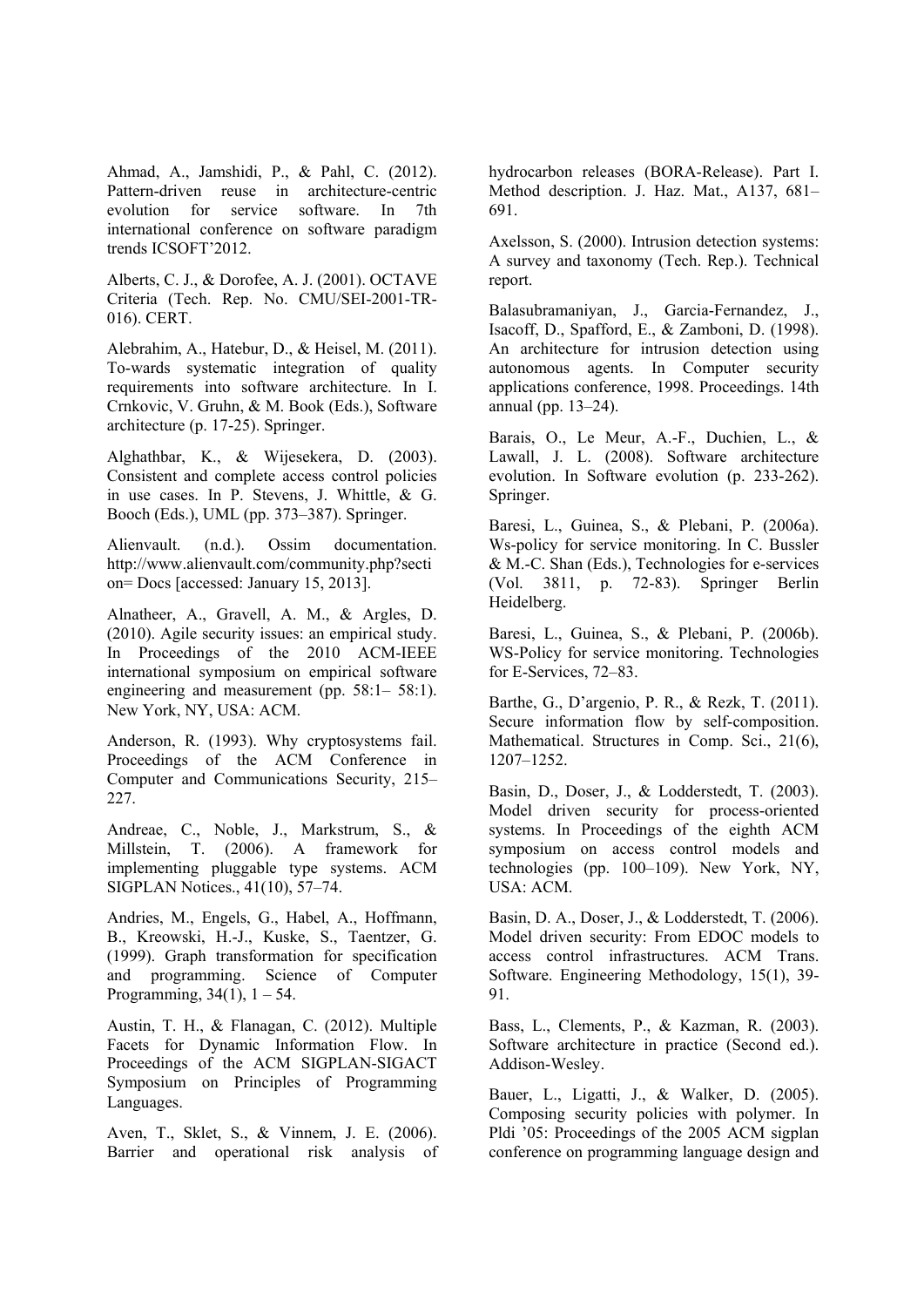implementation (pp. 305–314). New York, NY, USA: ACM Press.

Bencsáth, B., Pék, G., Buttyán, L., & Félegyházi, M. (2012). Duqu: Analysis, detection, and lessons learned. In ACM European workshop on system security (EUROSEC) (Vol. 2012).

Ben-Gal, I.(2007). Bayesian networks. In F. Ruggeri R. S. Kenett, & F. W. Faltin (Eds.), Encyclopedia of statistics in quality and reliability. John Wiley & Sons

Bengtsson, P., Lassing, N., Bosch, J., & van Vliet, H. (2004). Architecture-level modifiability analysis (ALMA). The Journal of Systems & Software, 69(1-2), 129–147.

Bergmann, G., Massacci, F., Paci, F., Tun, T. T., Varró, D., & Yu, Y. (2011). A tool for managing evolving security requirements. In Caise forum (selected papers) (p. 110-125).

Bergomi, F., Paul, S., Solhaug, B., & Vignon-Davillier, R. (2013). Beyond traceability: Compared approaches to consistent security risk assessments. In Proc. international workshop on security in air traffic management and other critical infrastructures (secatm'13). (To appear)

Bernardi, S., & Merseguer, J. (2007). A EDOC profile for dependability analysis of real-time embedded systems. In Proceedings of the 6th international workshop on software and performance (pp. 115–124).

Binde, B., McRee, R., & O'Connor, T. (2011). Assessing outbound traffic to uncover advanced persistent threat. SANS Institute. Whitepaper.

Blobel, B. (2002). Aspects of modeling using the examples of Electronic Health Records (EHRs). In Coras workshop. (Part of International Conference on Telemedicine (ICT2002))

Bolton, R., & Hand, D. (2002). Statistical fraud detection: A review. Statistical Science, 235– 249.

Brændeland, G., Refsdal, A., & Stølen, K. (2010). Modular analysis and modelling of risk scenarios with dependencies. Journal of Systems and Software, 83(10), 1995–2013

Braude, E., & Bernstein, M. (2011). Software engineering: Modern approaches. J. Wiley & Sons.

Breivold, H., Crnkovic, I., & Larsson, M. (2012). Software architecture evolution through evolvability analysis. Journal of Systems and Software, 85, 2574–2592.

Breivold, H. P., Crnkovic, I., & Larsson, M. (2012). A systematic review of software architecture evolution research. Information and Software Technology,  $54(1)$ ,  $16 - 40$ .

Breu, M., Breu, R., & Löw, S. (2011). MoVEing forward: Towards an architecture and processes for a Living Models infrastructure. International Journal on Advances in Life Sciences, 3(1-2), 12-22.

Brier, J., Rapanotti, L., & Hall, J. (2006). Problem-based analysis of organisational change: a real-world example. In Proc. of iwaapf '06. ACM.

Brose, G., Koch, M., & Löhr, K.-P. (2002). Integrating access control design into the software development process. In Integrated design and process technology (IDPT).

Bryl, V., Giorgini, P., & Mylopoulos, J. (2009). Designing socio-technical systems: from stakeholder goals to social networks. Requirement Engineering, 14(1), 47– 70.

Cardelli, L. (1997). Type systems. In The computer science and engineering handbook (p. 2208-2236). CRC press.

Chandola, V., Banerjee, A., & Kumar, V. (2009). Anomaly detection: A survey. ACM Computing Surveys (CSUR), 41(3), 15.

Chechik, M., Lai, W., Nejati, S., Cabot, J., Diskin, Z., Easterbrook, S., Salay, R. (2009). Relationship-based change propagation: A case study. In Proceedings of the 2009 ICSE workshop on modeling in software engineering (pp. 7–12). Washington, DC, USA: IEEE Computer Society.

Cohen, E., Dahlweid, M., Hillebrand, M., Leinenbach, D., Moskal, M., Santen, T., Tobies, S. (2009). Vcc: A practical system for verifying concurrent c. In Proceedings of the 22nd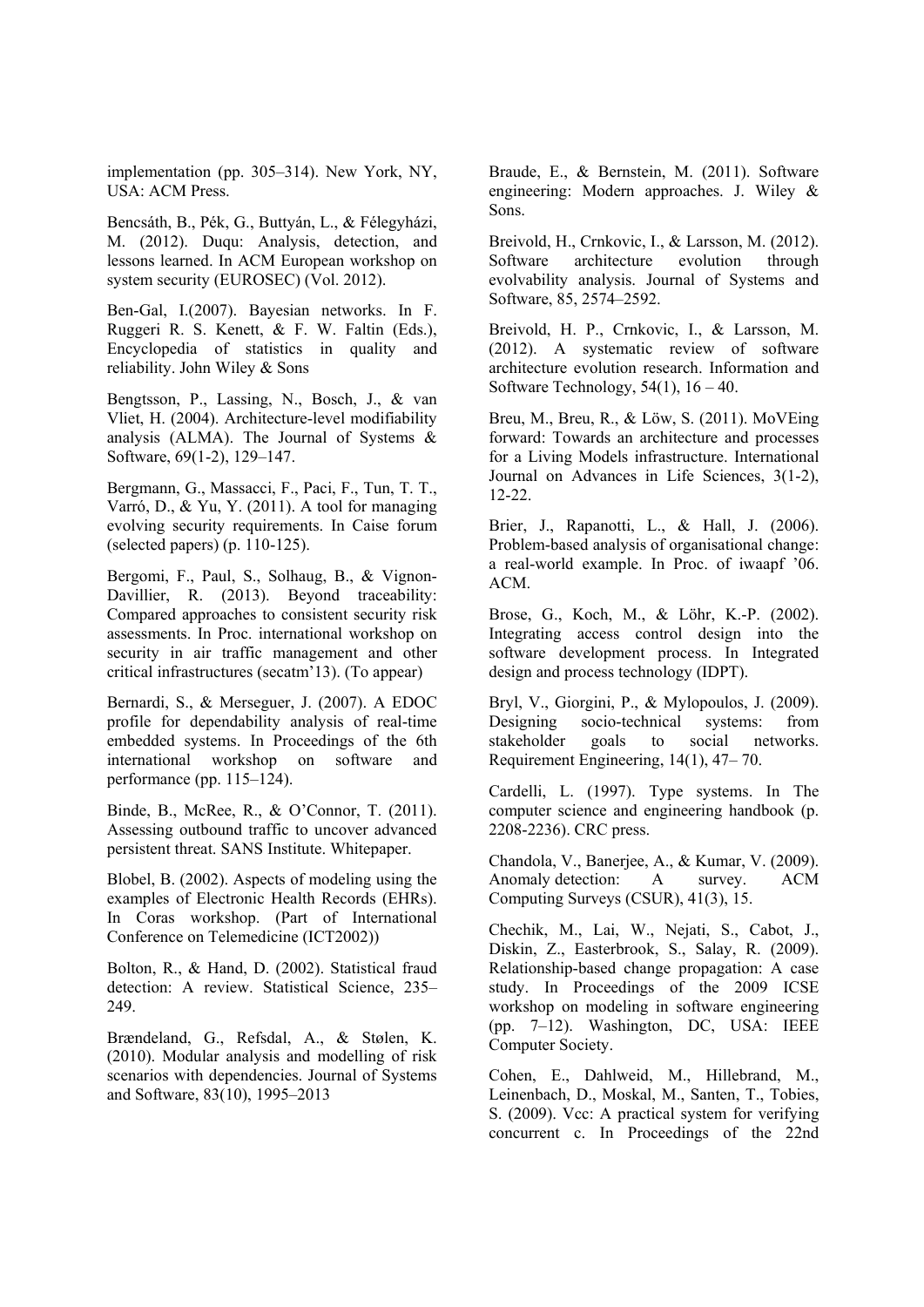international conference on theorem proving in higher order logics (pp. 23–42). Springer.

Côté, I., Heisel, M., & Wentzlaff, I. (2007). Pattern-based exploration of design alternatives for the evolution of software architectures. Int. J. Cooperative Inf. Syst., 16(3/4), 341-365.

Cox, E. (1994). The fuzzy systems handbook: A practitioner's guide to building, using, and maintaining fuzzy systems. Academic Press Professional.

Dai, L., & Cooper, K. (2007). A survey of modelling and analysis approaches for architecting secure software systems. International Journal of Network Security, 5(2), 187–198.

d'Avila Garcez, A., Russo, A., Nuseibeh, B., & Kramer, J. (2003). Combining adductive reasoning and inductive learning to evolve requirements specifications. In IEEE Proceedings - software (Vol. 150(1), p. 25-38).

Debar, H., Becker, M., & Siboni, D. (1992). A neural network component for an intrusion detection system. In Research in security and privacy, 1992. Proceedings. 1992 IEEE computer society symposium on (pp. 240–250).

Debar, H., Curry, D., & Feinstein, B. (2007). The intrusion detection message exchange format (IDMEF).

De Groef, W., Devriese, D., Nikiforakis, N., & Piessens, F. (2012). Flowfox: a web browser with flexible and precise information flow control. In Proceedings of the 19th ACM conference on computer and communications security (ccs 2012). ACM.

Denning, D. (1987). An intrusion-detection model. Software Engineering, IEEE Transactions on (2), 222–232. Desmet, L., Piessens, F., Joosen, W., & Verbaeten, P. (2006).

Bridging the Gap between Web Application Firewalls and Web Applications. In Proceedings of the 2006 ACM workshop on formal methods in security engineering (pp. 67–77).

Devriese, D., & Piessens, F. (2010). Noninterference through Secure Multi-Execution. In Proceedings of the IEEE symposium on security and privacy (pp. 109– 124).

De Win, B., Joosen, W., & Piessens, F. (2004). Developing secure applications through aspectoriented programming. Addison-Wesley.

De Win, B., Piessens, F., Joosen, W., & Verhanneman, T. (2002). On the importance of the separation-of-concerns principle in secure software engineering. Workshop on the Application of Engineering Principles to System Security Design, 1–10.

Ebios 2010 – expression of needs and identification of security objectives [Computer software manual]. (2010). (In French)

EEC. (2006). Methodology report for the 2005/2012 integrated risk picture for Air Traffic Management in Europe [Computer software manual]. (EEC Technical/Scientific Report No. 2006-041)

Elahi, G., Yu, E., & Zannone, N. (2009). A vulnerability-centric requirements engineering framework: analyzing security attacks, countermeasures, and requirements based on vulnerabilities. Requirements Engineering, 15(1), 41–62.

Erlingsson, U (2004). The inlined reference monitor approach to security policy enforcement (Unpublished doctoral dissertation). Ithaca, NY, USA. (AAI3114521)

Erlingsson, U., & Schneider, F. B. (2000). Irm enforcement of java stack inspection. In In IEEE symposium on security and privacy (pp. 246– 255).

Erlingsson, U., Younan, Y., & Piessens, F. (2010). Low-level software security by example. Springer.

Ernst, N. A., Borgida, A., & Jureta, I. (2011). Finding incremental solutions for evolving requirements. In Re (p. 15-24). IEEE.

Erradi, A., Maheshwari, P., & Tosic, V. (2007). WS-Policy based monitoring of composite web services.

Estévez-Tapiador, J., Garcıa-Teodoro, P., & Dıaz-Verdejo, J. (2004). Measuring normality in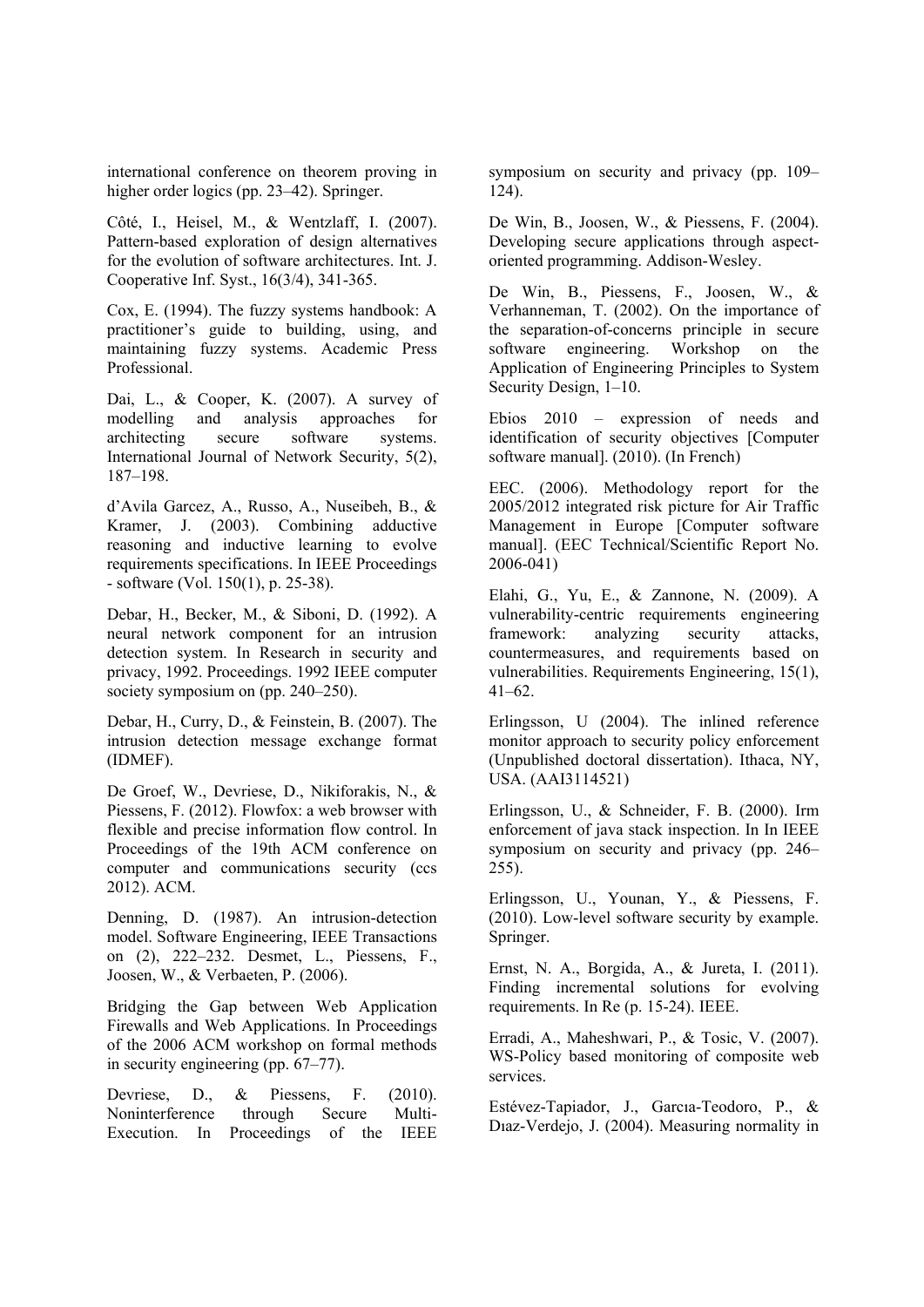http traffic for anomaly-based intrusion detection. Computer Networks, 45(2), 175–193.

Fabbrini, F., Fusani, M., Gnesi, S., & Lami, G. (2007). Controlling requirements evolution: a formal concept analysis-based approach. In Proceedings of the international conference on software engineering advances. Washington, DC, USA: IEEE Computer Society.

Felderer, M., Agreiter, B., & Breu, R. (2011). Evolution of security requirements tests for service-centric systems. In Engineering secure software and systems: Third international symposium, ESSOS 2011 (pp. 181–194). Springer.

Felderer, M., Agreiter, B., Zech, P., & Breu, R. (2011). A classification for model-based security testing. In The third international conference on advances in system testing and validation lifecycle (valid 2011) (pp. 109–114).

Felderer, M., Kalb, P., Agreiter, B., Breu, R., Buyens, K., Farwick, M., Yskout, K. (2011). Survey on state of the art time awareness and management (Tech. Rep.). Deliverable 1.2 of the EternalS Coordination Action (FP7-247758).

Felici, M. (2004). Observational models of requirements evolution (Unpublished doctoral dissertation). University of Edinburgh.

Ferguson, N., & Schneier, B. (2003). A cryptographic evaluation of IPSEC (Tech. Rep.). Counterpane Internet Security, Inc. Retrieved from http://www.schneier .com/paper-ipsec.html

FindBugs. (n.d.). Find Bugs in Java Programs. (http://findbugs.sourceforge.net/ [accessed: January 15, 2013])

Fourneret, E., Bouquet, F., Dadeau, F., & Debricon, S. (2011). Selective test generation method for evolving critical systems. In Proceedings of the 2011 IEEE 4th international conference on software testing, verification and validation workshops (pp. 125–134). Washington, DC, USA: IEEE Computer Society.

France, R. B., & Bieman, J. M. (2001). Multiview software evolution: A EDOC-based framework for evolving object-oriented software. In ICSM.

Franqueira, V. N. L., Tun, T. T., Yu, Y., Wieringa, R., & Nuseibeh, B. (2011). Risk and argument: A risk-based argumentation method for practical security. In Re 2011, 19th IEEE international requirements engineering conference (p. 239-248). IEEE.

Gabor Bergmann, Zoltan Ujhelyi, Istvan Rath, & Daniel Varro. (2011). A graph query language for EMF models. In 4th international conference theory and practice of model transformations (ICMT 2011) (p. 167-182). Springer.

Gander, M., Felderer, M., Katt, B., & Breu, R. (2012). Monitoring anomalies in it-landscapes using clustering techniques and complex event processing. In Machine learning for system construction (MLSC) 2011 (Vol. 336). Springer.

Gander, M., Katt, B., Felderer, M., & Breu, R. (2011). Towards a model- and learning-based framework for security anomaly detection. In Formal methods for components and objects (FMCO) 2011. Springer.

Gao, W., Morris, T., Reaves, B., & Richey, D. (2010). On scada control system command and response injection and intrusion detection. In ECRIME researchers summit (ECRIME), 2010 (pp. 1–9).

Garcia-Teodoro, P., Diaz-Verdejo, J., Macia-Fernandez, G., & Vazquez, E. (2009). Anomalybased network intrusion detection: Techniques, systems and challenges. Computers & Security, 28(1-2), 18–28.

Garlan, D., Barnes, J., Schmerl, B., & Celiku, O. (2009a). Evolution styles: Foundations and tool support for software architecture evolution. In WICSA/ECSA 2009 (p. 131 -140).

Garlan, D., Barnes, J. M., Schmerl, B. R., & Celiku, O. (2009b). Evolution styles: Foundations and tool support for software architecture evolution. In Joint working IEEE/IFIP conference on software architecture and european conference on software architecture (WICSA/ECSA 2009) (p. 131-140). IEEE Computer Society.

Georg, G., France, R., & Ray, I. (2002). An aspect-based approach to modeling security concerns. In Critical systems development with EDOC (CSDUML 2002) (pp. 107– 120).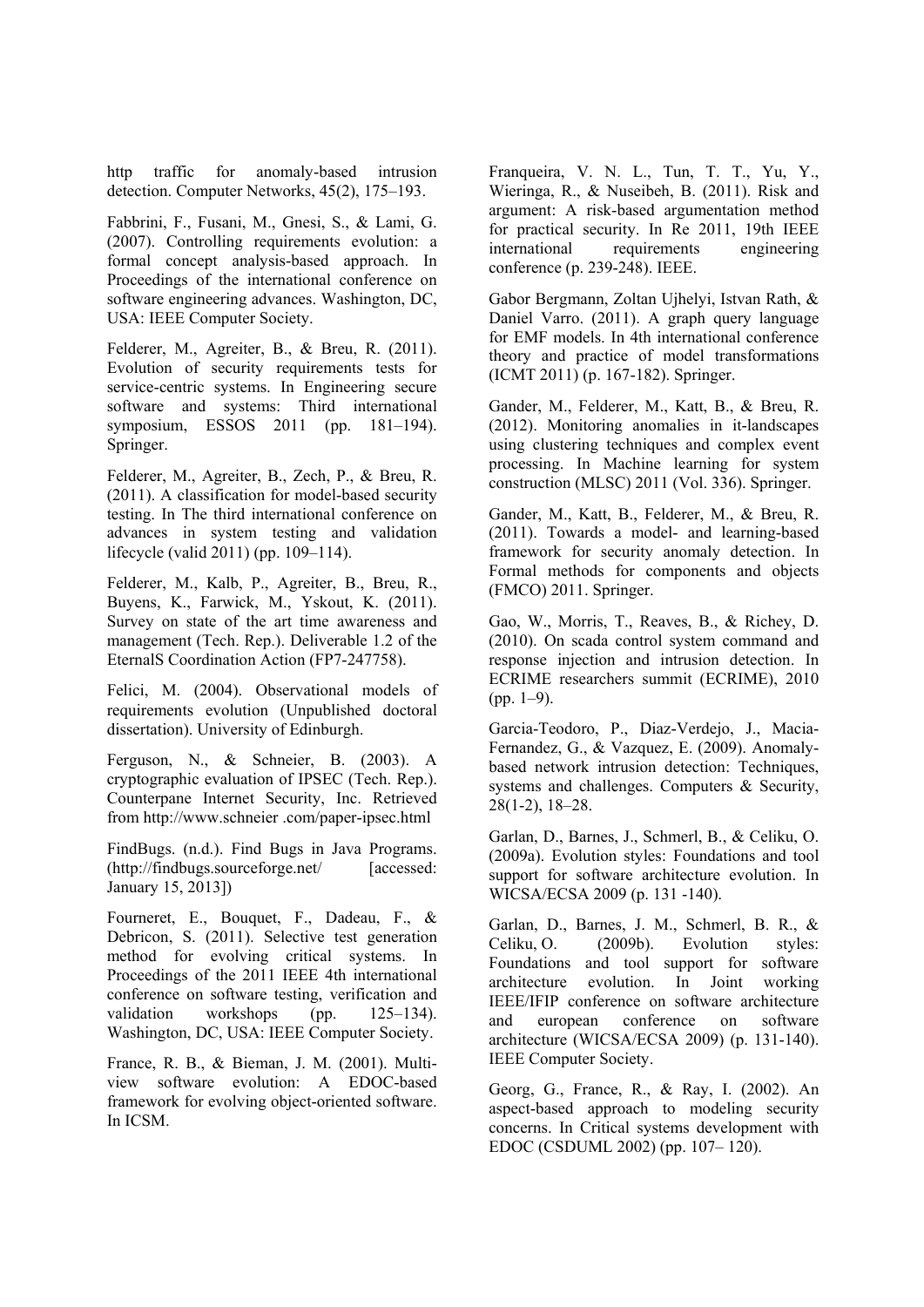Georg, G., France, R., & Ray, I. (2003). Creating security mechanism aspect models from abstract security aspect models. In Critical systems development with UML (CSDUML 2003) (pp.  $35-46$ ).

Ghose, A. (1999). A formal basis for consistency, evolution and rationale management in requirements engineering. In Ictai (p. 77-84).

Ghose, A. (2000). Formal tools for managing inconsistency and change in re. In IWSSD '00. Washington, DC, USA.

Giblin, C., Liu, A., Müller, S., Pfitzmann, B., Zhou, X., & Building, H. (2005). Regulations expressed as logical models (REALM). In Legal knowledge and information systems: Jurix 2005: the eighteenth annual conference (p. 37).

Giorgini, P., Massacci, F., & Zannone, N. (2005). Security and trust requirements engineering. , 237-272.

Goncalves, G., & Poniszewska-Maranda, A. (2008). Role engineering: From design to evolution of security schemes. Journal of Systems and Software, 81(8), 1306-1326.

Gu, G., Perdisci, R., Zhang, J., & Lee, W. (2008). Botminer: clustering analysis of network traffic for protocol-and structure-independent botnet detection. In Proceedings of the 17th conference on security symposium (pp. 139– 154).

Hafiz, M., Adamczyk, P., & Johnson, R. (2007). Organizing security patterns. Software, IEEE, 24(4), 52–60.

Hafiz, M., & Johnson, R. (2008). Evolution of the MTA architecture: The impact of security. Software: Practice and Experience, 38(15), 1569–1599.

Haley, C. B., Laney, R. C., Moffett, J. D., & Nuseibeh, B. (2008). Security requirements engineering: A frame work for representation and analysis. IEEE Trans. Software Eng., 34(1), 133- 153.

Halfond, W. G., Viegas, J., & Orso, A. (2006). A Classification of SQL-Injection Attacks and Countermeasures. In Proceedings of the IEEE international symposium on secure software engineering. Arlington, VA, USA.

Hamlen, K. W., Morrisett, G., & Schneider, F. B. (2006). Computability classes for enforcement mechanisms. ACM Trans. Program. Lang. Syst., 28(1), 175–205. Hassine, J., Rilling, J., Hewitt, J., & Dssouli, R. (2005). Change impact analysis for requirement evolution using use case maps. In IWPSE '05.

Hawkins, J., & Fernandez, E. (1997). Extending use cases and interaction diagrams to develop distributed system architecture requirements (Tech. Rep. No. TR-CSE-97-47). Department of Computer Science & Engineering, Florida Atlantic University.

Heaven, W., & Letier, E. (2011). Simulating and optimising design decisions in quantitative goal models. In Requirements engineering conference (re), 2011 19th IEEE international (p. 79 -88).

Heckel, R. (1998). Compositional verification of reactive systems specified by graph transformation. In Proceedings of international conference on fundamental approaches to software engineering (FASE) (pp. 138– 153). Springer.

Heldal, R., & Hultin, F. (2003). Bridging modelbased and language-based security. In E. Snekkenes & D. Gollmann (Eds.), 8th european symposium on research in computer security (ESORICS 2003) (pp. 235–252). Springer.

Hernan, S., Lambert, S., Ostwald, T., & Shostack, A. (2006). Threat modeling – uncover security design flaws using the STRIDE approach.

Holmes, T., Zdun, U., Daniel, F., & Dustdar, S. (2010). Monitoring and Analyzing Service-Based Internet Systems through a Model-Aware Service Environment. In Advanced information systems engineering (pp. 98– 112).

Horng, S., Su, M., Chen, Y., Kao, T., Chen, R., Lai, J., & Perkasa, C. (2011). A novel intrusion detection system based on hierarchical clustering and support vector machines. Expert systems with Applications, 38(1), 306–313.

Houmb, S., & Hansen, K. (2003). Towards a UML profile for model-based risk assessment of security critical systems. In Critical systems development with UML (CSDUML 2003) (pp. 95–104).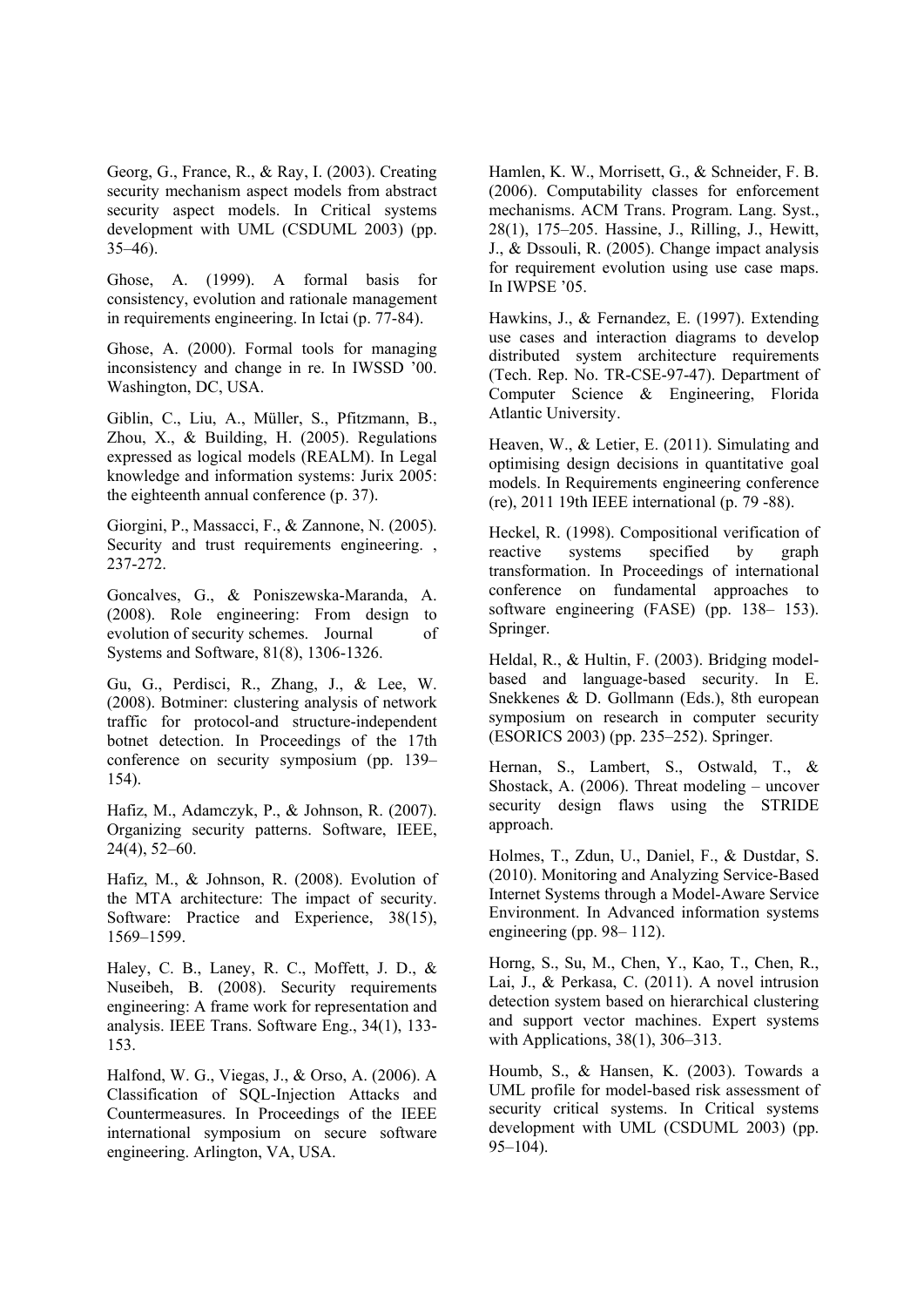Howard, M., & Leblanc, D. (2001). Writing secure code. Redmond, WA, USA: Microsoft Press.

Howard, R. A. (1971). Dynamic probabilistic systems, volume i: Markov models. John Wiley & Sons.

Howard, R. A., & Matheson, J. E. (2005). Influence diagrams. Decis Anal., 2(3), 127–143.

Hwang, J., Xie, T., El Kateb, D., Mouelhi, T., & Le Traon, Y. (2012). Selection of regression system tests for security policy evolution. In Proceedings of the 27th IEEE/ACM international conference on automated software engineering (pp. 266–269).

IEC 60300-9 Dependability management - Part 3: Application guide - Section 9: Risk analysis of technological systems - Event Tree Analysis (ETA) [Computer software manual]. (1995).

IEC 61025 Fault Tree Analysis (FTA) [Computer software manual]. (1990).

IEC 61165 application of Markov techniques [Computer software manual]. (1995).

IEEE. (1990). Standard Glossary of Software Engineering Terminology. Author.

ISO 31000 – risk management – Principles and guidelines [Computer software manual]. (2009).

ISO/IEC 27001 – Information technology – Security techniques – Information security management systems – Requirements [Computer software manual]. (2005).

ISO/IEC 27005 – Information technology – Security techniques – Information security risk management [Computer software manual]. (2011).

ISO/IEC/IEEE 42010 – systems and software engineering – architecture description [Computer software manual]. (2011).

Jackson, M. (2001). Problem frames: Analyzing and structuring software development problems. Addison Wesley.

Jacobs, B., Leino, K. R. M., Piessens, F., & Schulte, W. (2005). Safe concurrency for aggregate objects with invariants. In Proceedings of the Third IEEE International Conference on Software Engineering and Formal Methods (p. 137-146). IEEE Computer Society.

Jacobs, B., Smans, J., Philippaerts, P., Vogels, F., Penninckx, W., & Piessens, F. (2011). Verifast: A powerful, sound, predictable, fast verifier for c and java. NASA Formal Methods, 41–55.

Jacobs, B., Smans, J., & Piessens, F. (2010). A quick tour of the verifast program verifier. In Aplas (p. 304-311).

Jin, H., Sun, J., Chen, H., & Han, Z. (2004). A fuzzy data mining based intrusion detection model. In Distributed computing systems, 2004. FTDFC 2004. Proceedings. 10th IEEE international workshop on future trends of (pp. 191–197).

Johns, M. (2008). On JavaScript Malware and related threats - Web page based attacks revisited. Journal in Computer Virology, 4(3), 161-178.

Julisch, K. (2003). Clustering intrusion detection alarms to support root cause analysis. ACM Transactions on Information and System Security (TISSEC), 6(4), 471. Jürjens, J. (2005). Secure systems development with UML. Springer Verlag.

Jürjens, J., Marchal, L., Ochoa, M., & Schmidt, H. (2011). Incremental Security Verification for Evolving UMLsec models. In Proceedings of the 7th European conference on modelling foundations and applications (ECMFA) (p. 52- 68). Springer.

Kassios, I. T. (2006). Dynamic frames: Support for framing, dependencies and sharing without restrictions. In Fm (p. 268-283).

Katta, V., & Stålhane, T. (2011). A conceptual model of traceability for safety systems. Poster session at 2nd International Conference on Complex Systems Design & Management (CSD&M'11).

Khan, S., Greenwood, P., Garcia, A., & Rashid, A. (2008). On the Impact of Evolving Requirements-Architecture Dependencies: An Exploratory Study. In advanced information systems engineering: 20th international conference, CAISE 2008 Montpellier, France, June 18-20, 2008, Proceedings (p. 243).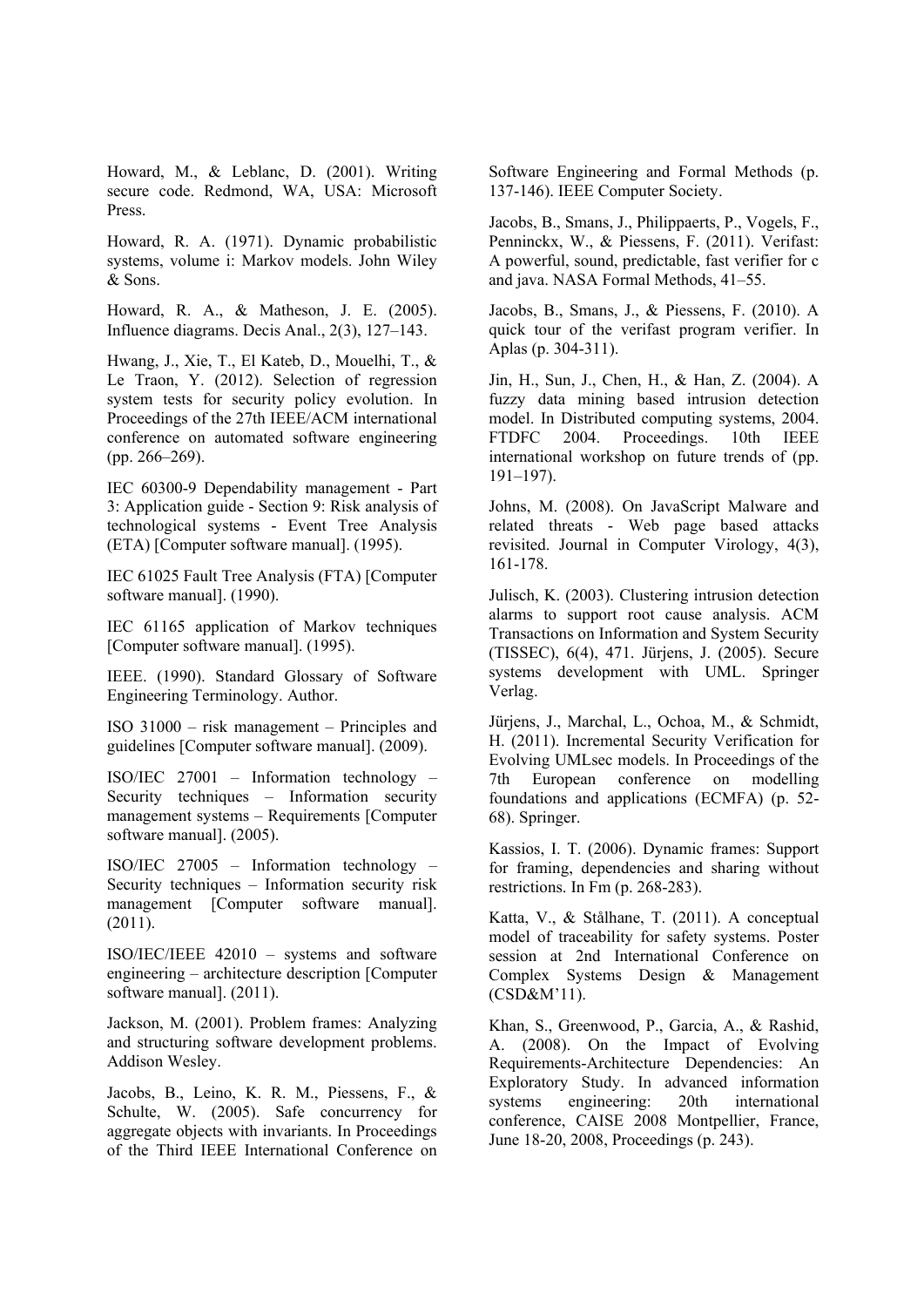Kiczales, G., Hilsdale, E., Hugunin, J., Kersten, M., Palm, J., & Griswold, W. G. (2001). An Overview of AspectJ. In J. L. Knudsen (Ed.), 15th European conference on object-oriented programming (ecoop) (pp. 327–355). Springer-Verlag.

Kim, D.-K., Ray, I., France, R., & Li, N. (2004). Modeling role-based access control using parameterized UML models. In M. Wermelinger & T. Margaria (Eds.), Fundamental approaches to software engineering (FASE 2000) (pp. 180– 193). Springer.

Kissel, R., Stine, K., Scholl, M., Rossman, H., Fahlsing, J., & Gulick, J. (2008). Security considerations in the system development lifecycle [Computer software manual]. (NIST Special Publication 800-64 Revision 2)

Klusener, A. S., Lämmel, R., & Verhoef, C. (2005). Architectural modifications to deployed software. Science of Computer Programming, 54(2), 143–211.

Koch, M., Mancini, L. V., & Parisi-Presicce, F. (2001). On the specification and evolution of access control policies. In Proceedings of the sixth ACM symposium on access control models and technologies (pp. 121–130). New York, NY, USA: ACM.

Kongsli, V. (2006). Towards agile security in web applications. In Companion to the 21st ACM sigplan symposium on object-oriented programming systems, languages, and applications (pp. 805–808). New York, NY, USA: ACM.

Krautsevich, L., Lazouski, A., Martinelli, F., & Yautsiukhin, A. (2010). Risk-aware usage decision making in highly dynamic systems. In Proceedings of the fifth international conference on internet monitoring and protection (icimp'10). IEEE Computer Society.

Krautsevich, L., Lazouski, A., Martinelli, F., & Yautsiukhin, A. (2011). Cost-effective enforcement of UCONApolicies. In Proceedings of the 6th international conference on risks and security of internet and systems (crisis'11) (pp. 1–8). IEEE Computer Press.

Kruegel, C., Mutz, D., Robertson, W., & Valeur, F. (2003 Bayesian event classification for intrusion detection. In Computer security applications conference, 2003. Proceedings. 19th annual (p. 14-23). Published by the IEEE Computer Society

Kruegel, C., & Vigna, G. (2003). Anomaly detection of web-based attacks. In Proceedings of the 10th ACM conference on computer and communications security (pp. 251–261).

Lam, W., & Loomes, M. (1998). Requirements evolution in the midst of environmental change: a managed approach. In CSMR '98.

Landwehr, C., Bull, A., McDermott, J., & Choi, W. (1994). A taxonomy of computer program security flaws, with examples. ACM Computing Surveys, 26(3), 211–255. Leangsuksun, C., Song, H., & Shen, L. (2003). Reliability modeling using UML. Software Engineering Research and Practice, 2003, 259–262.

Lee, W., & Xiang, D. (2001). Informationtheoretic measures for anomaly detection. In Security and privacy, 2001. S&P 2001. Proceedings. 2001 IEEE symposium on (pp. 130–143).

Lehman, M. (1980). On understanding laws, evolution, and conservation in the large-program lifecycle. Journal of Systems and Software, 1, 213–221.

Lehman, M. (1998). Software's future: Managing evolution. IEEE Software, 15(1), 40–44.

Leitner, P., Michlmayr, A., Rosenberg, F., & Dustdar, S. (2010). Monitoring, Prediction and Prevention of SLA Violations in Composite Services. In IEEE international conference on web services (ICWS 2010) (pp. 369–376).

Letier, E., & van Lamsweerde, A. (2004). Reasoning about partial goal satisfaction for requirements and design engineering. In Proceedings of the 12th ACM sigsoft twelfth international symposium on foundations of software engineering (pp. 53–62). New York, NY, USA: ACM.

Leung, H., & White, L. (1989). Insights into regression testing (software testing). In Proceedings conference on software maintenance 1989 (pp. 60–69). IEEE Comput. Soc. Press.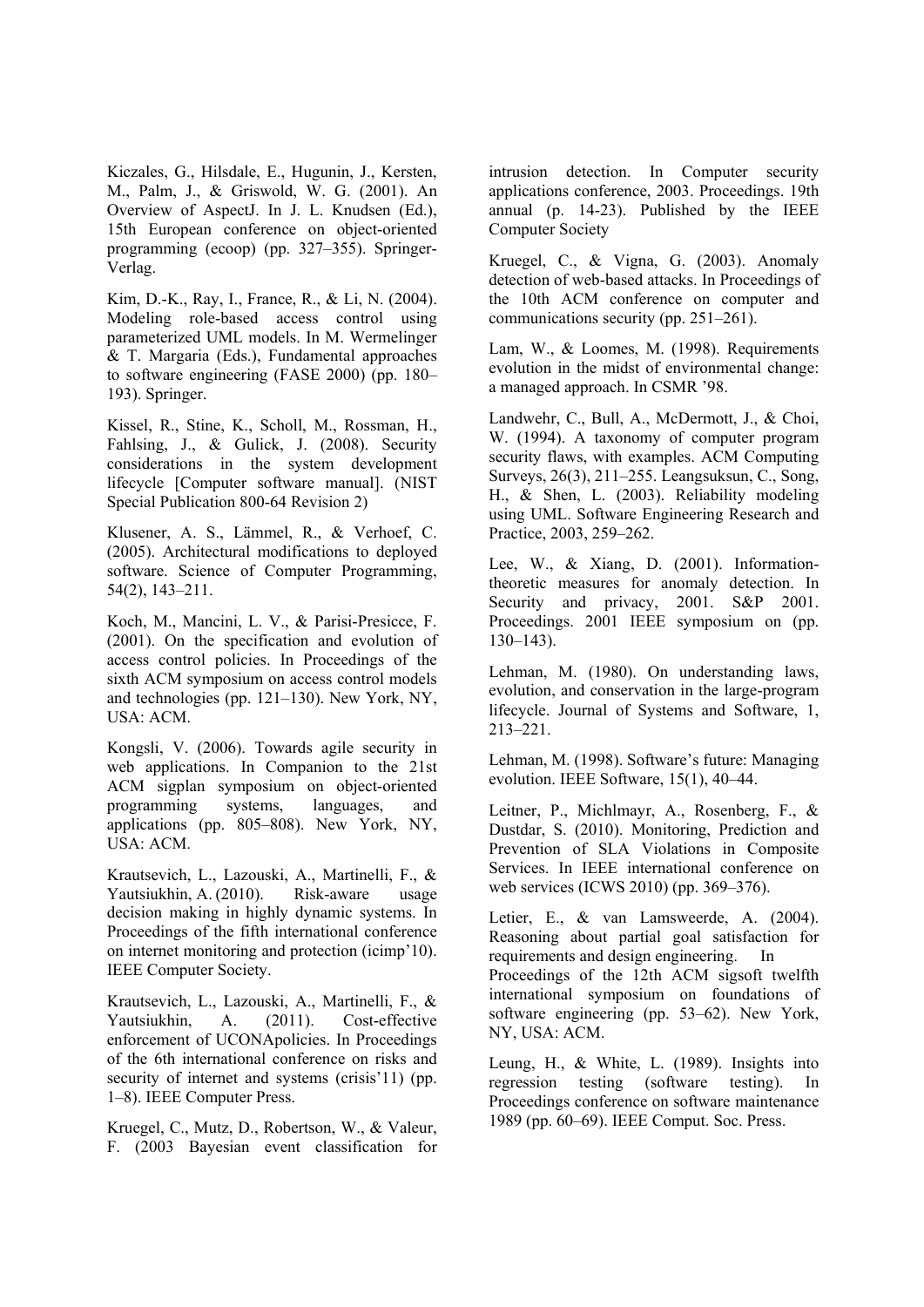Leung, K., & Leckie, C. (2005). Unsupervised anomaly detection in network intrusion detection using clusters. In Proceedings of the twentyeighth australasian conference on computer science-volume 38 (pp. 333–342).

Li, T., Liu, L., & Bryant, B. R. (2010). Service Security Analysis Based on i\*: An Approach from the Attacker Viewpoint. In Security, trust, and privacy for software applications (STPSA 2010) (pp. 127–133). Seoul

Ligaarden, O. S., Lund, M. S., Refsdal, A., Seehusen, F., & Stølen, K. (2011). An architectural pattern for enterprise level monitoring tools. In Maintenance and evolution of service-oriented and cloud-based systems (mesoca'11) (pp. 1–10). IEEE Computer Society.

Ligaarden, O. S., Refsdal, A., & Stølen, K. (2012a). Designing indicators to monitor the fulfillment of business objectives with particular focus on quality and ICT-supported monitoring of indicators. International Journal On Advances in Intelligent Systems, 5(1-2).

Ligaarden, O. S., Refsdal, A., & Stølen, K. (2012b). It security governance innovations: Theory and research. In (pp. 256–292). IGI Global.

Ligatti, J., Bauer, L., & Walker, D. (2005). Edit automata: Enforcement mechanisms for run-time security policies. International Journal of Information Security, 4(1–2), 2–16.

Lin, L., Nuseibeh, B., Ince, D., & Jackson, M. (2004). Using abuse frames to bound the scope of security problems. In 12th IEEE international requirements engineering conference (re'04) (pp. 354–355). IEEE Computer Society.

Lin, L., Prowell, S. J., & Poore, J. H. (2009). The impact of requirements changes on specifications and state machines. SP&E, 39(6), 573–610.

Liu, L., Yu, E., & Mylopoulos, J. (2003). Security and privacy requirements analysis within a social setting. RE 2003, 3, 151–161.

Luckham, D. (2008). The power of events: an introduction to complex event processing in distributed enterprise systems. Rule Representation, Interchange and Reasoning on the Web, 3–3.

Lund, M. S., Solhaug, B., & Stølen, K. (2010). Evolution in relation to risk and trust management. Computer, 43(5), 49–55.

Lund, M. S., Solhaug, B., & Stølen, K. (2011a). Model-driven risk analysis – the coras approach. Springer.

Lund, M. S., Solhaug, B., & Stølen, K. (2011b). Risk analysis of changing and evolving systems using CORAS. In Foundations of security analysis and design vi (fosad vi) (pp. 231–274). Springer.

Lunt, T. (1993). A survey of intrusion detection techniques. Computers & Security, 12(4), 405– 418.

Manadhata, P., & Wing, J. (2011). An attack surface metric. Software Engineering, IEEE Transactions on, 37(3), 371–386.

Mannan, S. (Ed.). (2005). Lees' loss prevention in the process industries. Hazard identification, assessment and control. Volume 1 (3rd ed.). Elsevier.

Mantel, H. (2002). On the composition of secure systems. In IEEE symposium on security and privacy (p. 88-101). IEEE.

Massacci, F., Mylopoulos, J., Paci, F., Tun, T. T., & Yu, Y. (2011). An extended ontology for security requirements. In CAISE workshops (p. 622-636).

Massacci, F., Mylopoulos, J., & Zannone, N. (2010). Security Requirements Engineering: The SI \* Modeling Language and the Secure Tropos Methodology. In Z. Ras & L.-S. Tsay (Eds.), Advances in intelligent information systems (Vol. 265, pp. 147–174). Springer.

McVeigh, A. (2009). A rigorous, architectural approach to extensible applications (Unpublished doctoral dissertation). Imperial College London.

Mead, N. R., & Stehney, T. (2005). Security quality requirements engineering (square) methodology. SIGSOFT Software Engineering Notes, 30(4), 1–7.

Mehta, D. M. (2007). Effective software security management. OWASP. Retrieved from https:// www.owasp.org/images/2/28/Effective \_Software\_Security\_Management.pdf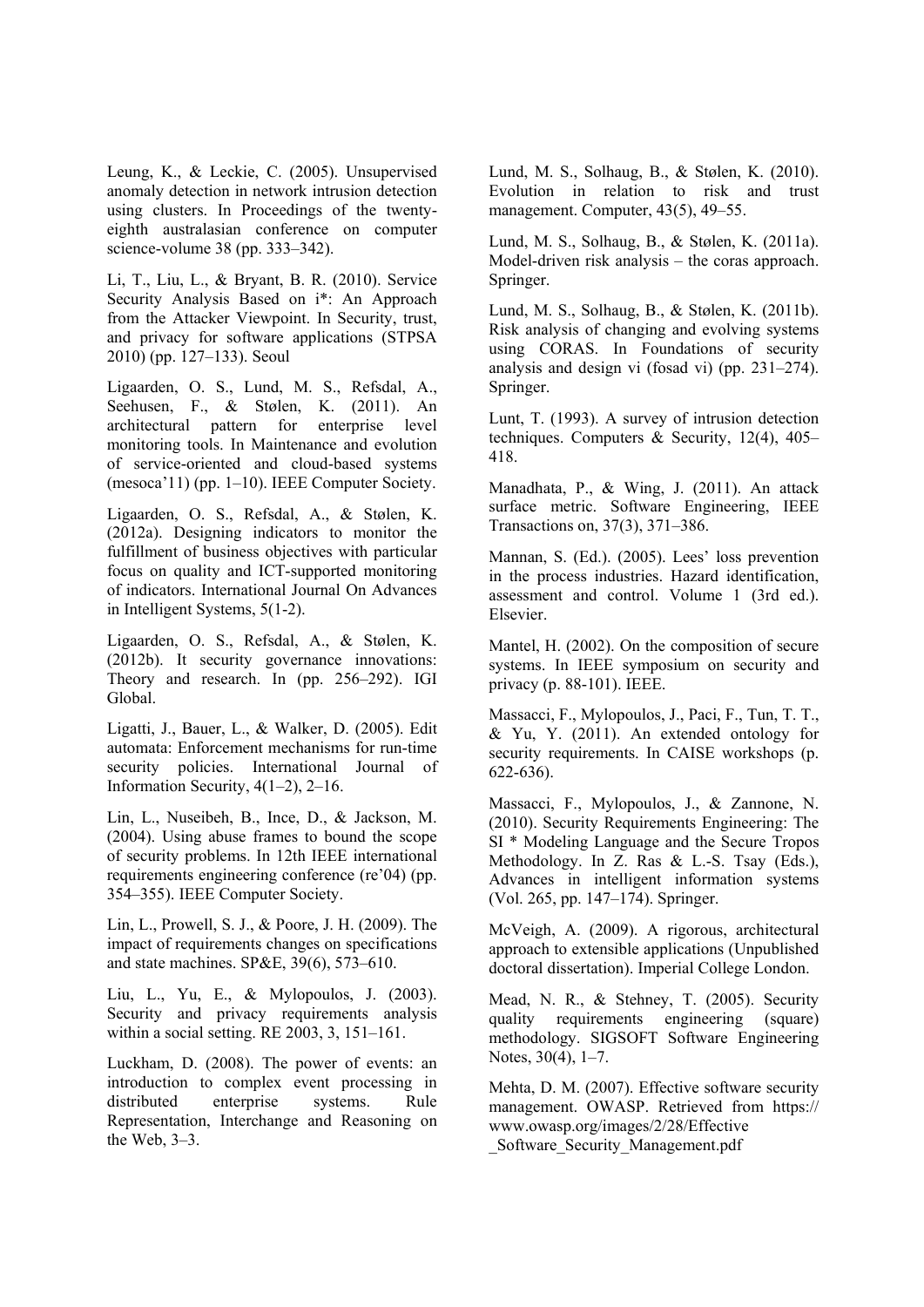Mellado, D., Fernández-Medina, E., & Piattini, M. (2008). Towards security requirements management for software product lines: A security domain requirements engineering process. Computer Standards & Interfaces, 30(6), 361-371.

Mens, T., & Demeyer, S. (2008). Software evolution. Springer.

Mens, T., Magee, J., & Rumpe, B. (2010). Evolving software architecture descriptions of critical systems. Computer, 43(5), 42–48. MITRE. (n.d.). CWE - Common Weakness Enumeration. http://cwe.mitre.org/.

Moebius, N., Stenzel, K., Grandy, H., & Reif, W. (2009). Securemdd: A model-driven development method for secure smart card applications. In Availability, reliability and security, 2009. ARES'09. International conference on (pp. 841–846).

Montrieux, L., Wermelinger, M., & Yu, Y. (2011). Challenges in model-based evolution and merging of access control policies. In Proceedings of the 12th international workshop on principles of software evolution and the 7th annual ercim workshop on software evolution, EVOL/IWPSE 2011, szeged, hungary (p. 116- 120).

Mouratidis, H., Giorgini, P., & Manson, G. (2003). Integrating security and systems engineering: Towards the modelling of secure information systems. In Proc. of CAISE'2003 (p. 1031-1031). Springer.

Mouratidis, H., & Jurjens, J. (2010). From goaldriven security requirements engineering to secure design. International Journal of Intelligent Systems, 25(8), 813– 840.

Mukkamala, S., Janoski, G., & Sung, A. (2002). Intrusion detection using neural networks and support vector machines. In Proceedings of the 2002 international joint conference on neural networks (Vol. 2, pp. 1702-1707)

Mulo, E., Zdun, U., & Dustdar, S. (2009). Monitoring web service event trails for business compliance. In Service-oriented computing and applications (SOCA), 2009 IEEE international conference on (pp. 1–8).

Myers, A. C. (1999). Jflow: practical mostlystatic information flow control. In Proceedings of the 26th ACM sigplan-sigact symposium on principles of programming languages (pp. 228– 241). New York, NY, USA: ACM.

Nhlabatsi, A., Bandara, A., Shinpei, H., Jurjens, J., Kaiya, H., Kubo, A,Yu, Y. (2010). Security patterns: Comparing modeling approaches. In Software engineering for secure systems: Industrial and research perspectives (pp. 75– 111). IGI Global.

Nhlabatsi, A., Nuseibeh, B., & Yu, Y. (2009). Security requirements engineering for evolving software systems: A survey. Journal of Secure Software Engineering, 1, 54-73.

Ning, P., Cui, Y., & Reeves, D. (2002). Constructing attack scenarios through correlation of intrusion alerts. In Proceedings of the 9th ACM conference on computer and communications security (pp. 245–254).

Noel, S., & Jajodia, S. (2004). Managing attack graph complexity through visual hierarchical aggregation. In Proceedings of the 2004 ACM workshop on visualization and data mining for computer security (pp. 109–118).

Ochoa, M., Jürjens, J., & Cuéllar, J. (2012). Noninterference on UML Statecharts. In 50th international conference on objects, models, components, patterns (TOOLS Europe 2012). Springer.

Ochoa, M., Jürjens, J., & Warzecha, D. (2012). A sound decision procedure for the compositionality of secrecy. In Proc. of the 4th international symposium on engineering secure software and systems, ESSOS 2012 (p. 97-105). Springer.

Oldmeadow, J., Ravinutala, S., & Leckie, C. (2004). Adaptive clustering for network intrusion detection. Advances in Knowledge Discovery and Data Mining, 255–259.

Ou, X., Govindavajhala, S., & Appel, A. (2005). Mulval: A logic-based network security analyzer. In 14th usenix security symposium (pp. 1–16).

Parnas, D. L. (1972). On the criteria to be used in decomposing systems into modules. Communication ACM, 15(12), 1053–1058.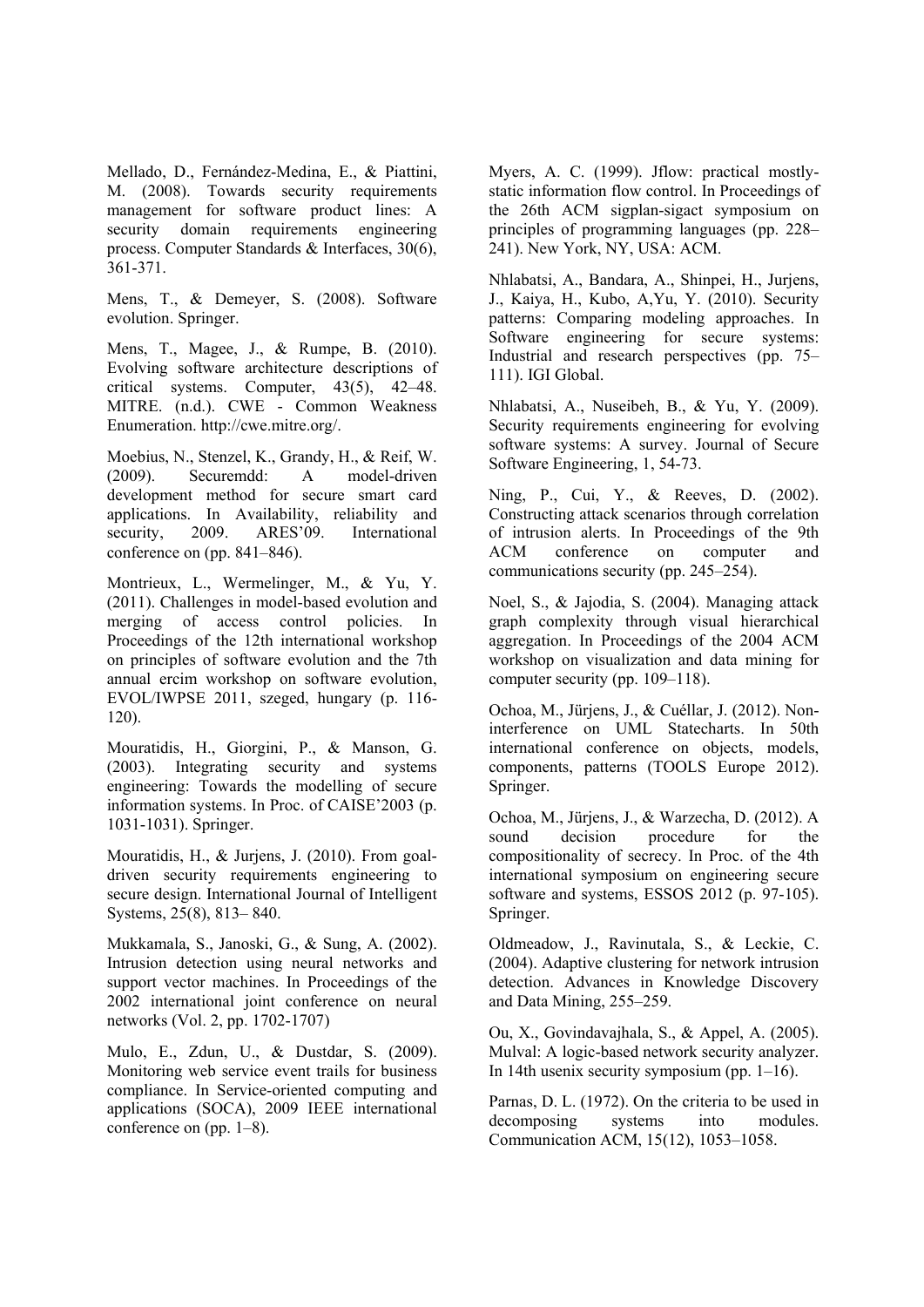Paul, S., & Delande, O. (2011). Integrability of design modelling solution. SecureChange FP7 project deliverable D4.4b.

Peltier, T. R. (2010). Information security risk analysis (3rd ed.). Auerbach Publications.

Penninckx, W., Mühlberg, J. T., Smans, J., Jacobs, B., & Piessens, F. (2012). Sound formal verification of linux's usb bp keyboard driver. In Nasa formal methods (p. 210-215).

Phillips, C., & Swiler, L. (1998). A graph-based system for network-vulnerability analysis. In Proceedings of the 1998 workshop on new security paradigms (pp. 71– 79).

Phua, C., Lee, V., Smith, K., & Gayler, R. (2005). A Comprehensive Survey of Data Mining-based Fraud Detection Research. Artificial Intelligence Review, 1–14.

Pierce, B. C. (2002). Types and programming languages. Cambridge, MA, USA: MIT Press.

Pottier, F., & Simonet, V. (2003). Information flow inference for ml. ACM Trans. Program. Lang. Syst., 25(1), 117– 158.

Project PROTEUS. (June 1996). Deliverable 1.3: Meeting the challenge of changing requirements (Tech. Rep.). Centre for Software Reliability, University of Newcastle upon Tyne.

Quinlan, J. R. (1986). Induction of decision trees. Machine learning, 1(1), 81–106.

Quinlan, J. R. (1996). Bagging, boosting, and c4. 5. In Aaai/iaai, vol. 1 (pp. 725–730).

Ray, I., France, R., Li, N., & Georg, G. (2003). An aspect-based approach to modeling access control concerns. Information & Software Technology. (To be published)

Razavian, M., & Lago, P. (2012). A viewpoint for dealing with change in migration to services. In Joint conference on software architecture & European conference on software architecture (WICSA/ECSA).

Refsdal, A., & Stølen, K. (2009). Employing key indicators to provide a dynamic risk picture with a notion of confidence. In Trust management iii (Vol. 300, p. 215-233). Springer.

Ren, J., & Taylor, R. (2005). A secure software architecture description language. In Workshop on software security assurance tools, techniques, and metrics.

Reynolds, J. C. (2002). Separation logic: A logic for shared mutable data structures. In Proceedings of the 17th annual IEEE symposium on logic in computer science (pp. 55–74). Washington, DC, USA: IEEE Computer Society.

Robinson, R. M.  $(2007)$ . Risk and reliability – an introductory text (7th ed.). Risk and Reliability Associates Pty Ltd.

Roschke, S., Cheng, F., & Meinel, C. (2011). A new alert correlation algorithm based on attack graph. Computational Intelligence in Security for Information Systems, 58–67.

Rothermel, G., Harrold, M. J., Graves, T. L., Kim, J.-M., & Porter, A. (2001). An empirical study of regression test selection techniques. ACM Transactions on Software Engineering and Methodology, 10, 184-208.

Rozanski, N., & Woods, E. (2005). Software systems architecture: Working with stakeholders using viewpoints and perspectives. Addison-Wesley Professional.

Ruhroth, T., & Jürjens., J. (2012). Supporting security assurance in the context of evolution: Modular modeling and analysis with UMLSEC. In 16th IEEE international symposium on high assurance systems engineering (HASE 2012). IEEE.

Russo, A., Nuseibeh, B., & Kramer, J. (1999). Restructuring requirements specifications. In IEEE Proceedings: Software (Vol. 146, pp. 44 – 53).

Sabelfeld, A., & Myers, A. C. (2003). Languagebased information-flow security. IEEE J. Selected Areas in Communications, 21(1), 5–19.

Salehi, P., Hamoud-Lhadj, A., Colombo, P., Khendek, F., & Toeroe, M. (2010). A EDOCbased domain specific modeling language for the availability management framework. In Proceedings of the 2010 IEEE 12th international symposium on high-assurance systems engineering (pp. 35–44). Washington, DC, USA: IEEE Computer Society.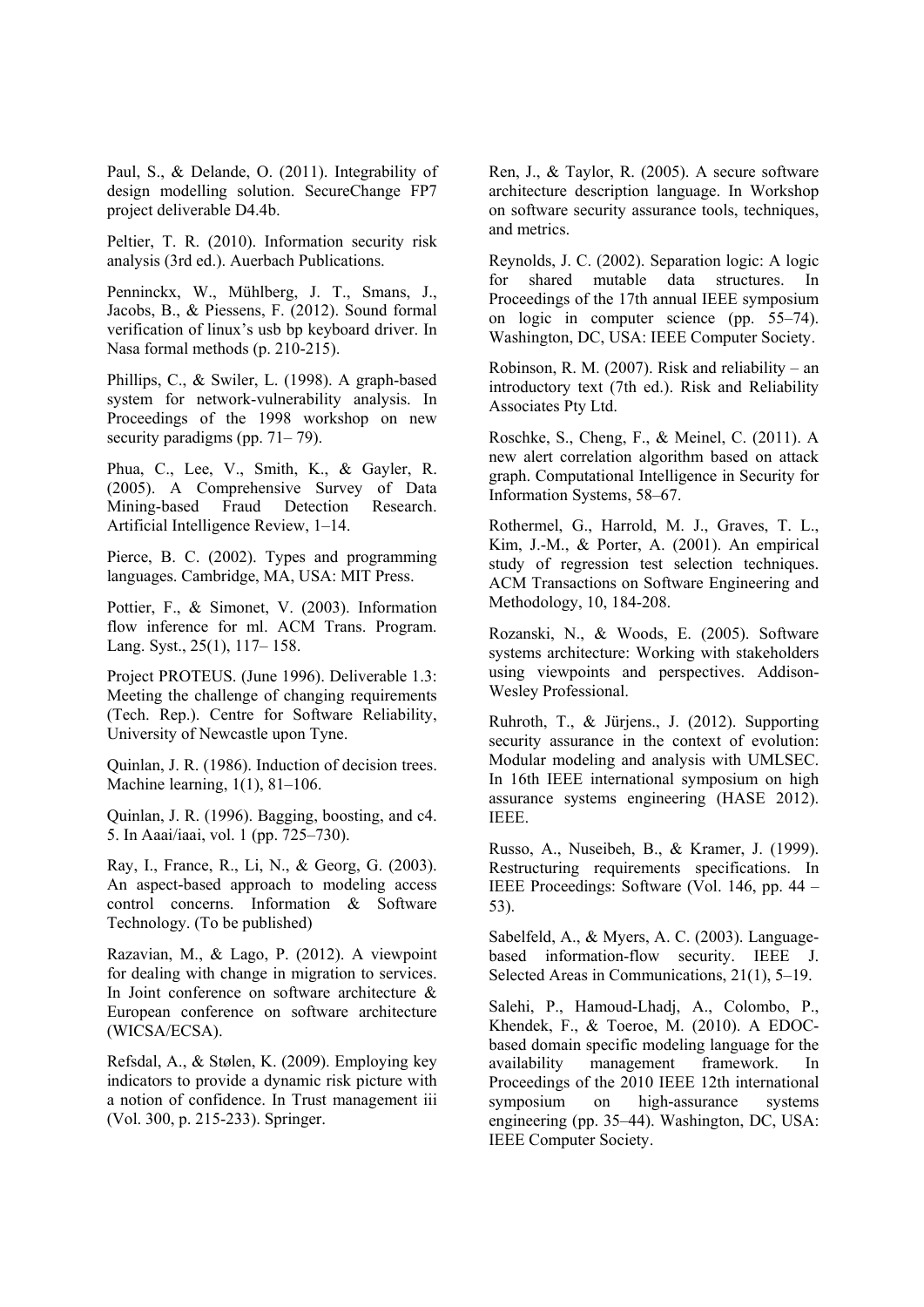Scandariato, R., Buyens, K., & Joosen, W. (2010). Automated detection of least privilege violations in software architectures. Software Architecture, 6285, 150–165.

Schieferdecker, I., Grossmann, J., & Schneider, M. (2012). Model-based security testing. In Proceedings 7th workshop on model-based testing.

Schmidt, D. C. (2006). Model-Driven Engineering. IEEE Computer, 39(2).

Schneider, F., Morrisett, G., & Harper, R. (2001). A language-based approach to security. Informatics – 10 Years Back. 10 Years Ahead, 2000, 86–101.

Schneider, S. (1999). Attack trees: Modeling security threats. Dr. Dobb's J., 24, 21-29.

Schonlau, M., DuMouchel, W., Ju, W., Karr, A., Theus, M. & Vardi, Y. (2001). Computer intrusion: Detecting masquerades. Statistical Science, 58–74.

Schultz, E. (2002). A framework for understanding and predicting insider attacks. Computers & Security, 21(6), 526–531.

SecureChange, W. P (2012). Deliverable 7.4: Results of test campaign on case studies. (SecureChange (EU ICT-FET-231101) [accessed: January 15, 2013])

The security risk management guide [Computer software manual]. (2006).

Seehusen, F., & Solhaug, B. (2012). Toolsupported risk modeling and analysis of evolving critical infrastructures. In Multidisciplinary research and practice for information systems (Vol. 7465, pp. 562–577). Springer.

Siemens. (n.d.). CRAMM – The total information security toolkit. http://www.cramm.com/ [accessed: January 15, 2013].

Sindre, G., & Opdahl, A. L. (2000). Eliciting security requirements by misuse cases. In 37th international conference on technology of objectoriented languages and systems (tools pacific'00) (pp. 120–131). IEEE Computer Society.

Smans, J., Jacobs, B., & Piessens, F. (2006). Static verification of code access security policy compliance of .NET applications. Journal of Object Technology, 5(3).

Smans, J., Jacobs, B., & Piessens, F. (2009). Implicit dynamic frames: Combining dynamic frames and separation logic. In ECOOP (p. 148- 172).

Solhaug, B., & Seehusen, F. (2013). Modeldriven risk analysis of evolving critical infrastructures. Journal of Ambient Intelligence and Humanized Computing, 1-18.

Sood, A., & Enbody, R. (2013). Targeted cyberattacks: A superset of advanced persistent threats. IEEE Security and Privacy, 11(1), 54–61. Sourcefire, I. (n.d.). Snort. (http://www.snort.org/ [accessed: January 15, 2013])

Souza, V. E. S., Lapouchnian, A., & Mylopoulos, J. (2011). System identification for adaptive software systems: a requirements engineering perspective. In 30<sup>th</sup> International conference on conceptual modeling (pp. 346–361). Springer.

Stark, G. E., Oman, P., Skillicorn, A., & Ameele, A. (1999). An examination of the effects of requirements changes on software maintenance releases. Journal of Software Maintenance: Research and Practice, 11(5), 293–309.

Stevens, W. P., Myers, G. J., & Constantine, L. L. (1974). Structured design. IBM Systems Journal, 13(2), 115-139.

Sullivan, K. J., Griswold, W. G., Cai, Y., & Hallen, B. (2001). The structure and value of modularity in software design. SIGSOFT Softw. Eng. Notes, 26(5), 99–108.

Szlenk, M., Zalewski, A., & Kijas, S. (2012). Modelling architectural decisions under changing requirements. In Joint conference on software architecture & european conference on software architecture (WICAE/ECSA).

Szyperski, C. A. (1998). Component software beyond object-oriented programming. Addison-Wesley-Longman.

Tamzalit, D., & Mens, T. (2010). Guiding architectural re-structuring through architectural styles. In R. Sterritt, B. Eames, & J. Sprinkle (Eds.), International conference and workshops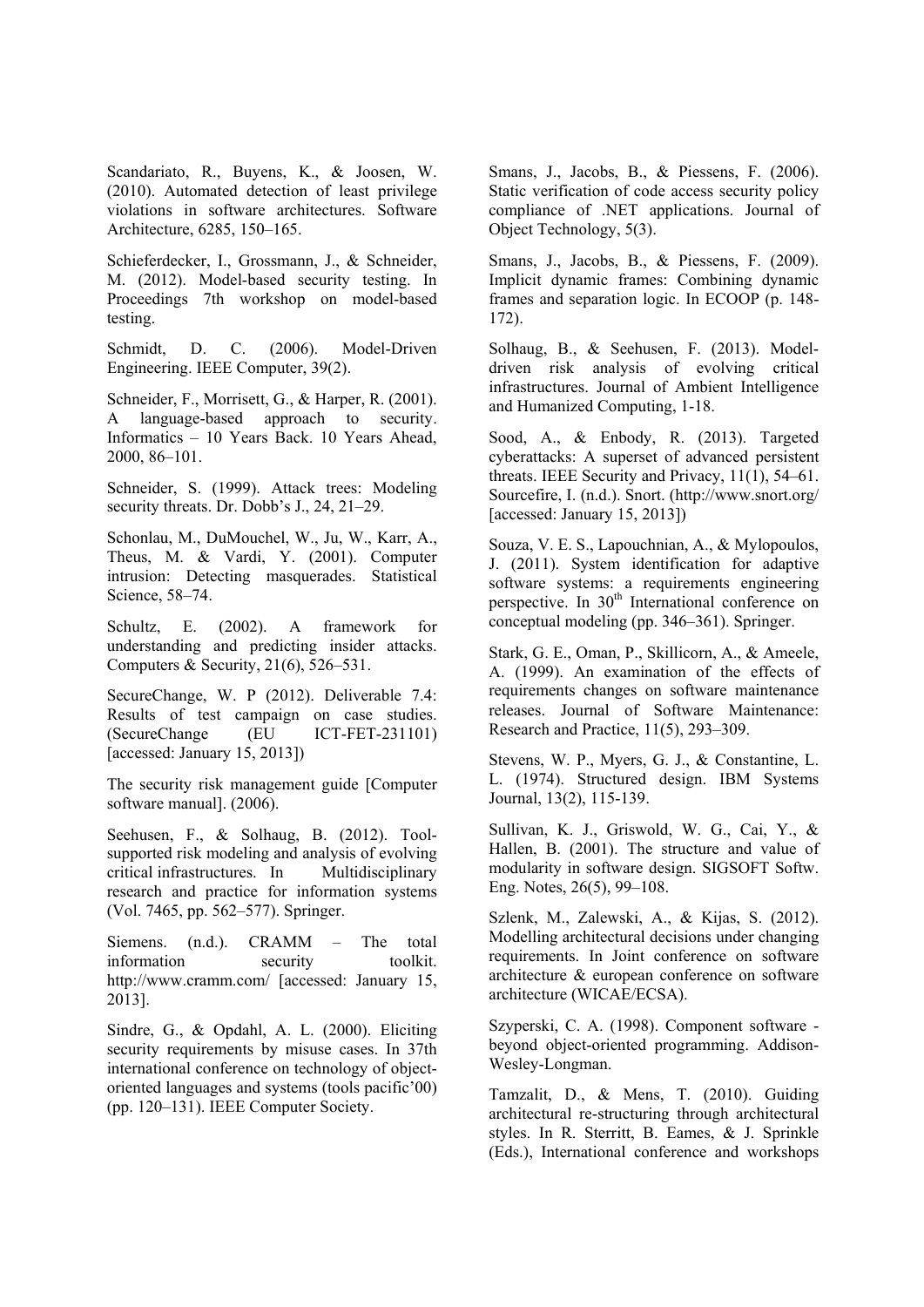on the engineering of computer-based systems (ECBS 2010) (p. 69-78). IEEE Computer Society.

Taylor, R. N., Medividovic, N., & Dashofy, E. M. (2010). Software architecture foundations, theory, and practice. Wiley.

The Open Web Application Security Project. (2011). Owasp website. http://www.owasp.org. [accessed, January 15, 2013]

Tian-yang, G., Yin-sheng, S., & You-yuan, F. (2010). Research on software security testing. World Academy of Science, Engineering and Technology, 70.

Tierney, B., Aydt, R., Gunter, D., Smith, W., Swany, M., Taylor, V., & Wolski, R. (2002). A grid monitoring architecture. In The global grid forum gwd-gp-16-2.

Tran, L. M. S., & Massacci, F. (2011). Dealing with known unknowns: towards a game-theoretic foundation for software requirement evolution. In Proceedings of the 23rd international conference on advanced information systems engineering (pp. 62–76). Springer.

Trend Micro, I. (n.d.). Ossec documentation. (http://www.ossec.net/ [accessed: January 15, 2013])

Trojer, T., Breu, M., & Löw, S. (2010). Changedriven model evolution for living models. In 3rd workshop model-driven tool and process integration (MDTPI), ECMFA 2010. Paris, France.

Trujillo, J., Soler, E., Fernández-Medina, E., & Piattini, M. (2009). A EDOC 2.0 profile to define security requirements for data warehouses. Computer Standards & Interfaces, 31(5), 969– 983.

van Lamsweerde, A., & Letier, E. (2000). Handling obstacles in goal-oriented requirements engineering. IEEE Transactions on Software Engineering, 26(10), 978–1005.

van Dongen, B., De Medeiros, A., Verbeek, H., Weijters, A., & van der Aalst, W. (2005). The prom framework: A new era in process mining tool support. Applications and Theory of Petri Nets 2005, 1105–1116.

van Lamsweerde, A. (2003). From system goals to software architecture. In Formal methods for software architectures (p. 25-43). Springer.

van Lamsweerde, A. (2004). Elaborating security requirements by construction of intentional antimodels. In Software engineering, 2004. ICSE 2004. Proceedings. 26th international conference on (pp. 148–157).

van Lamsweerde, A. (2009). Requirements Engineering: From System Goals to UML Models to Software Specifications. John Wiley & Sons.

Voirin, J.-L. (2008). Method & tools for constrained system architecting. In 18th annual international symposium of the international council on systems engineering (incose'08) (pp. 775–789). Curran Associates, Inc.

Volpano, D., Irvine, C., & Smith, G. (1996). A sound type system for secure flow analysis. J. Computer. Security (2-3), 167–187.

Walker, D. (2000). A type system for expressive security policies. In Proceedings of the 27th ACM sigplan-sigact symposium on principles of programming languages (pp. 254–267). New York, NY, USA: ACM.

Wang, H., & Wang, C. (2003). Taxonomy of security considerations and software quality. Commun. ACM, 46(6), 75–78.

Weiglhofer, M., Aichernig, B., & Wotawa, F. (2009). Fault-based conformance testing in practice. International Journal of Software and Informatics, 3(2-3), 375–411.

Weiss, M. (2007). Modeling security patterns using NFR analysis. In H. Mouratidis & P. Giorgini (Eds.), Integrating security and software engineering: advances and future visions. IGI Global.

Wetzstein, B., Leitner, P., Rosenberg, F., Brandic, I., Dustdar, S., & Leymann, F. (2009). Monitoring and analyzing influential factors of business process performance. In Enterprise distributed object computing conference (EDOC'09) (pp. 141–150).

Wheeler, D. A. (n.d.). The Flawfinder homepage. http://www.dwheeler.com/flawfinder/ [accessed: January 15, 2013]